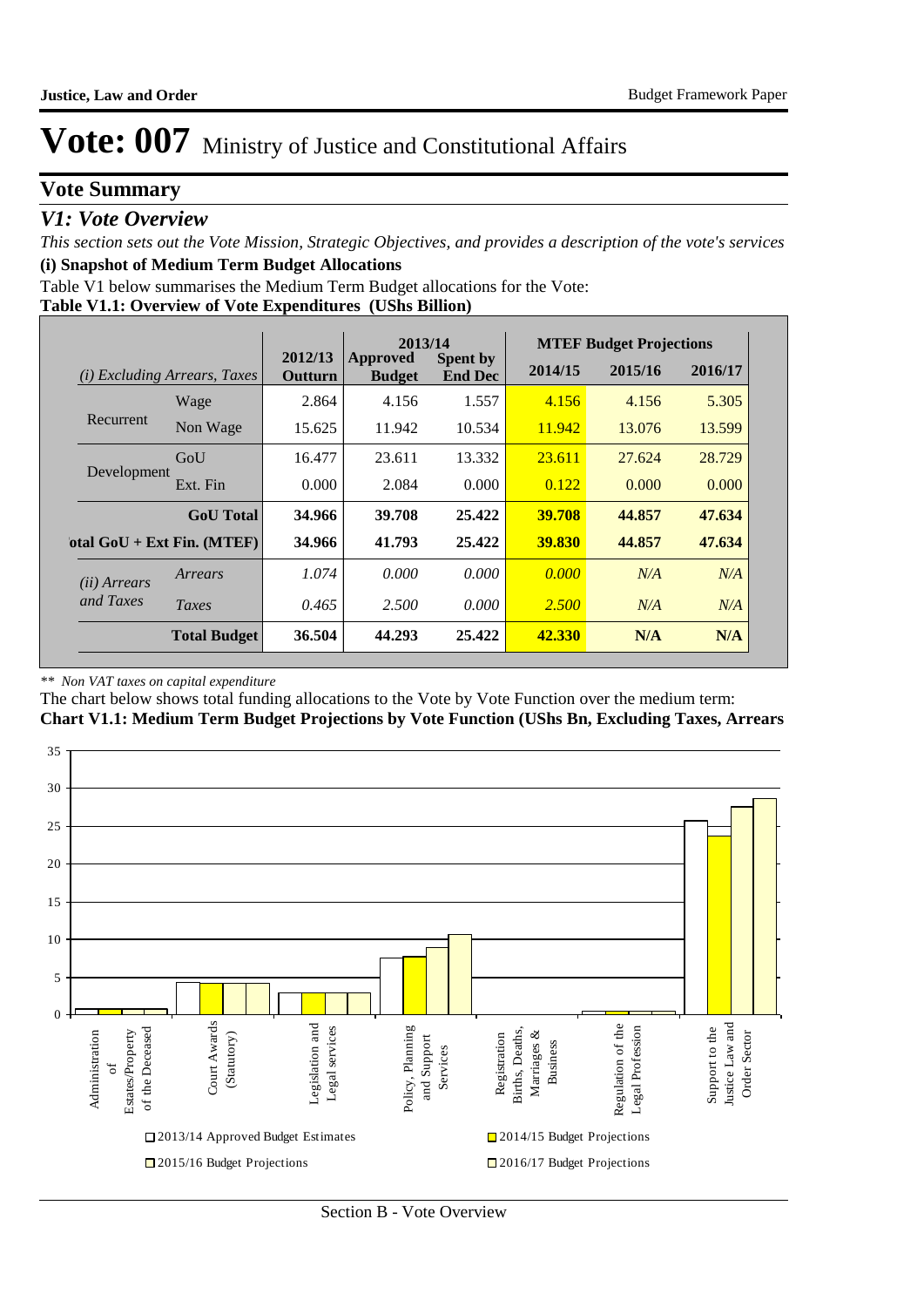## **Vote Summary**

## **(ii) Vote Mission Statement**

The Vote's Mission Statement is:

*To provide legal advice and legal services as well as supporting the machinery that provides the legal framework for good governance.*

### **(iii) Vote Outputs which Contribute to Priority Sector Outcomes**

The table below sets out the vote functions and outputs delivered by the vote which the sector considers as contributing most to priority sector outcomes.

| Table V1.2: Sector Outcomes, Vote Functions and Key Outputs                                 |                                                                             |                                                           |
|---------------------------------------------------------------------------------------------|-----------------------------------------------------------------------------|-----------------------------------------------------------|
| <b>Sector Outcome 1:</b>                                                                    | <b>Sector Outcome 2:</b>                                                    | <b>Sector Outcome 3:</b>                                  |
| Strenghtened legal and policy<br>frameworks for JLOS operations and<br>national development | Access to JLOS services particularly for<br>the vulnerable persons enhanced | Observance of Human rights and<br>accountability promoted |
| Vote Function: 1201 Legislation and Legal services                                          |                                                                             |                                                           |
| <b>Outputs Contributing to Outcome 1:</b>                                                   | <b>Outputs Contributing to Outcome 2:</b>                                   | <b>Outputs Contributing to Outcome 3:</b>                 |
| <b>Outputs Provided</b>                                                                     | None                                                                        | None                                                      |
| 120101 Bills, Acts, Statutory Instruments,<br>Ordinances, Bye Laws                          |                                                                             |                                                           |
| 120103 Civil Suits defended in Court                                                        |                                                                             |                                                           |
| Vote Function: 1203 Administration of Estates/Property of the Deceased                      |                                                                             |                                                           |
| <b>Outputs Contributing to Outcome 1:</b>                                                   | <b>Outputs Contributing to Outcome 2:</b>                                   | <b>Outputs Contributing to Outcome 3:</b>                 |
| None                                                                                        | <b>Outputs Provided</b>                                                     | None                                                      |
|                                                                                             | 120304 Family arbitrations and mediations                                   |                                                           |
| Vote Function: 1204 Regulation of the Legal Profession                                      |                                                                             |                                                           |
| <b>Outputs Contributing to Outcome 1:</b>                                                   | <b>Outputs Contributing to Outcome 2:</b>                                   | <b>Outputs Contributing to Outcome 3:</b>                 |
| <b>Outputs Provided</b>                                                                     | None                                                                        | None                                                      |
| 120401 Conclusion of disciplinary cases                                                     |                                                                             |                                                           |
| Vote Function: 12 05 Support to the Justice Law and Order Sector                            |                                                                             |                                                           |
| <b>Outputs Contributing to Outcome 1:</b>                                                   | <b>Outputs Contributing to Outcome 2:</b>                                   | <b>Outputs Contributing to Outcome 3:</b>                 |
| <b>Outputs Provided</b>                                                                     | <b>Outputs Funded</b>                                                       | <b>Outputs Funded</b>                                     |
| 120501 Ministry of Justice and                                                              | 120552 Ministry Of Internal Affairs-JLOS                                    | 120556 Uganda Police Force-JLOS                           |
| Constitutional Affairs-JLOS                                                                 | 120555 Judiciary - JLOS                                                     | 120559 Directorate Of Public Prosecutions                 |
| <b>Outputs Funded</b>                                                                       | 120557 Uganda Prisons Service-JLOS                                          |                                                           |
| 120558 Judicial Service Commission-<br><b>JLOS</b>                                          |                                                                             |                                                           |

## *V2: Past Vote Performance and Medium Term Plans*

*This section describes past and future vote performance, in terms of key vote outputs and plans to address sector policy implementation issues.* 

### **(i) Past and Future Planned Vote Outputs**

*2012/13 Performance*

The operations and general performance of the ministry in FY 2012/13 were greatly affected by the inadequate non-wage recurrent budget allocated. Worse still, the budget was further reduced by UGX.183m. This left the Ministry with a non-wage allocation which was too inadequate to enable the Ministry optimally undertake its core functions and mandate. An analysis of the non wage reveals that only UGX.739m was available for the core operations for the FY 2012/13.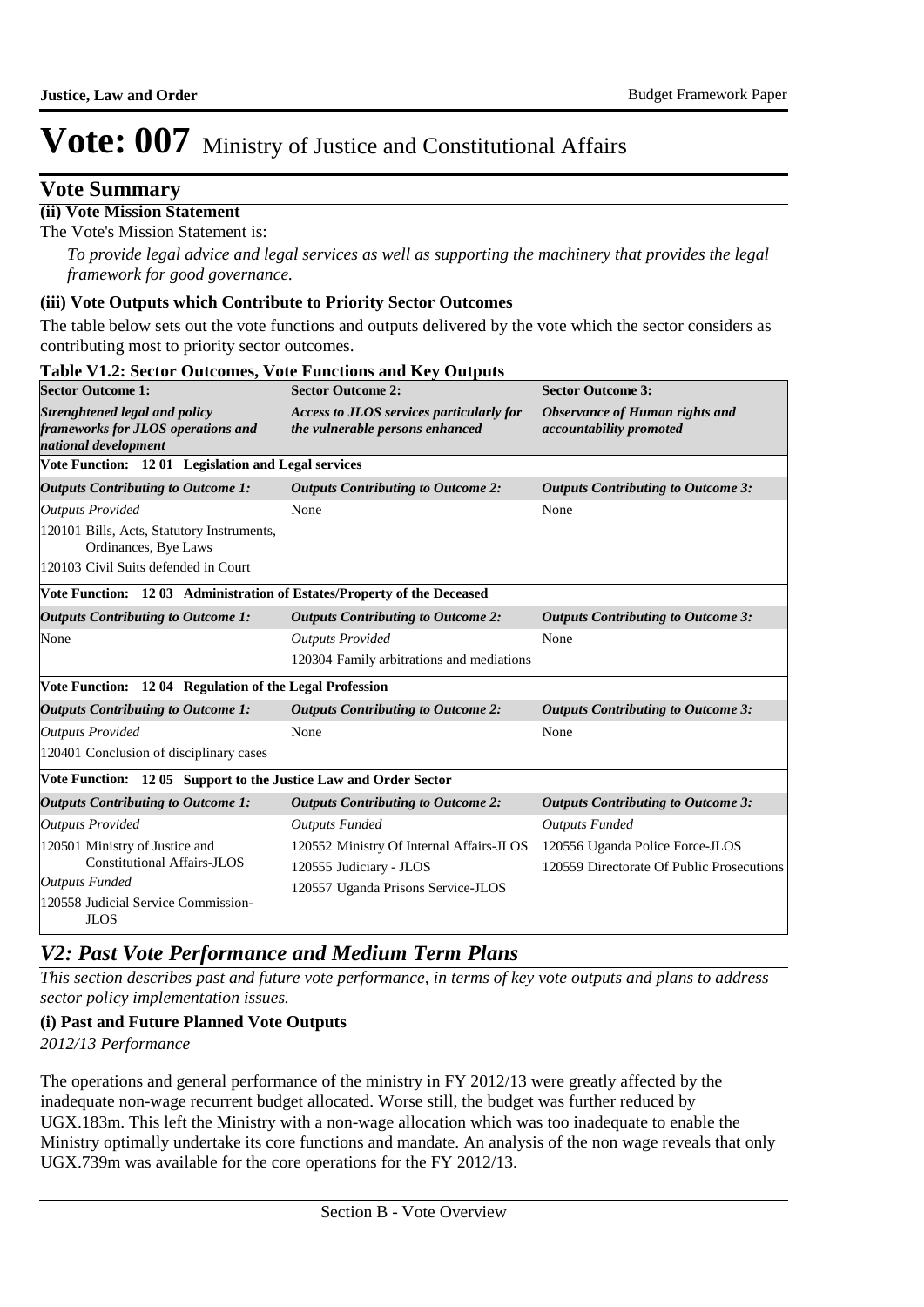## **Vote Summary**

### **Deconcetration**

In an effort of extending its services to the public, the Ministry undertook to finalise constructions of Moroto Mini-JLOS house and Mbale regional office in the FY 2012/13. However, this was not accomplished due to inadequate budget releases and escalation of building material prices. It now expected that construction of the two offices will concluded and operationalised in the FY2013/14. Similarly, construction of Moroto staff quarters could not take off due to inadequate budgetary provision. Adequate resources have now been earmarked and construction will start in the next Financial year.

### Capital Budget

At the commencement of FY 2012/13, MoFPED created two new capital development budget projects under the Ministry Vote 007 namely:- Project 1228:Support to Ministry of Justice and Constitutional Affairs and Project 1242: Construction of JLOS House.

From its non wage recurrent budget, the Ministry reallocated UGX.10m and UGX 1m, to activate Project 1228 and 1242 respectively to kick them. However, since the creation, no funds have been provided for these projects in the MTEF. An initial UGX700m would enable the Ministry buy office equipment, vehicles and furniture. On the other hand the Ministry is keen to know Ministry of Finance Planning and Economic Development is committed towards the construction of the JLOS house.

### Defending Government

By the end of May 20013, the Attorney General concluded 64 Cases, of which 28 Cases were won saving Government UGX 3,269,968,655,000/= and \$3,949,920. 12 Cases worthy UGX 19,868,796,583/= and \$2,137,245.26 were lost. Notable cases won included: -

i) Heritage Oil and Gas Ltd Vs Republic of Uganda (amount saved was UGX 1.3Trillion); ii) Pro-Bio diversity Uganda Vs Attorney General (amount saved was UGX 1.8 Trillion); and iii) Saline Constructors SPA versus Attorney General (amount saved was UGX 60Bn.)

Notable Cases lost included constitutional petition 7/2011 Twinobusingye Saverino vs attorney general (worth 13Bn) but the matter is on appeal.

### Attending to Litigation

The Directorate of Civil Litigation handed 708 cases of which 114 Cases were Constitutional Petitions, 258 were Civil Suits Petitions and 319 Uganda Human Rights Tribunal complaints. The Directorate also handled 10 East African Court of Justice References, 2 Local arbitrations and conducted 1 Civil matter on behalf of Local Governments, Parastatals and other Government Institutions. Ex parte Proceedings were minimized to 30%.

### Drafting Legislation

The Directorate of First Parliamentary Counsel drafted and monitored the passage of several laws through Parliament. By the end of May 2013, 7 Bills had been drafted, 14 Acts published; 42 Statutory Instruments and 13 Legal Notices and 03 ordinances.

The following are the Bills Published:-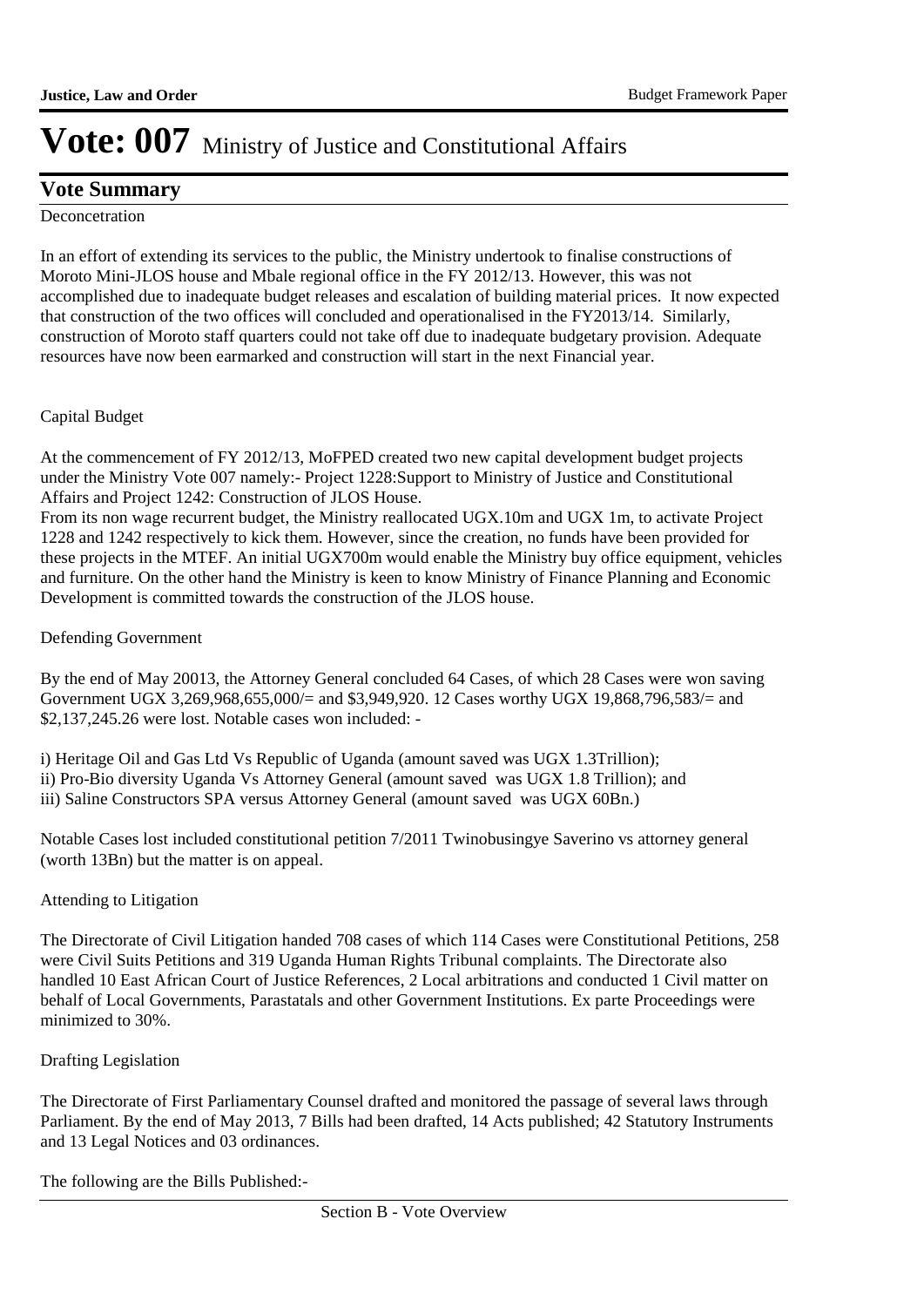## **Vote Summary**

The Trade (Licensing) (Amendment) Bill, 2012 The Free Zones Bill, 2012 The Public Private Partnerships Bill, 2012 The National Biotechnology Bill, 2012 The East African Development Bank (Amendment) Bill, 2013

The following are the Acts published in the reporting time;- The Companies Act, 2012 The Transfer of Convicted Offenders Act, 2012 The Prevention and Prohibition of Torture Act, 2012 The Income Tax (Amendment) Act, 2012 The Excise Traffic (Amendment) Act, 2012 The Finance Act 2006(Amendment) Act, 2012 The East African Excise Management (Amendment) Act, 2012 The Value Added Tax (Amendment) Act, 2012 The Supplementary Appropriation Act, 2012 The Appropriation Act, 2012 The Uganda National Meteorological Authority Act, 2012 The Uganda Communications Act, 2013 The National Council for Older Persons Act, 2013 The Petroleum (Exploration, Development and Production) Act, 2013 

In FY 2012/2013, the Directorate of First Parliamentary Council planned to draft and publish 19 Bills and 22 Acts. However, only 7 Bills were drafted and 14 Acts published. The reasons for this performance are that there was a reduction in the number of requests and instructions to draft legislation coupled with insufficient funds to process and publish legislation.

### Providing Legal Advice

The Directorate of Legal Advisory Services received 2787 contracts and MoUs for review and approval by the end of May 2013 and responded to 2570 This represents 92% of the contracts and MoUs responded too, and the reason for this performance is commendable.

The Directorate of Legal Advisory Services also received 576 requests for Legal Advice from Ministries, Parastatals and other agencies, out of which 236 were responded to. This represents 236% of the requests for Legal Advice responded to.

Preparation of Memoranda, agreements for execution by the Attorney General, submissions and attending arbitration proceedings were done by the Directorate and also represented the Ministry at both International and National for a. MOJCA as a whole participated in a number of EAC and COMESA Legal Sector meetings.

### Administration of Estates

The computerization of the Administrator General's registry is still ongoing. Currently, computerization of the lands and accounts section is ongoing. The computerization process includes capturing of files, verification of files and capturing of data. Computer networking and collecting files from desk officers to capture and verify data is still in the process.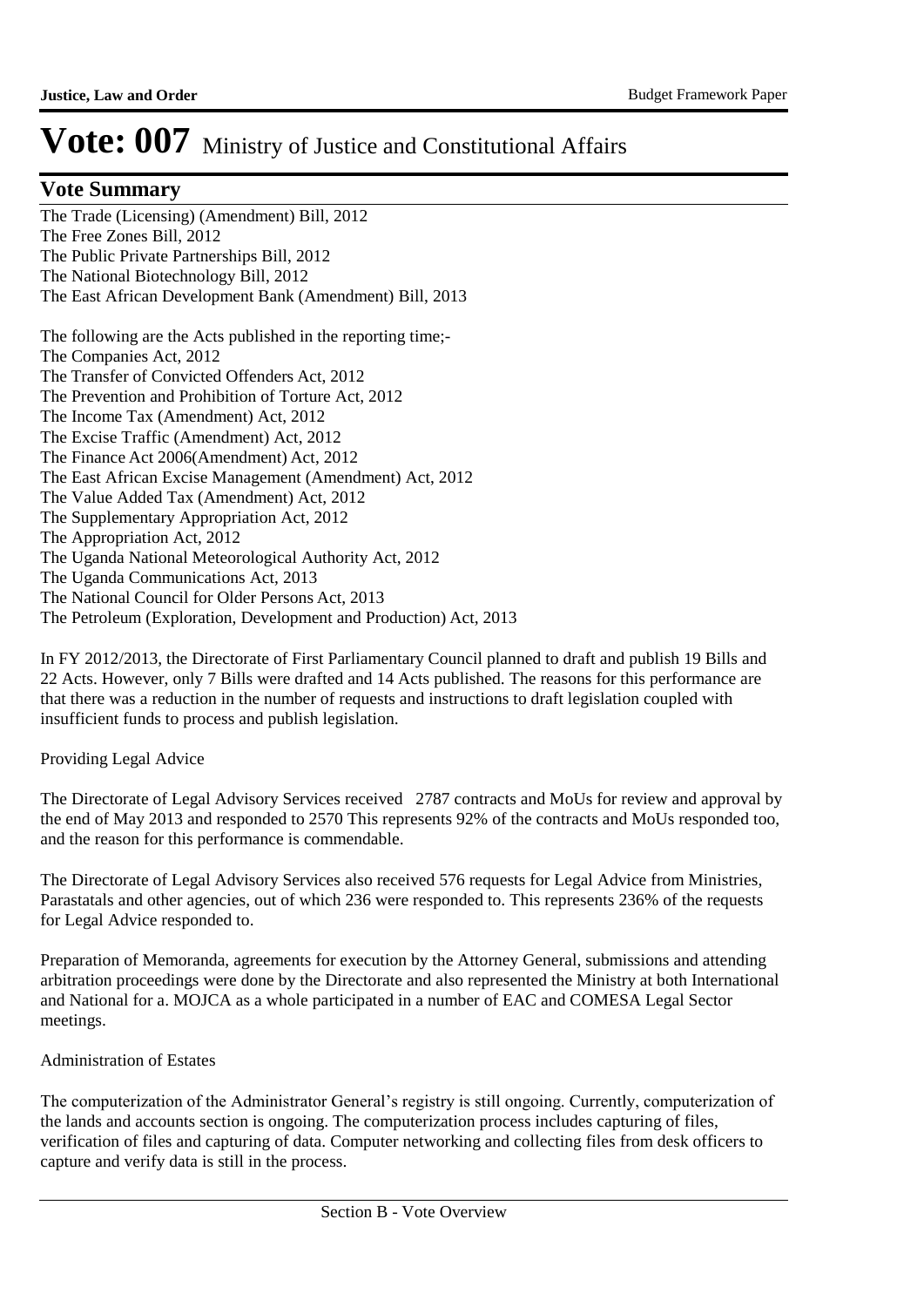## **Vote Summary**

The Administrator General attended to all clients and by the end of May 2013, a total of 3058 new files for clients had been opened out of the planned 4000 files. This figure excludes files opened at regional offices. The Administrator General also inspected 167 estates out of the planned 150 estates and granted 40 letters of Administration out of the planned 50. In the same period of July 2012 to May 2013, the Administrator General wound up 200 estates out of the planned 200; granted 2198 Certificates of No objections out of the planned 2200; and 383 Land Transfers out of the planned 400. 1360 arbitrations and mediations were also concluded out of the planned 1000.

The reasons for the performance are:

i) The planned number of new files was to be opened for clients were not achieved because it is depends on client turn up. Clients did not turn up as was expected.

Ii) The letters of administration issued were less than planned because of the change in strategy as the Administrator General concentrated on empowering clients to administer their own estates.

Iii) There was over performance (41%) in the number of Family Mediations handled by Administrator General this can be attributed to the successful sensitization campaigns that's led to more clients than expected turning up for this service.

All other performance was within the planned target.

### Regulation of the Legal Profession

The Department of Law Council under its Disciplinary Committee concluded 72 cases out of the planned 150 Cases in 36 Sittings out of the planned 60 Sittings; by the end of May 2013. The Department also inspected 697 Chambers /Law firms out of the planned 700 chambers, 15 Legal Service Providers inspection of Universities and schools teaching law was differed to next financial year citing Late Release on funds for this activity.

The Department also carried out research and consultations in various areas of concern.

The reasons for the above performance are:

i) Actual number of sittings reduced thereby reducing the number of concluded cases

ii) Increase in Public holidays and change in membership of Uganda Law Society thereby affecting Committee's Coram thus the reduced number of sittings.

Iii) Availability in time of funds made it possible to inspect Advocates' chambers.

Iv) Funds for inspection were not released but efforts were made to try and cover the work/mandate. Inspection also depends on the number of applicants thus demand for this activity is externally influenced.

Policy and Administration

The department of Finance and Administration made consistent monitoring of the 4 Regional Offices and Moroto Min JLOS house under construction. Arising from these consistent monitoring, the Ministry is addressing the challenges facing Regional Offices which include; training, Re-tooling, supply of legal reference materials and furniture. The ministry sip III was formulated through a consultative process. The final copy awaits printing and binding.

### Human Resource Development

The Post of Solicitor General was filled in December, 2012; the posts of Director Civil Litigation, Director Legal Advisory Services and Commissioner Legal Drafting (Subsidiary Legislation) were filled. Vacant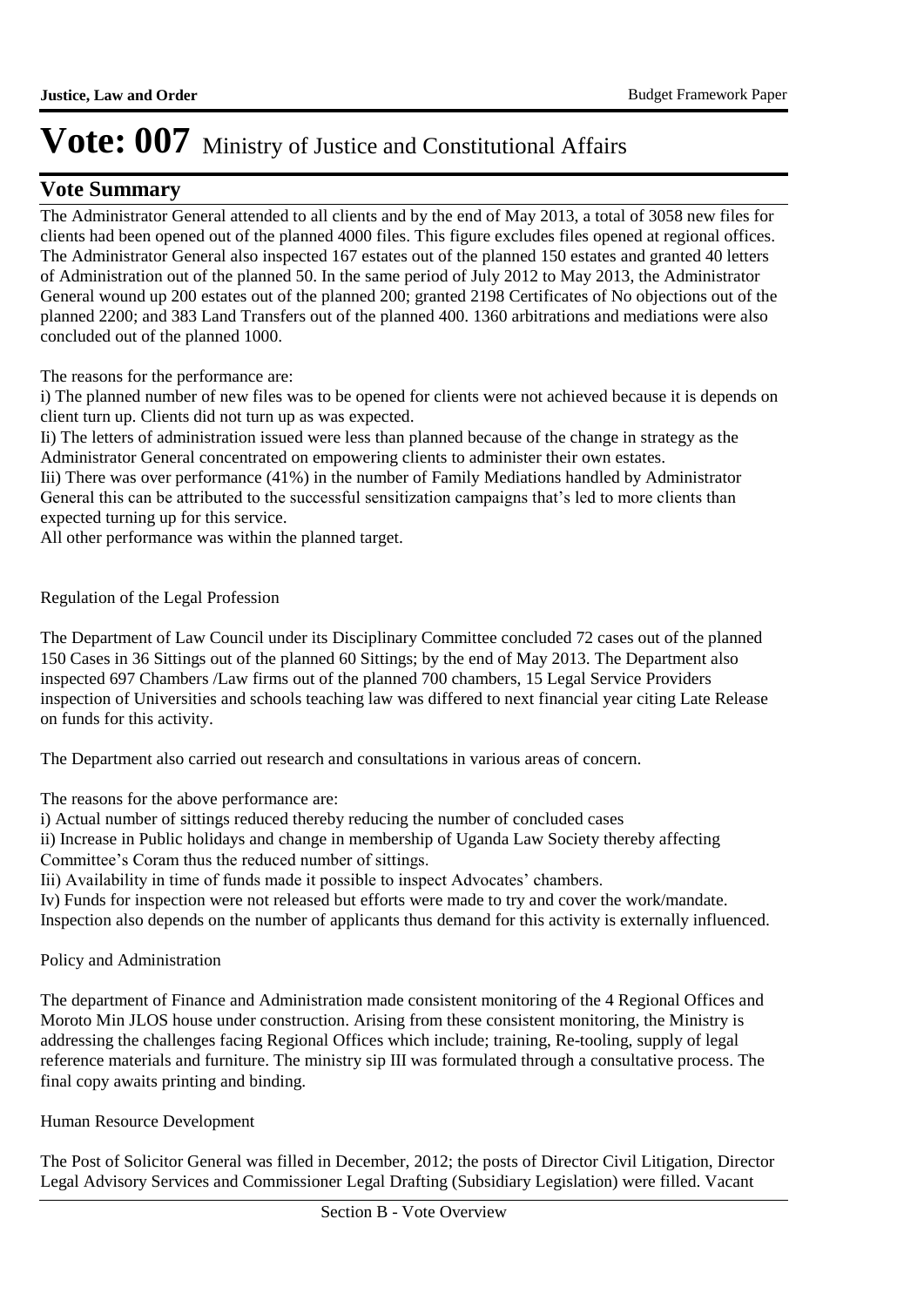### **Vote Summary**

posts of Principal accountant, Accountant, Senior Accounts Assistant and Accounts Assistant at Administrator General's Department were filled after the transfer of the incumbents. 1 vacant post of Personal Secretary was filled after the transfer of the incumbent. 

However, the current freeze on recruitment coupled with the wage bill constraints prevented the recruitment of fifteen (15) stat attorneys as had been planned. Vacant posts of Commissioner Civil Litigation (institutions), Commissioner legal Advisory Services (Local Government), Commissioner Legislative Drafting (Local Government), Administrator General and Secretary Law Council Were declared for filling. 10 vacant posts of state Attorneys were declared for filling, 3 vacant posts of office typists, 1 vacant post of Records Assistant and 6 vacant posts of drivers were also declared for filling.

#### Training in professional courses

For purposes of enhancing performance, the Ministry is undertaking capacity building initiatives for its legal staff in specialized fields. Two State Attorneys were sponsored for Masters in Oil and Gas. Two State Attorneys were sponsored for Masters in International trade Law contracts and dispute resolution, Sandwich Program. Two Principal State Attorney was sponsored for a Master's in Business Administration; Three State Attorneys were trained in Legislative drafting. One State Attorney was sponsored for and online Masters in Commercial Law. Two Steno Secretaries were trained in Management development programme for executive assistants (Basic I), One Office typist was sponsored for a Bachelor's degree in Administrative management and secretarial science. One Pool Stenographer was trained in Management development programme for executive assistants (Basic I), One (1) Records Assistant was sponsored for a post graduate bar course.

#### Promotion of staff

The Administrator General was promoted to Solicitor General with one (1) Principal State Attorney was promoted to Commissioner Legal Drafting (Subsidiary Legislation). Two commissioners were promoted to Directors, Three (3) State Attorneys were promoted to Senior State Attorneys.

#### Confirmations

Twenty Three (23) State Attorneys were confirmed in their appointments, One (1) Information scientist was confirmed in his appointment. One (1) Assistant Librarian, One (1) Pool Stenographer, Two (2) Office Typists, Three (3) Records Assistants, Two (2) Library Assistants, Three (3) Drivers and Four (4) Office Attendants were confirmed in their appointments.

### *Preliminary 2013/14 Performance*

#### Deconcetration

The construction of Moroto Mini-JLOS house and Mbale regional office is still underway and will be operationalised this Financial Year. The construction of Moroto staff quarters has not take off due to inadequate budgetary provision.

### Capital Budget

At the commencement of FY 2012/13, MoFPED created two new capital development budget projects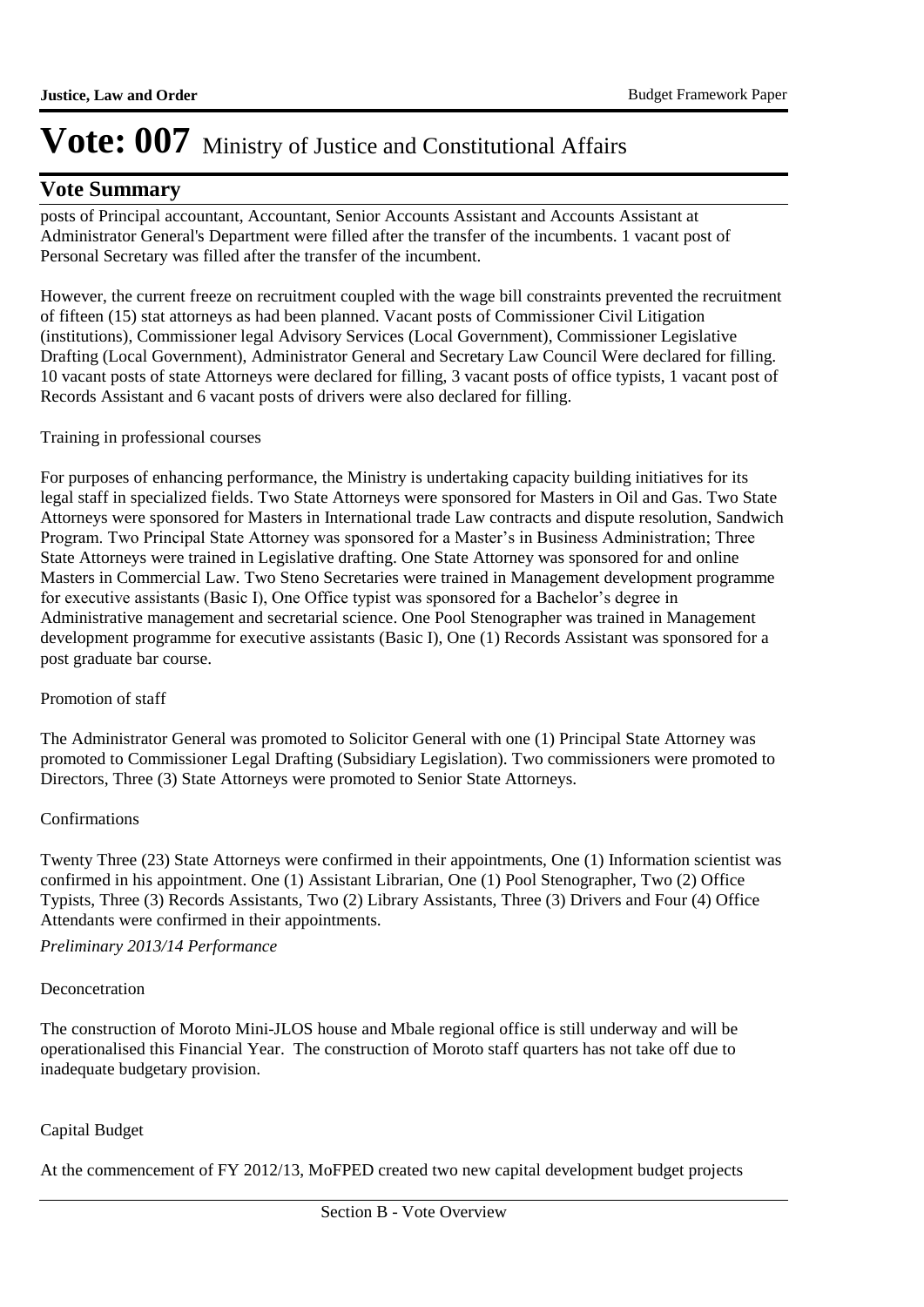## **Vote Summary**

under the Ministry Vote 007 namely:- Project 1228:Support to Ministry of Justice and Constitutional Affairs and Project 1242: Construction of JLOS House.

From its non wage recurrent budget, the Ministry reallocated UGX.10m and UGX 1m, to activate Project 1228 and 1242 respectively to kick them. However, since the creation, no funds have been provided for these projects in the MTEF. An initial UGX700m would enable the Ministry buy office equipment, vehicles and furniture. On the other hand the Ministry is keen to know Ministry of Finance Planning and Economic Development is committed towards the construction of the JLOS house.

### Defending Government

By the end of September 2013, the Attorney General concluded 14 Cases, of which 9 Cases were won saving Government UGX. 6,206,000,000= and 5 Cases worthy UGX 2,091,580,000= were lost.

### Drafting Legislation

The Directorate of First Parliamentary Counsel drafted and monitored the passage of several laws through Parliament. By the end of September 2013, 04 Bills had been drafted, 03 Acts published; 13 Statutory Instruments and 04 Legal Notices and 01 ordinance.

### Providing Legal Advice

By the end of September 2013, the Directorate of Legal Advisory Services received 755 contracts and MoUs for review and approval. The Directorate responded to 628 contracts and MoUs. The Directorate also received 119 requests for Legal Advice from Ministries, Parastatals and other agencies, out of which 35 were responded to and 84 are pending. Preparation of Memoranda, agreements for execution by the Attorney General, submissions and attending arbitration proceedings were done by the Directorate and also represented the Ministry at both International and National for a. MOJCA as a whole participated in a number of EAC and COMESA Legal Sector meetings.

### Administration of Estates

The computerization of the Administrator General's registry is still ongoing. Currently, computerization of the lands and accounts section is ongoing. The computerization process includes capturing of files, verification of files and capturing of data. Computer networking and collecting files from desk officers to capture and verify data is still in the process.

The Administrator General attended to all clients and by the end of September 2013, a total of 1089 new files for clients had been opened. The Administrator General also inspected 22 estates and applied to court for 8 letters of Administration. In the same period, the Administrator General wound up 02 estates, granted 409 Certificates of No objections, and 56 Land Transfers. 300 Family arbitrations and mediations were also handled and concluded.

### Regulation of the Legal Profession

By the end of September 2013, the Department of Law Council under its Disciplinary Committee concluded 17 Cases in 13 Sittings. The Department also inspected 38 Chambers /Law firms, 2 Universities and 2 schools teaching law. The Department also carried out research and consultations in various areas.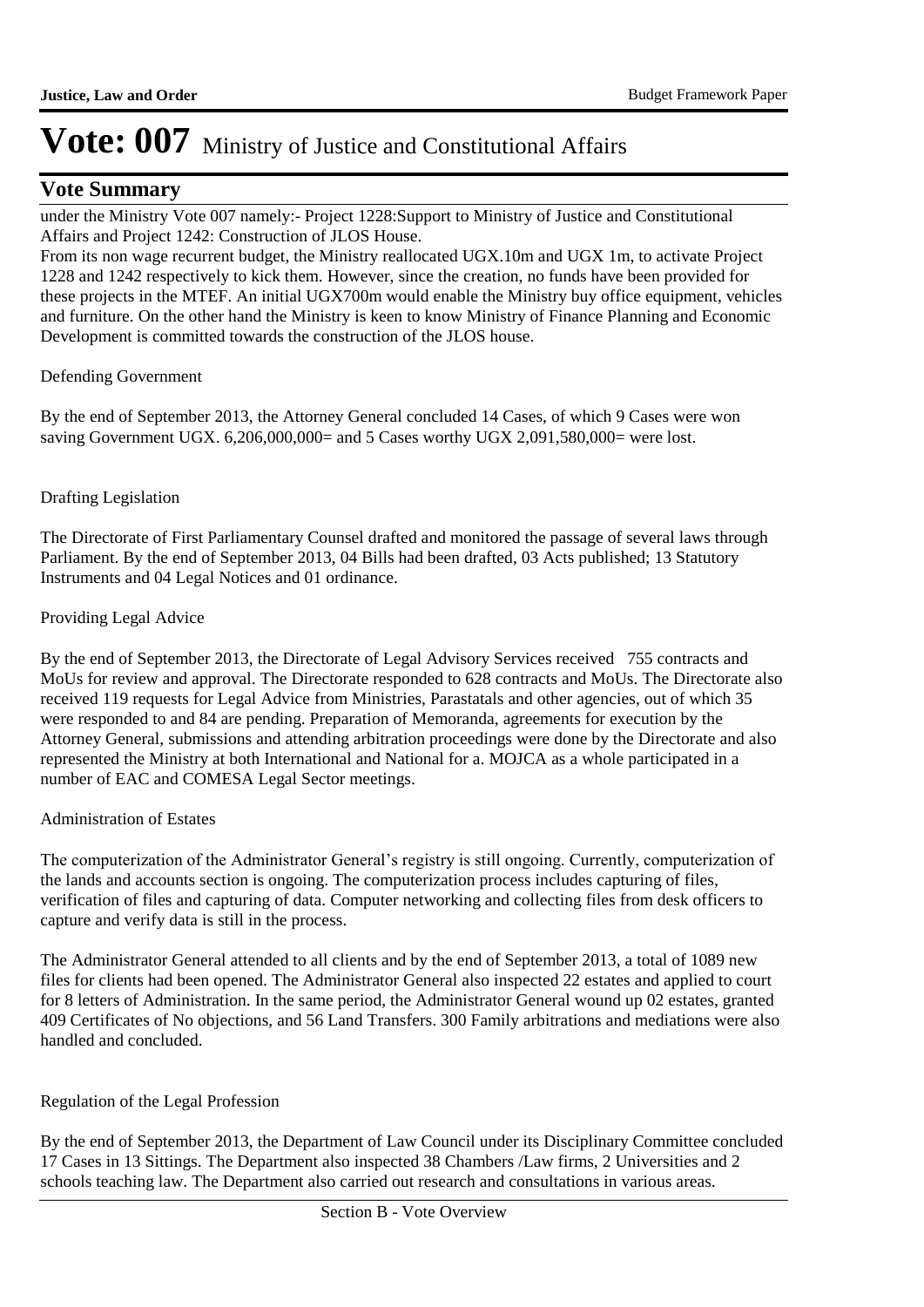## **Vote Summary**

#### Policy and Administration

The department of Finance and Administration continued with the monitoring function. Four Regional Offices and Moroto Min JLOS House under construction were visited. Arising from these consistent monitoring, the Ministry noted that there is need for training, re-tooling, supply of legal reference materials and furniture to the Regional Offices.

#### Human Resource Development

The current freeze on recruitment coupled with the wage bill constraints prevented the recruitment of fifteen (15) stat attorneys as had been planned. Vacant posts of Commissioner Civil Litigation (institutions), Commissioner legal Advisory Services (Local Government), Commissioner Legislative Drafting (Local Government), Administrator General and Secretary Law Council Were declared for filling. 10 vacant posts of state Attorneys were declared for filling, 3 vacant posts of office typists, 1 vacant post of Records Assistant and 6 vacant posts of drivers were also declared for filling.

For purposes of enhancing performance, the Ministry is undertaking capacity building initiatives for its legal staff in specialized fields. Two State Attorneys were sponsored for Masters in Oil and Gas. Two State Attorneys were sponsored for Masters in International trade Law contracts and dispute resolution, Sandwich Program. Two Principal State Attorney was sponsored for a Master's in Business Administration; Three State Attorneys were trained in Legislative drafting. One State Attorney was sponsored for and online Masters in Commercial Law. Two Steno Secretaries were trained in Management development programme for executive assistants (Basic I), One Office typist was sponsored for a Bachelor's degree in Administrative management and secretarial science. One Pool Stenographer was trained in Management development programme for executive assistants (Basic I), One Records Assistant was sponsored for a post graduate bar course.

#### Promotion of staff

The Administrator was promoted to Solicitor General; One (1) Principal State Attorney was promoted to Commissioner Legal Drafting (Subsidiary Legislation). Two (2) Commissioners were promoted to Directors; Three (3) State Attorneys were promoted to Senior State Attorneys. Confirmations

Twenty Three (23) State Attorneys were confirmed in their appointments, One (1) Information Scientist was confirmed in his appointment, One (1) Librarian, one (1) Pool Stenographer, Two (2) Office Typist, Three (3) Records Assistants, Two (2) Librarian Assistants, Three (3) Drivers and Four (4) Office Attendants were confirmed in their appointments

### **Table V2.1: Past and 2014/15 Key Vote Outputs\***

| <i>Vote, Vote Function</i><br><b>Key Output</b> | <b>Approved Budget and</b><br><b>Planned outputs</b>                 | 2013/14<br><b>Spending and Outputs</b><br><b>Achieved by End Dec</b>                                            | 2014/15<br><b>Proposed Budget and</b><br><b>Planned Outputs</b>                                                                  |  |  |  |  |  |  |  |
|-------------------------------------------------|----------------------------------------------------------------------|-----------------------------------------------------------------------------------------------------------------|----------------------------------------------------------------------------------------------------------------------------------|--|--|--|--|--|--|--|
|                                                 | Vote: 007 Ministry of Justice and Constitutional Affairs             |                                                                                                                 |                                                                                                                                  |  |  |  |  |  |  |  |
|                                                 | Vote Function: 1201 Legislation and Legal services                   |                                                                                                                 |                                                                                                                                  |  |  |  |  |  |  |  |
| Output: 120101                                  | <b>Bills, Acts, Statutory Instruments, Ordinances, By Laws</b>       |                                                                                                                 |                                                                                                                                  |  |  |  |  |  |  |  |
| Description of Outputs:                         | 15 Bills to be drafted and<br>published; 10 Acts to be<br>Published: | 4 Bills were drafted and<br>published; 3 Acts were<br>Published;13 Statutory<br>Instruments; 1 Ordinance; and 4 | 15 Bills to be drafted and<br>published; 10 Acts to be<br><b>Published: 55 Statutory</b><br><b>Instruments</b> ; 3 Ordinances; 3 |  |  |  |  |  |  |  |
|                                                 | 55 Statutory Instruments; 3                                          | Legal notices were published;                                                                                   | Bye Laws to be published; and                                                                                                    |  |  |  |  |  |  |  |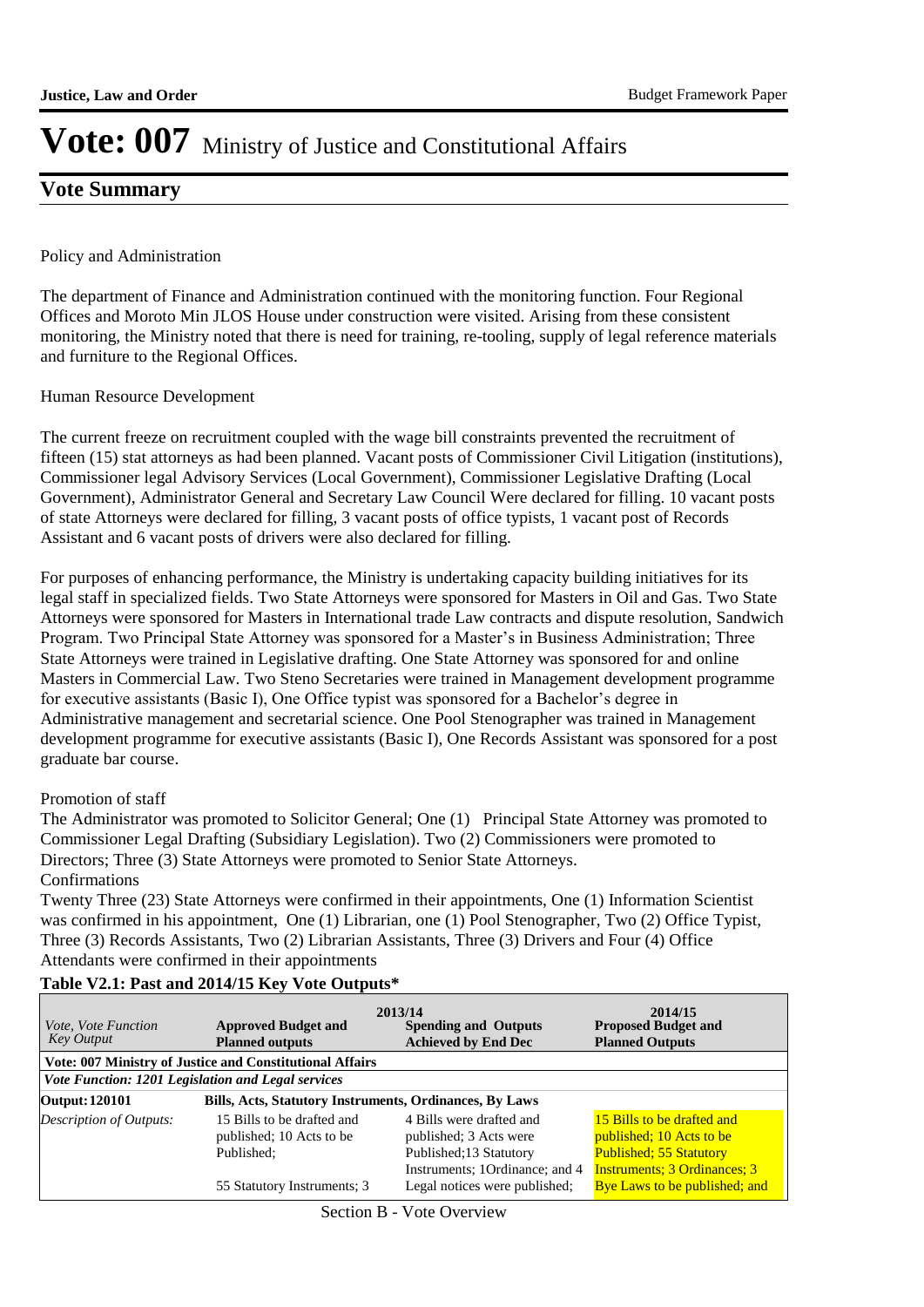## **Vote Summary**

| Vote, Vote Function<br><b>Key Output</b>                                           | <b>Approved Budget and</b><br><b>Planned outputs</b>                                                                                  | 2013/14 | <b>Spending and Outputs</b><br><b>Achieved by End Dec</b>            |                                                                 | 2014/15<br><b>Proposed Budget and</b><br><b>Planned Outputs</b>                                                                                                                                         |       |
|------------------------------------------------------------------------------------|---------------------------------------------------------------------------------------------------------------------------------------|---------|----------------------------------------------------------------------|-----------------------------------------------------------------|---------------------------------------------------------------------------------------------------------------------------------------------------------------------------------------------------------|-------|
|                                                                                    | Ordinances; 3 Bye Laws to be                                                                                                          |         |                                                                      |                                                                 | <b>5</b> Legal notices                                                                                                                                                                                  |       |
| Performance Indicators:                                                            | published; and 5 Legal notices                                                                                                        |         |                                                                      |                                                                 |                                                                                                                                                                                                         |       |
| No. of bills drafted and<br>Published                                              | 15                                                                                                                                    |         | $\overline{4}$                                                       |                                                                 | 15                                                                                                                                                                                                      |       |
| Output Cost: UShs Bn:                                                              |                                                                                                                                       | 0.808   | $UShs Bn$ :                                                          | 0.163                                                           | <b>UShs Bn:</b>                                                                                                                                                                                         | 0.807 |
| <b>Output: 120103</b>                                                              | <b>Civil Suits defended in Court</b>                                                                                                  |         |                                                                      |                                                                 |                                                                                                                                                                                                         |       |
| Description of Outputs:                                                            | Effective representation of<br>Government in Court;<br>Effective supervision of State<br>Attorneys to defend<br>Government in Courts; |         | Government represented in<br>various courts and different<br>levels. |                                                                 | <b>Effective representation of</b><br><b>Government in Court; Effective</b><br>supervision of State Attorneys<br>to defend Government in<br>Courts; Effective negotiation of<br>out of court settlement |       |
|                                                                                    | Effective negotiation of out of<br>court settlement                                                                                   |         |                                                                      |                                                                 |                                                                                                                                                                                                         |       |
| Performance Indicators:                                                            |                                                                                                                                       |         |                                                                      |                                                                 |                                                                                                                                                                                                         |       |
| Percentage (% decrease) of<br>ex parte proceedings against<br>the Attorney General | 30                                                                                                                                    |         | 15                                                                   |                                                                 | 100                                                                                                                                                                                                     |       |
| Output Cost: UShs Bn:                                                              |                                                                                                                                       | 1.189   | $UShs Bn$ :                                                          | 0.274                                                           | <b>UShs Bn:</b>                                                                                                                                                                                         | 1.189 |
| <b>Vote Function Cost</b>                                                          | <b>UShs Bn:</b>                                                                                                                       |         | 2.935 UShs Bn:                                                       |                                                                 | 1.209 UShs Bn:                                                                                                                                                                                          | 2.935 |
| Vote Function: 1202 Registration Births, Deaths, Marriages & Business              |                                                                                                                                       |         |                                                                      |                                                                 |                                                                                                                                                                                                         |       |
| <b>Vote Function Cost</b>                                                          | <b>UShs Bn:</b>                                                                                                                       |         | 0.000 UShs Bn:                                                       |                                                                 | <b>UShs Bn:</b>                                                                                                                                                                                         | 0.000 |
| Vote Function: 1203 Administration of Estates/Property of the Deceased             |                                                                                                                                       |         |                                                                      |                                                                 |                                                                                                                                                                                                         |       |
| <b>Output: 120301</b>                                                              | <b>Estates Registration and Inspection</b>                                                                                            |         |                                                                      |                                                                 |                                                                                                                                                                                                         |       |
| Description of Outputs:                                                            | 4,000 new files for clients to be 1089 new files for clients to be<br>opened; 100 estates to be<br>inspected.                         |         | opened; 22 estates were<br>inspected.                                |                                                                 | 4000 new files for clients to be<br>opened; 100 estates to be<br>inspected.                                                                                                                             |       |
| Output Cost: UShs Bn:                                                              |                                                                                                                                       | 0.191   | UShs Bn:                                                             | 0.034                                                           | <b>UShs Bn:</b>                                                                                                                                                                                         | 0.191 |
| <b>Output: 120302</b>                                                              | <b>Letters of Administration and Land Tranfers</b>                                                                                    |         |                                                                      |                                                                 |                                                                                                                                                                                                         |       |
| Description of Outputs:                                                            | Apply to Court to grant 25<br>letters of administration;<br>200Estates to be Filed for<br>winding up.                                 |         | not applied for.<br>estates were filed.                              | Letters of Administration were<br>5 applications for winding up | Apply to Court to grant 25<br>letters of<br>administration: 200 Estates to be<br>Filed for winding up.                                                                                                  |       |
| Performance Indicators:                                                            |                                                                                                                                       |         |                                                                      |                                                                 |                                                                                                                                                                                                         |       |
| No. of certificates of No.<br>Objection issued                                     | 2,200                                                                                                                                 |         | 2200                                                                 |                                                                 | 2200                                                                                                                                                                                                    |       |
| Average time taken to issue a 28<br>certificate of no objection                    |                                                                                                                                       |         | 28                                                                   |                                                                 | $\overline{28}$                                                                                                                                                                                         |       |
| Output Cost: UShs Bn:                                                              |                                                                                                                                       | 0.191   | $UShs Bn$ :                                                          | 0.037                                                           | <b>UShs Bn:</b>                                                                                                                                                                                         | 0.191 |
| <b>Output: 120303</b>                                                              | <b>Estates administration</b>                                                                                                         |         |                                                                      |                                                                 |                                                                                                                                                                                                         |       |
| Description of Outputs:                                                            | 400 land transfers; and 2,200<br>issued.                                                                                              |         | 56 land transfers; and 409<br>issued.                                |                                                                 | 400 land transfers; and 2200<br>certificates of no objection to be certificates of no objection to be certificates of no objection to be<br>issued.                                                     |       |
| Performance Indicators:                                                            |                                                                                                                                       |         |                                                                      |                                                                 |                                                                                                                                                                                                         |       |
| No. of estates wound up                                                            | 80                                                                                                                                    |         | 80                                                                   |                                                                 | 80                                                                                                                                                                                                      |       |
| Output Cost: UShs Bn:                                                              |                                                                                                                                       | 0.191   | UShs Bn:                                                             | 0.038                                                           | <b>UShs Bn:</b>                                                                                                                                                                                         | 0.191 |

Section B - Vote Overview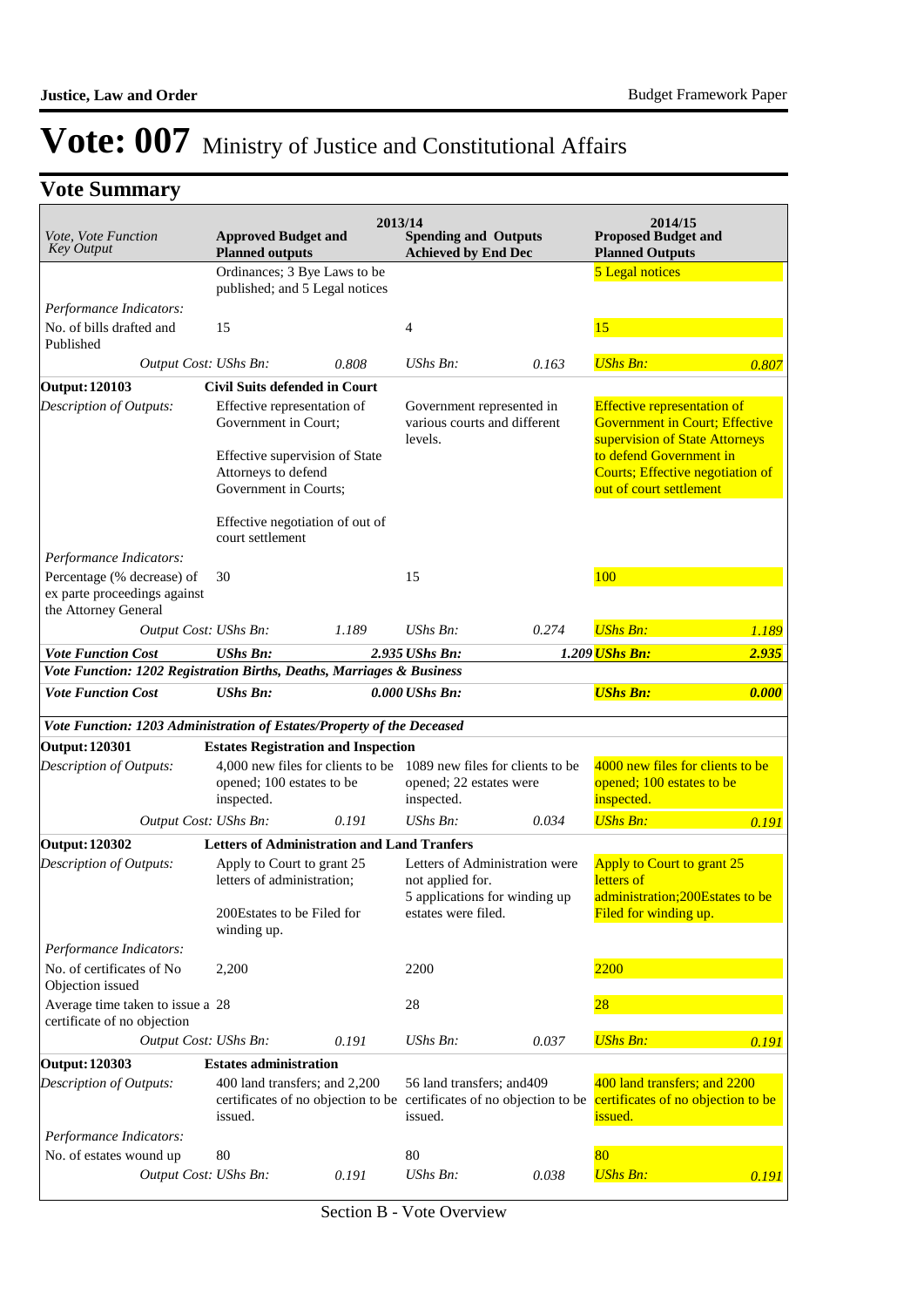## **Vote Summary**

| <i>Vote, Vote Function</i><br><b>Key Output</b>                 | <b>Approved Budget and</b><br><b>Planned outputs</b>                                                                                                                                                                                                                                                                                              |       | 2013/14<br><b>Spending and Outputs</b><br><b>Achieved by End Dec</b> |                                                                                                                                                                                                             | 2014/15<br><b>Proposed Budget and</b><br><b>Planned Outputs</b>                                                                                                                                                                                                                                                                                                                                                                                                                                                                                   |       |
|-----------------------------------------------------------------|---------------------------------------------------------------------------------------------------------------------------------------------------------------------------------------------------------------------------------------------------------------------------------------------------------------------------------------------------|-------|----------------------------------------------------------------------|-------------------------------------------------------------------------------------------------------------------------------------------------------------------------------------------------------------|---------------------------------------------------------------------------------------------------------------------------------------------------------------------------------------------------------------------------------------------------------------------------------------------------------------------------------------------------------------------------------------------------------------------------------------------------------------------------------------------------------------------------------------------------|-------|
| <b>Output: 120304</b>                                           | <b>Family arbitrations and mediations</b>                                                                                                                                                                                                                                                                                                         |       |                                                                      |                                                                                                                                                                                                             |                                                                                                                                                                                                                                                                                                                                                                                                                                                                                                                                                   |       |
| Description of Outputs:                                         | 1,000 family arbitrations and<br>mediations to be conducted.                                                                                                                                                                                                                                                                                      |       | 300 family arbitrations and<br>mediations to be conducted.           |                                                                                                                                                                                                             | 1000 family arbitrations and<br>mediations to be conducted.                                                                                                                                                                                                                                                                                                                                                                                                                                                                                       |       |
| Performance Indicators:                                         |                                                                                                                                                                                                                                                                                                                                                   |       |                                                                      |                                                                                                                                                                                                             |                                                                                                                                                                                                                                                                                                                                                                                                                                                                                                                                                   |       |
| No of family arbitrations and 1,000<br>mediations               |                                                                                                                                                                                                                                                                                                                                                   |       | 1000                                                                 |                                                                                                                                                                                                             | 1000                                                                                                                                                                                                                                                                                                                                                                                                                                                                                                                                              |       |
| Output Cost: UShs Bn:                                           |                                                                                                                                                                                                                                                                                                                                                   | 0.191 | UShs Bn:                                                             | 0.039                                                                                                                                                                                                       | <b>UShs Bn:</b>                                                                                                                                                                                                                                                                                                                                                                                                                                                                                                                                   | 0.191 |
| <b>Vote Function Cost</b>                                       | <b>UShs Bn:</b>                                                                                                                                                                                                                                                                                                                                   |       | $0.762$ UShs Bn:                                                     |                                                                                                                                                                                                             | 0.302 <i>UShs Bn:</i>                                                                                                                                                                                                                                                                                                                                                                                                                                                                                                                             | 0.762 |
| Vote Function: 1204 Regulation of the Legal Profession          |                                                                                                                                                                                                                                                                                                                                                   |       |                                                                      |                                                                                                                                                                                                             |                                                                                                                                                                                                                                                                                                                                                                                                                                                                                                                                                   |       |
| <b>Output: 120401</b>                                           | <b>Conclusion of disciplinary cases</b>                                                                                                                                                                                                                                                                                                           |       |                                                                      |                                                                                                                                                                                                             |                                                                                                                                                                                                                                                                                                                                                                                                                                                                                                                                                   |       |
| Description of Outputs:                                         | Hold Dsciplinary Committee<br>meetings and conclude at least<br>150 cases in 60 sittings.                                                                                                                                                                                                                                                         |       | 17 cases in 13 sittings.<br>Conducted out research and               | -Held Dsciplinary Committee<br>meetings and concluded at least                                                                                                                                              | -Hold Dsciplinary Committee<br>meetings and conclude at least<br>150 cases in 60 sittings.<br>-Carrying out research and                                                                                                                                                                                                                                                                                                                                                                                                                          |       |
|                                                                 | Carrying out research and<br>consultations                                                                                                                                                                                                                                                                                                        |       | consultations.                                                       |                                                                                                                                                                                                             | consultations                                                                                                                                                                                                                                                                                                                                                                                                                                                                                                                                     |       |
| Performance Indicators:                                         |                                                                                                                                                                                                                                                                                                                                                   |       |                                                                      |                                                                                                                                                                                                             |                                                                                                                                                                                                                                                                                                                                                                                                                                                                                                                                                   |       |
| Number of disciplinary cases 150<br>disposed off                |                                                                                                                                                                                                                                                                                                                                                   |       | 17                                                                   |                                                                                                                                                                                                             | 200                                                                                                                                                                                                                                                                                                                                                                                                                                                                                                                                               |       |
| Output Cost: UShs Bn:                                           |                                                                                                                                                                                                                                                                                                                                                   | 0.233 | UShs Bn:                                                             | 0.052                                                                                                                                                                                                       | <b>UShs Bn:</b>                                                                                                                                                                                                                                                                                                                                                                                                                                                                                                                                   | 0.233 |
| <b>Vote Function Cost</b>                                       | <b>UShs Bn:</b>                                                                                                                                                                                                                                                                                                                                   |       | 0.465 UShs Bn:                                                       |                                                                                                                                                                                                             | 0.200 UShs Bn:                                                                                                                                                                                                                                                                                                                                                                                                                                                                                                                                    | 0.465 |
| Vote Function: 1205 Support to the Justice Law and Order Sector |                                                                                                                                                                                                                                                                                                                                                   |       |                                                                      |                                                                                                                                                                                                             |                                                                                                                                                                                                                                                                                                                                                                                                                                                                                                                                                   |       |
| <b>Output: 120501</b>                                           | Ministry of Justice and Constitutional Affairs-JLOS                                                                                                                                                                                                                                                                                               |       |                                                                      |                                                                                                                                                                                                             |                                                                                                                                                                                                                                                                                                                                                                                                                                                                                                                                                   |       |
| Description of Outputs:<br>Performance Indicators:              | Completion of Mbale office;<br>Fast track Succession laws,<br>develop legislative tracking<br>system; work process review;<br>Print priority bills; 2 Vehicles<br>for court attendance;<br>Phase 2 of automation of Admin<br>General's Dept;<br>Specialised training;<br>Civil witness support fund;<br>Law Firms Inspection; staff log<br>system |       | Drafted and published, Legal<br>notices, and 3 ACTS.<br>from MDAs.   | 4bills, 13 statutory Instruments<br>Concluded 17 disciplinary cases<br>against errant layers; inspected<br>38 advocates chambers; Filled<br>3 top positions; Responded to<br>over 30% legal advice requests | <b>Procure Legal Reference</b><br><b>Materials</b> ; Conclude 265<br>backlog disciplinary cases;<br><b>Inspection of 700 Law firms &amp;</b><br>13 Universities; Train in<br>Legislative drafting (4), ADR<br>(3); Consultations on review of<br><b>Constitution; handle 15 cases</b><br>E.A.J.C; Equipping newly<br>constructed offices; Conduct<br><b>Bar Course Pre Entry exams;</b><br>Handle 500 civil backlog cases<br>in SC, CoA, HC and CM<br><b>Courts; Automation of Civil</b><br><b>Case Management System;</b><br>Procure 2 vehicles; |       |
| Proportion of districts with                                    | 12                                                                                                                                                                                                                                                                                                                                                |       | 12                                                                   |                                                                                                                                                                                                             | 12                                                                                                                                                                                                                                                                                                                                                                                                                                                                                                                                                |       |
| the basic JLOS frontline<br>services (Functional)               |                                                                                                                                                                                                                                                                                                                                                   |       |                                                                      |                                                                                                                                                                                                             |                                                                                                                                                                                                                                                                                                                                                                                                                                                                                                                                                   |       |
| Output Cost: UShs Bn:                                           |                                                                                                                                                                                                                                                                                                                                                   | 1.372 | UShs Bn:                                                             | 0.254                                                                                                                                                                                                       | <b>UShs Bn:</b>                                                                                                                                                                                                                                                                                                                                                                                                                                                                                                                                   | 1.464 |
| <b>Output: 120552</b>                                           | <b>Ministry Of Internal Affairs-JLOS</b>                                                                                                                                                                                                                                                                                                          |       |                                                                      |                                                                                                                                                                                                             |                                                                                                                                                                                                                                                                                                                                                                                                                                                                                                                                                   |       |
| Description of Outputs:                                         | Develop Identification Act,<br>National Firearms Policy,<br>DGAL Enabling Law; user's                                                                                                                                                                                                                                                             |       | Developed a national action<br>firearms; Marked firearms in          | plan on SALW and Draft bill on<br>handbook on community service; regions of UPS and 5 regions of<br>ISO; CEWERU strategic plan                                                                              | <b>Amend CS Act; develop CS</b><br>Policy; Gazette NGO Bill;<br><b>Translate CS handbook; NGO</b><br><b>Act regulations; Develop</b><br>operational guidelines for                                                                                                                                                                                                                                                                                                                                                                                |       |

Section B - Vote Overview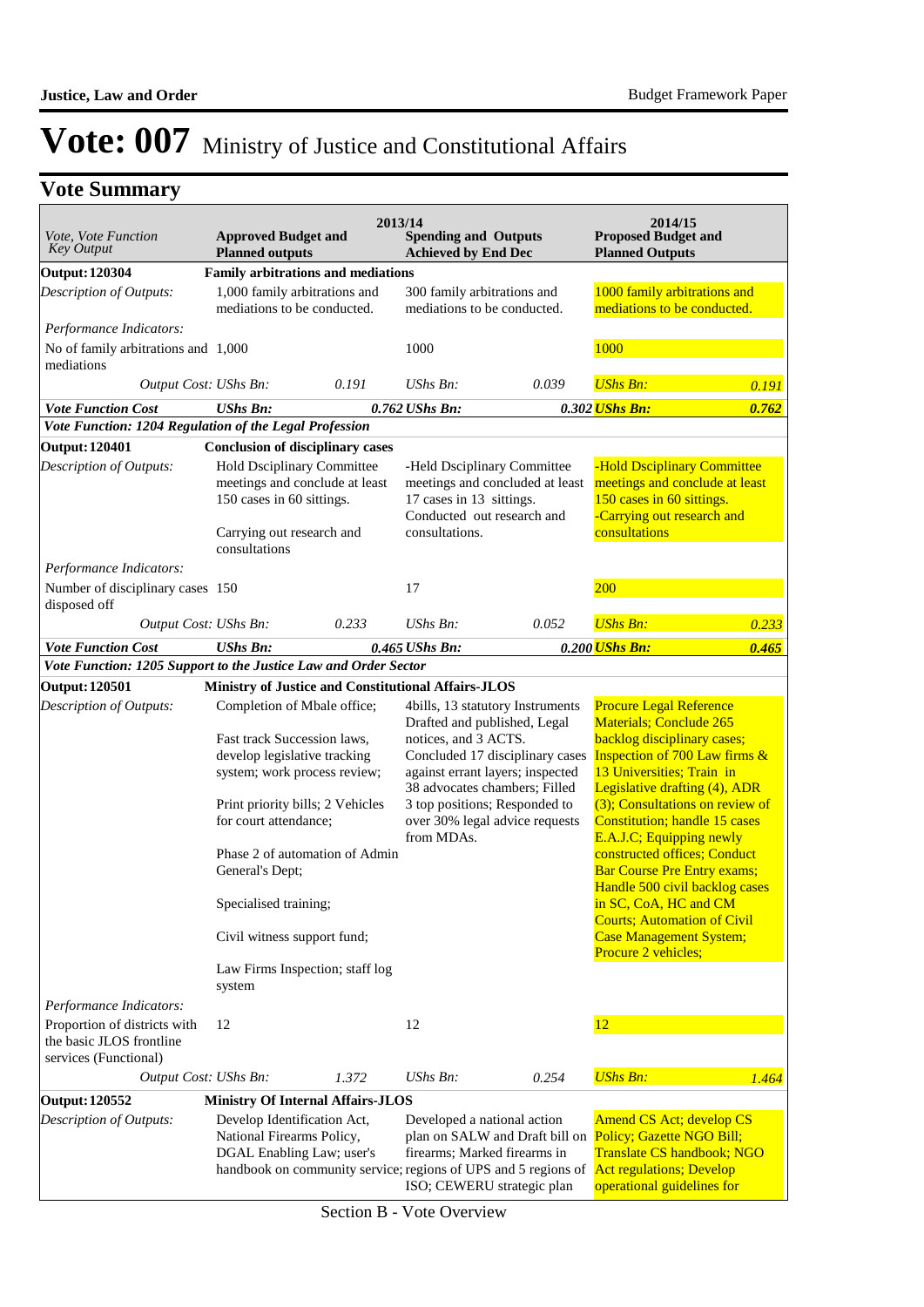| Vote, Vote Function<br><b>Key Output</b>                                                                                                                                                                                    | <b>Approved Budget and</b>                                                                                                                                                                                                                                               |                                                                                                                                                                                                                                                                                                                                                                                                                                                                                                                                                                                                                                                                      | 2013/14<br><b>Spending and Outputs</b>                                                                                                                                                                                                                                                                                                                                                                                                                                                                                                                     |                                                                                                                                                                                                                                                                                                                                                                                 | 2014/15<br><b>Proposed Budget and</b><br><b>Planned Outputs</b>                                                                                                                                                                                                                                                                                                                                                                                                                            |       |
|-----------------------------------------------------------------------------------------------------------------------------------------------------------------------------------------------------------------------------|--------------------------------------------------------------------------------------------------------------------------------------------------------------------------------------------------------------------------------------------------------------------------|----------------------------------------------------------------------------------------------------------------------------------------------------------------------------------------------------------------------------------------------------------------------------------------------------------------------------------------------------------------------------------------------------------------------------------------------------------------------------------------------------------------------------------------------------------------------------------------------------------------------------------------------------------------------|------------------------------------------------------------------------------------------------------------------------------------------------------------------------------------------------------------------------------------------------------------------------------------------------------------------------------------------------------------------------------------------------------------------------------------------------------------------------------------------------------------------------------------------------------------|---------------------------------------------------------------------------------------------------------------------------------------------------------------------------------------------------------------------------------------------------------------------------------------------------------------------------------------------------------------------------------|--------------------------------------------------------------------------------------------------------------------------------------------------------------------------------------------------------------------------------------------------------------------------------------------------------------------------------------------------------------------------------------------------------------------------------------------------------------------------------------------|-------|
| <b>Planned outputs</b><br>NGO Monitoring Committees;<br>Set up 10 CS rehabilitative<br>projects;<br>Set up WAN; Train staff;<br>Procure LC/MS;<br>Analysis of 1,270 forensic<br>cases; conduct Advocacy &<br>sensitization; |                                                                                                                                                                                                                                                                          | <b>Achieved by End Dec</b><br>launched; consultations on<br>National DNA Criminal<br>Databank held; expert opinion<br>offered in court sessions;<br>Implemented Trafficking in<br>Person Act; Completed<br>construction of Gulu and<br>Mbarara; Trained 10 reporters & teaching Criminology;<br>victims; Set up 10 offender<br>rehabilitation projects; procured Build capacity of NGO<br>10 motor cycles for CS in<br>districts; conducted monitoring<br>in one region-Western,<br>Registered 27 abscondments, 13 activities in 6 DRTs; guidelines<br>re-arrests for absconder. Trained for District NGO Monitoring<br>35 Data entry officers from<br>UPDF, UPS ISO |                                                                                                                                                                                                                                                                                                                                                                                                                                                                                                                                                            | prosecution, prevention of<br><b>Trafficking in Persons (TIP);</b><br>Strengthen 40 offender<br>rehabilitation projects;<br>Implement offender social<br>reintegration; Strengthen<br>relations with Universities<br><b>Implement resolutions of EAC;</b><br>Monitoring; 3 pickups for<br>Western region; monitoring of<br>resettlement and re-integration<br><b>Committees</b> |                                                                                                                                                                                                                                                                                                                                                                                                                                                                                            |       |
|                                                                                                                                                                                                                             | Output Cost: UShs Bn:                                                                                                                                                                                                                                                    | 1.580                                                                                                                                                                                                                                                                                                                                                                                                                                                                                                                                                                                                                                                                | UShs Bn:                                                                                                                                                                                                                                                                                                                                                                                                                                                                                                                                                   | 0.527                                                                                                                                                                                                                                                                                                                                                                           | <b>UShs Bn:</b>                                                                                                                                                                                                                                                                                                                                                                                                                                                                            | 1.580 |
| <b>Output: 120554</b><br>Description of Outputs:                                                                                                                                                                            | <b>Law Development Center-JLOS</b><br>Review LDC Act; Train 45<br>staff; Procure reference<br>materials, On line legal<br>resources, 10 mobile Shelves,<br>Self issue machine, bicyles;<br>Completion of Auditorium;<br>Court;<br>Counseling 660 Juveniles<br>Offenders; | Computerise registry and Model                                                                                                                                                                                                                                                                                                                                                                                                                                                                                                                                                                                                                                       | Construction of boundary wall<br>the auditoriums ongoing;<br>Procured 3 vehicles; LDC<br>trained 405 Bar Course<br>students, 363 Diploma in Law<br>Students, 600 Administrative<br>Officers Law Course; and<br>procured more books for the<br>library and published 3000<br>Clinic handled 1,000 juvenile<br>cases, trained 100 police<br>officers, 20 Magistrates on the<br>diversion programme, trained<br>fit persons on the diversion<br>programme, reconciled 250<br>cases at Court of Law and 150<br>Course students in Clinical<br>Legal Education; | was completed; Construction of<br>copies of law reports. Legal Aid<br>200 Community leaders and 400<br>cases at police, trained 405 Bar                                                                                                                                                                                                                                         | <b>Publish Law Reports; Complete</b><br>Auditorium, construct women<br>cell, DPP office and reception<br>for juveniles; Train of 40<br>lecturers in student centered &<br>problem based learning;<br>Purchase 2 vehicles, 120<br>bicycles for fit persons; legal aid<br>services to 600 walk in clients;<br>Train 80 JLOS staff in human<br>rights; Regional interactions<br>with institutions (East Africa);<br>Subscribe to library legal data<br>bases, procure reference<br>materials; |       |
|                                                                                                                                                                                                                             | Output Cost: UShs Bn:                                                                                                                                                                                                                                                    | 0.765                                                                                                                                                                                                                                                                                                                                                                                                                                                                                                                                                                                                                                                                | UShs Bn:                                                                                                                                                                                                                                                                                                                                                                                                                                                                                                                                                   | 0.191                                                                                                                                                                                                                                                                                                                                                                           | <b>UShs Bn:</b>                                                                                                                                                                                                                                                                                                                                                                                                                                                                            | 0.765 |
| <b>Output: 120555</b><br>Description of Outputs:                                                                                                                                                                            | Judiciary - JLOS<br>Carry out bar-bench meetings;<br>train judicial officers;<br>Roll out Small Claims<br>provide legal aid;<br>Construct Kabale & Makindye<br>court;                                                                                                    | procedure and justice centres to                                                                                                                                                                                                                                                                                                                                                                                                                                                                                                                                                                                                                                     | Training of the Registrar,<br>Planning and Development in<br>Strategic Management awaits<br>approval by the Judiciary<br>Magistrates from Central and<br>Western region have been<br>trained in the Small Claims<br>Procedure (Full roll out awaits<br>gazetting of these courts),<br>Adverts for re-engineering                                                                                                                                                                                                                                           | Training Committee, 37 Grade 1                                                                                                                                                                                                                                                                                                                                                  | <b>Lobby for Judiciary</b><br><b>Administration Bill; Re-</b><br><b>Engineering of CCAS;</b><br><b>Strengthen Bar-Bench Fora; put</b><br>ramps on 10 Courts; renovate 8<br><b>Courts; construct 5 Courts;</b><br><b>Procure furniture for 10 G1</b><br><b>Courts; Procure Court</b><br><b>Recording and Transcription</b><br>Equipment for 13 courts;<br><b>Procure Video Conferencing</b>                                                                                                 |       |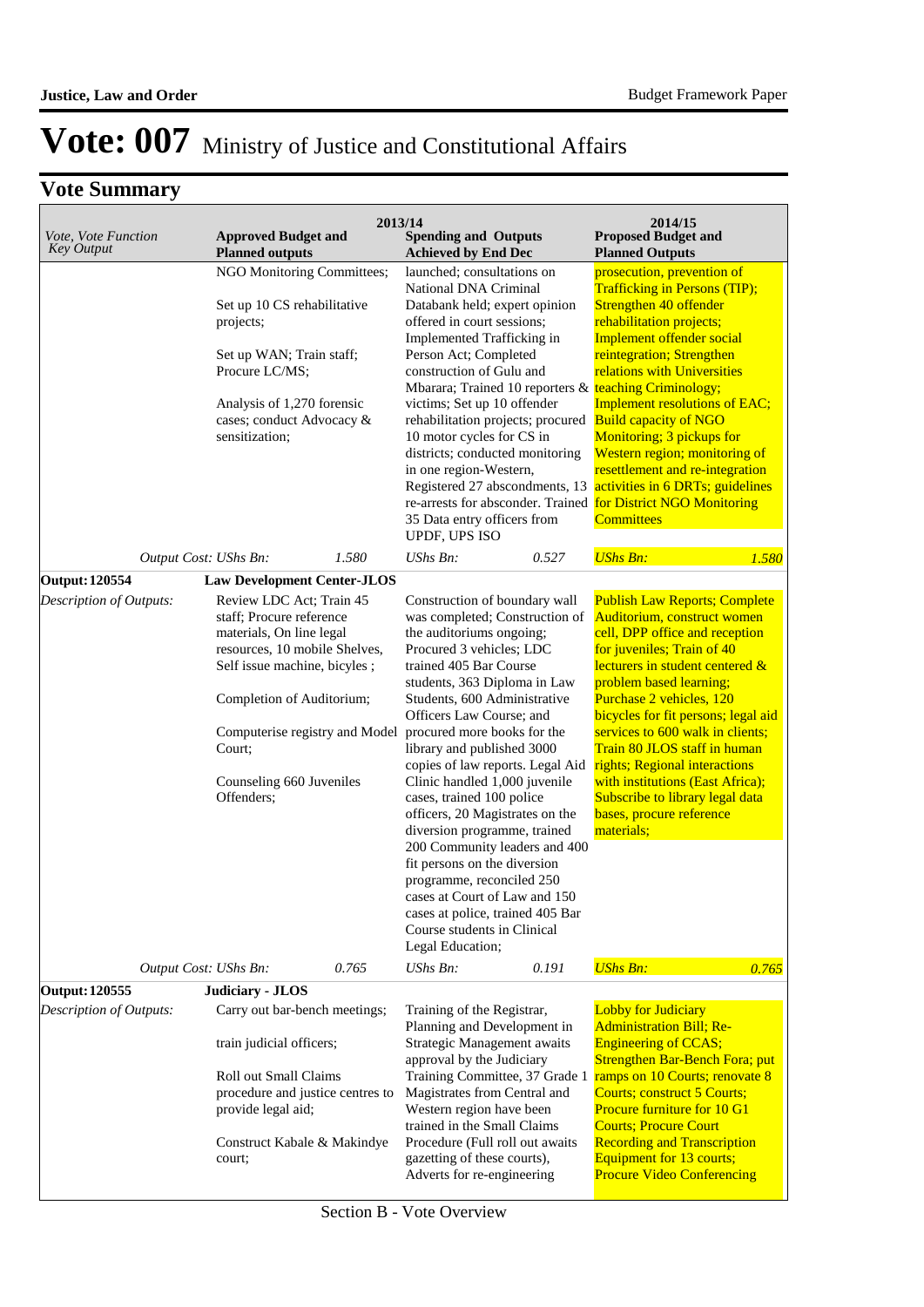| <i>Vote, Vote Function</i><br>Key Output        | <b>Approved Budget and</b><br><b>Planned outputs</b>                                | 2013/14<br><b>Spending and Outputs</b><br><b>Achieved by End Dec</b>                                                                                                | 2014/15<br><b>Proposed Budget and</b><br><b>Planned Outputs</b>                                                                      |
|-------------------------------------------------|-------------------------------------------------------------------------------------|---------------------------------------------------------------------------------------------------------------------------------------------------------------------|--------------------------------------------------------------------------------------------------------------------------------------|
|                                                 | Re-Engineer the Court Case<br>Administration System;                                | CCAS and acquisition of Court<br>Recording Equipment were<br>placed in papers, so                                                                                   | Equipment; Train G1 in Small<br><b>Claims Procedure; Case backlog</b><br>clearance; Roll out land courts                             |
|                                                 | Acquire Court Recording<br>equipment;                                               | procurement process is ongoing,<br>Criminal sessions were held in<br>Bushenyi (40 cases), Rukungiri                                                                 | to 5 CM Courts; Strengthen<br><b>Court user committees; Conduct</b><br><b>JLOS Integrity Committee</b>                               |
|                                                 | Case backlog Clearance;                                                             | (52 Cases), 10 Mitigation<br>sessions in Kampala, and<br>Tororo (40 Cases); The<br>mediators that were trained in<br>the mediation roll out need to be reach areas; | <b>Tour: Procure Reference</b><br>material for Land & Civil<br><b>Division</b> ; Procure 7 Vehicles<br>for CMs, 3 Grade I in hard to |
|                                                 |                                                                                     | accredited before they can be<br>deployed to the courts;<br>Preliminary preparations for the<br>development of the Judiciary                                        |                                                                                                                                      |
|                                                 |                                                                                     | Annual Report are under way;<br>Supervision of construction<br>works is ongoing; the<br>procurement of reference<br>material for the Court of Appeal                |                                                                                                                                      |
|                                                 |                                                                                     | is pending agreement on the<br>type of books; 40 Court<br>interpreters were trained; 10<br>Chief Magistrates and 15 GI                                              |                                                                                                                                      |
|                                                 |                                                                                     | Magistrates were trained in<br>Judgment Writing; 10 Chief<br>Magistrates and 25 GI                                                                                  |                                                                                                                                      |
|                                                 |                                                                                     | Magistrates were trained in<br>Land Justice; the newly<br>appointed Justices and Judges<br>were inducted; JSI in                                                    |                                                                                                                                      |
|                                                 |                                                                                     | conjunction with the Kigula task<br>Force Committee and the<br>Criminal Division organized a                                                                        |                                                                                                                                      |
|                                                 |                                                                                     | workshop on Mitigation and<br>Resentencing for 10 Judges, 10<br>State Attorneys and 10<br>Advocates; M&E was carried                                                |                                                                                                                                      |
|                                                 |                                                                                     | out in Kabale, Mbarara,<br>Isingiro, and Ngora<br>Construction works.                                                                                               |                                                                                                                                      |
| Performance Indicators:<br>% of completed cases | 160,000                                                                             | 4000                                                                                                                                                                | 160000                                                                                                                               |
| Output Cost: UShs Bn:                           | 2.391                                                                               | UShs Bn:<br>0.703                                                                                                                                                   | <b>UShs Bn:</b><br>2.391                                                                                                             |
| <b>Output: 120556</b>                           | <b>Uganda Police Force-JLOS</b>                                                     |                                                                                                                                                                     |                                                                                                                                      |
| Description of Outputs:                         | Anti-Torture Act Sensitization;                                                     | Conducted Investigation of<br>SGBV cases in 16 Police                                                                                                               | <b>Develop SOPs for Districts and</b><br><b>Police Units; Popularizing</b>                                                           |
|                                                 | Police Standing Orders Review;                                                      | regions in which 1900 sex crime<br>cases were investigated;                                                                                                         | <b>Strategic Policing Plan;</b><br>sensitization on Anti Torture                                                                     |
|                                                 | Procure 50 SOCO sets;                                                               | Supported postmortem<br>examinations and thus 140                                                                                                                   | <b>Act, Public Order Management</b><br>Act, Anti Trafficking in persons                                                              |
|                                                 | Construct Koboko Station, at<br>Nagalama Breeding center<br>fence, 10 canine units. | postmortem examinations; The<br>procurement process for<br>opening up of 5 PSU offices in<br>Lira and Soroti is ongoing. The                                        | Act; Complete investigations of<br>war crimes; Completion of Kiira<br>PS; Construct Kiruhura PS, 2<br>block staff houses in Rakai;   |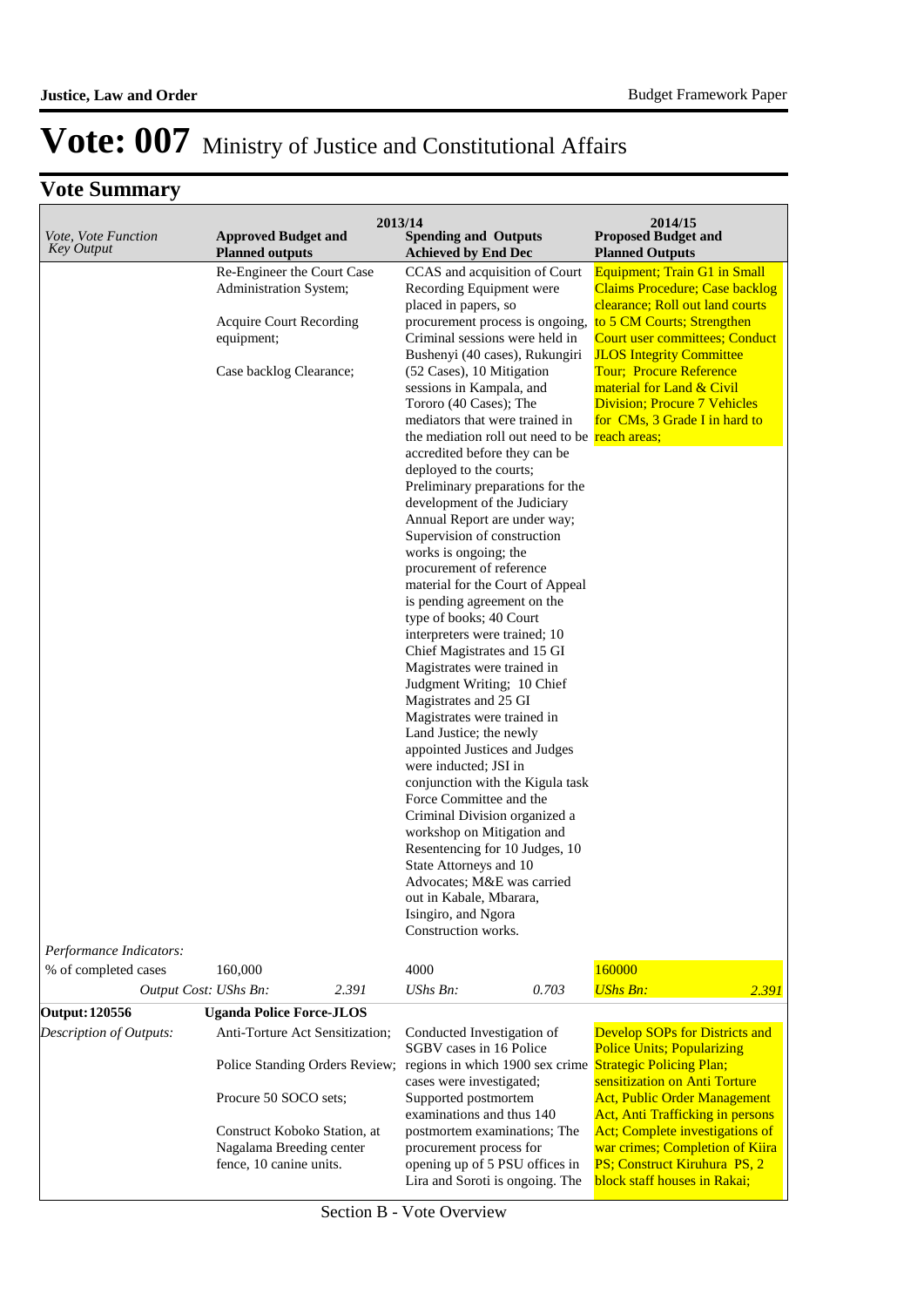| Vote, Vote Function<br><b>Key Output</b>                                        | <b>Approved Budget and</b><br><b>Planned outputs</b>                                                                                                                                                                                                                      | 2013/14<br><b>Spending and Outputs</b><br><b>Achieved by End Dec</b>                                                                                                                                                                                                                                                                                                                                                                                                                                                                                                                                                                                                                                                                                                                                                                                                                                                                       | 2014/15<br><b>Proposed Budget and</b><br><b>Planned Outputs</b>                                                                                                                                                                                                                                                                                                                                                                                                                                                                                                                                                                                                                               |  |  |
|---------------------------------------------------------------------------------|---------------------------------------------------------------------------------------------------------------------------------------------------------------------------------------------------------------------------------------------------------------------------|--------------------------------------------------------------------------------------------------------------------------------------------------------------------------------------------------------------------------------------------------------------------------------------------------------------------------------------------------------------------------------------------------------------------------------------------------------------------------------------------------------------------------------------------------------------------------------------------------------------------------------------------------------------------------------------------------------------------------------------------------------------------------------------------------------------------------------------------------------------------------------------------------------------------------------------------|-----------------------------------------------------------------------------------------------------------------------------------------------------------------------------------------------------------------------------------------------------------------------------------------------------------------------------------------------------------------------------------------------------------------------------------------------------------------------------------------------------------------------------------------------------------------------------------------------------------------------------------------------------------------------------------------------|--|--|
|                                                                                 | counseling to police families;<br>Various training;<br>3 motor vehicles for<br>investigations;<br>investigation of SGBV; Procure<br>50 speed guns                                                                                                                         | procurement process for<br>computers and accessories and 5<br>motor cycles is ongoing.<br>Initiated procurement for<br>Database establishment for<br>profiling detainees the newly<br>amended Police Form 3 was<br>launched. Identification and<br>Selection of the staff for training<br>done.                                                                                                                                                                                                                                                                                                                                                                                                                                                                                                                                                                                                                                            | Expansion of canine units to 10<br>districts; Procure 3 vehicles for<br>enhancing investigations, 1 for<br><b>SGBV and Children related</b><br>offences and 10 motorcycles for<br>CFPUs; Induct 1,018 PPCs into<br>Criminal Intelligence &<br>Investigations; skills training of<br><b>Criminal Records Mgt System</b><br>users & ICT investigating<br>officers; Carry out 6,000<br>postmortem examinations;<br>8,000 SGBV examinations;<br>Procure 30 speed guns, SOCO<br>kits; Train 1200 Police<br>detectives;                                                                                                                                                                             |  |  |
| Performance Indicators:                                                         | 1:600                                                                                                                                                                                                                                                                     | 1:600                                                                                                                                                                                                                                                                                                                                                                                                                                                                                                                                                                                                                                                                                                                                                                                                                                                                                                                                      | 1:600                                                                                                                                                                                                                                                                                                                                                                                                                                                                                                                                                                                                                                                                                         |  |  |
| Police Population ratio<br>Output Cost: UShs Bn:                                | 1.743                                                                                                                                                                                                                                                                     | UShs Bn:<br>0.530                                                                                                                                                                                                                                                                                                                                                                                                                                                                                                                                                                                                                                                                                                                                                                                                                                                                                                                          | <b>UShs Bn:</b><br>1.743                                                                                                                                                                                                                                                                                                                                                                                                                                                                                                                                                                                                                                                                      |  |  |
| Output: 120557                                                                  | <b>Uganda Prisons Service-JLOS</b>                                                                                                                                                                                                                                        |                                                                                                                                                                                                                                                                                                                                                                                                                                                                                                                                                                                                                                                                                                                                                                                                                                                                                                                                            |                                                                                                                                                                                                                                                                                                                                                                                                                                                                                                                                                                                                                                                                                               |  |  |
| Description of Outputs:<br>Performance Indicators:                              | Prisons Standing Orders<br>Review; Construction of<br>reception centers Kabong,<br>Amuru and Isingiro, Masindi<br>classrooms, Ruimi, water borne<br>toilets;<br>automation of Prisoner data<br>management;<br>mechanisation of Prison farm;<br>Feeding prisoners at Court | Construction of Mbarara and<br>Nakasongola low cost staff<br>houses is at advanced stages;<br>renovation and expansion of<br>Mbarara main prison and<br>expansion of Gulu prison is<br>ongoing; Phase II of Moroto<br>prison & rehabilitation centre at<br>Namalu almost complete;<br>Construction of 32 low cost<br>staff housing units at 3 prisons<br>complete; Fencing of Murchison<br>Bay, Bushenyi prison,<br>Kapchorwa wards plastered &<br>roofing of twin ward at Ruimi<br>completed; procurement of<br>contractor of a new prison at<br>Lamwo at bidding stage;<br>construction of water borne<br>toilets in 20 prisons await<br>production; construction works<br>for Nebbi prison ongoing.<br>procured 6 computers, server<br>plus Network software for data<br>center; and constructed energy<br>saving stoves in central Region.<br>escape rates in prisons have<br>reduced to less than 1%<br>compared to the target of 5%. | <b>Computerisation of Prisons;</b><br>Developing the legal policy<br>framework for corrections;<br><b>Finalization of Prisons Standing</b><br><b>Orders; Development of life</b><br>skills modules (Carpentry, metal<br>fabrication, tailoring, hand craft<br>and soap making); Support to<br>inmate formal education,<br>guidance and counseling of<br>inmates; Reintegration of<br>offenders; Renovation of wards<br>at Tororo Prison, water borne<br>toilets in 40 Prisons;<br>Completion of Nebbi & Ndorwa<br>Prisons; vehicles for delivery of<br>Prisoners; Support to welfare of<br>babies staying with mothers in<br>Prison with heifers; Recruitment<br>and training of 1,000 staff; |  |  |
| Proportion of remands in                                                        | 52                                                                                                                                                                                                                                                                        | 52                                                                                                                                                                                                                                                                                                                                                                                                                                                                                                                                                                                                                                                                                                                                                                                                                                                                                                                                         | 52                                                                                                                                                                                                                                                                                                                                                                                                                                                                                                                                                                                                                                                                                            |  |  |
| Prison<br>Average length of stay on<br>remand for capital offenders<br>(months) | 14                                                                                                                                                                                                                                                                        | 14                                                                                                                                                                                                                                                                                                                                                                                                                                                                                                                                                                                                                                                                                                                                                                                                                                                                                                                                         | 14                                                                                                                                                                                                                                                                                                                                                                                                                                                                                                                                                                                                                                                                                            |  |  |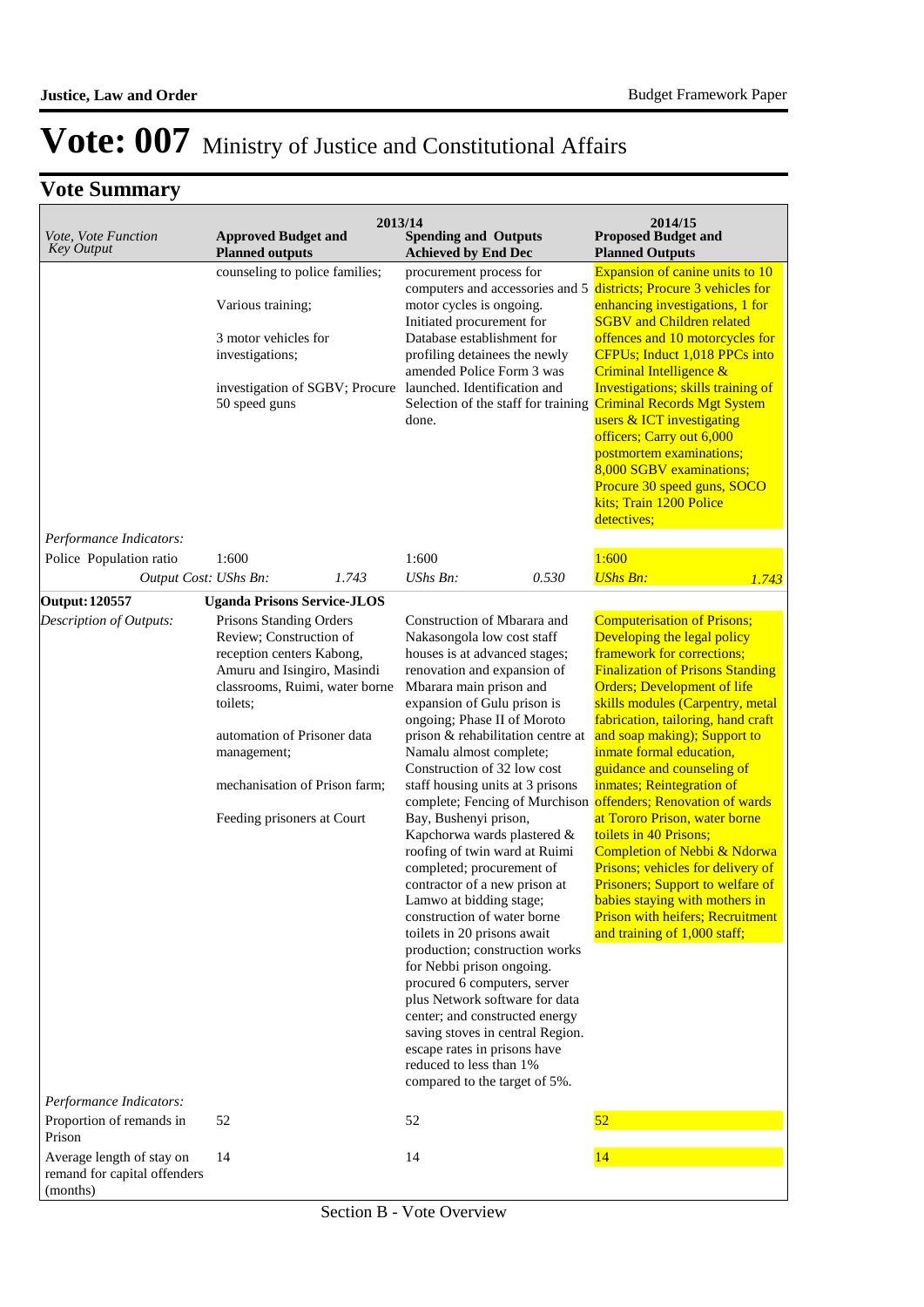## **Vote Summary**

| Vote, Vote Function<br>Key Output                                                             | <b>Approved Budget and</b><br><b>Planned outputs</b>                                  | 2013/14<br><b>Spending and Outputs</b><br><b>Achieved by End Dec</b>                                                                                                                                                                                | 2014/15<br><b>Proposed Budget and</b><br><b>Planned Outputs</b>                                                                                                       |
|-----------------------------------------------------------------------------------------------|---------------------------------------------------------------------------------------|-----------------------------------------------------------------------------------------------------------------------------------------------------------------------------------------------------------------------------------------------------|-----------------------------------------------------------------------------------------------------------------------------------------------------------------------|
|                                                                                               | 1.781<br>Output Cost: UShs Bn:                                                        | UShs Bn:<br>0.594                                                                                                                                                                                                                                   | <b>UShs Bn:</b><br>1.781                                                                                                                                              |
| <b>Output: 120558</b>                                                                         | <b>Judicial Service Commission-JLOS</b>                                               |                                                                                                                                                                                                                                                     |                                                                                                                                                                       |
| Description of Outputs:                                                                       | Automated records<br>management;<br>Hold recruitment sessions;                        | 11 Grade One Magistrates<br>recruited and 07 Judicial<br>Officers confirmed.<br>Recommendations made for<br>appointment of: Deputy Chief                                                                                                            | <b>Conduct 24 recruitment sessions</b><br>for Judicial Officers; sensitise<br>on the public complaints<br>system; Court inspections;<br>Purchase a Van and 2 vehicles |
|                                                                                               | disciplinary Committee<br>meetings 12 JSC Investigation;                              | Justice, 5 Justices of SC, 8<br>Justices of CoA and 17 Judges<br>of the HC; 12 Commission                                                                                                                                                           | for investigations and<br>inspections; 24 Disciplinary<br>committee meetings; Civic                                                                                   |
|                                                                                               | 40 sub county civic education;<br>2 Station wagons for<br>investigations;             | meetings; 36 Radio talk shows<br>conducted; 3 Press briefings;<br>763 Copies of Citizen Hand<br>Book printed; Spot messages on<br>radio stations; 3 Performance                                                                                     | education through bulk SMSs<br>(10 million); radio talk shows<br>on law and administration of<br>justice; prison inmates<br>workshops; Performance                    |
|                                                                                               | Inspect courts; Citizen's<br>Handbook                                                 | Management workshops for<br>judicial officers; 4 Sub-County<br>workshops; 19,000 brochures<br>and charts on Land Law,<br>Succession Law and Resolution<br>of Land disputes printed; 22<br>Disciplinary Committee<br>meetings; 19 Court Inspections. | management workshops for<br><b>Judicial officers</b>                                                                                                                  |
|                                                                                               | 0.680<br>Output Cost: UShs Bn:                                                        | $UShs Bn$ :<br>0.210                                                                                                                                                                                                                                | <b>UShs Bn:</b><br>0.680                                                                                                                                              |
| Output: 120559                                                                                | <b>Directorate Of Public Prosecutions</b>                                             |                                                                                                                                                                                                                                                     |                                                                                                                                                                       |
| Description of Outputs:                                                                       | Prosecute criminal cases;<br>develop standards for handling<br>children & SGBV cases; | Directorate opened and<br>operationalized 4 offices.<br>Prosecuted 1,283 cases in 41<br>High court sessions and 113,722<br>cases in the Magistrate's court                                                                                          | <b>Develop national Criminal</b><br><b>Prosecution Policy; Strengthen</b><br>complaints management;<br>extension works in 3 regional<br>offices; Retool & furnish 3   |
|                                                                                               | Open & resource 8 new DPP<br>offices:                                                 | with an overall conviction rate<br>of 53%. 87% of offices meeting<br>minimum performance                                                                                                                                                            | regional offices; Procure 100<br>computers; Open 5 new DPP<br>offices; Install solar equipment                                                                        |
|                                                                                               | major renovation of 3 DPP<br>buildings;                                               | standards (quality of legal<br>opinions), 82% of public<br>complaints against staff                                                                                                                                                                 | in 8 stations; renovation of 3<br><b>DPP</b> buildings (provision of<br>ramps); Prosecution of cases in                                                               |
|                                                                                               | Construct and furnish 1 new<br>DPP office in Kapchorwa;                               | performance and conduct<br>concluded, 77.8% of public<br>complaints against criminal                                                                                                                                                                | all courts; Prosecution-led<br>investigation of Land cases,<br>human trafficking; Train DPP                                                                           |
|                                                                                               | Solar equipment in 5 stations;<br>Train 40 staff                                      | justice processes concluded and<br>66% of recommendations of<br>internally conducted research                                                                                                                                                       | staff; Translate client charter<br>into major local languages;                                                                                                        |
|                                                                                               |                                                                                       | implemented.                                                                                                                                                                                                                                        |                                                                                                                                                                       |
| Performance Indicators:<br>No. of cases prosecuted<br>(Directorate of Public<br>Prosecutions) | 58,525                                                                                | 1456                                                                                                                                                                                                                                                | 150000                                                                                                                                                                |
|                                                                                               | Output Cost: UShs Bn:<br>1.908                                                        | UShs Bn:<br>0.545                                                                                                                                                                                                                                   | <b>UShs Bn:</b><br>1.908                                                                                                                                              |
| <b>Output: 120560</b>                                                                         | <b>Other JLOS Funded Services</b>                                                     |                                                                                                                                                                                                                                                     |                                                                                                                                                                       |
| Description of Outputs:                                                                       | Equip passport centres; Review<br>of Probation Act;                                   | A total of 170 supervisors were<br>trained in counseling and social<br>reintegration in Nakasongola,                                                                                                                                                | <b>Review of Business Registration</b><br><b>Fees Rules; Intellectual Property</b><br>Policy; Amendment of                                                            |
|                                                                                               | development of the ULS<br>Council charter;                                            | Sembabule, Lira, Mukono,<br>Kayunga, Mbale, Kapchorwa                                                                                                                                                                                               | <b>Copyright and Neighboring</b><br>Rights Act, 2006; Extension of                                                                                                    |

Section B - Vote Overview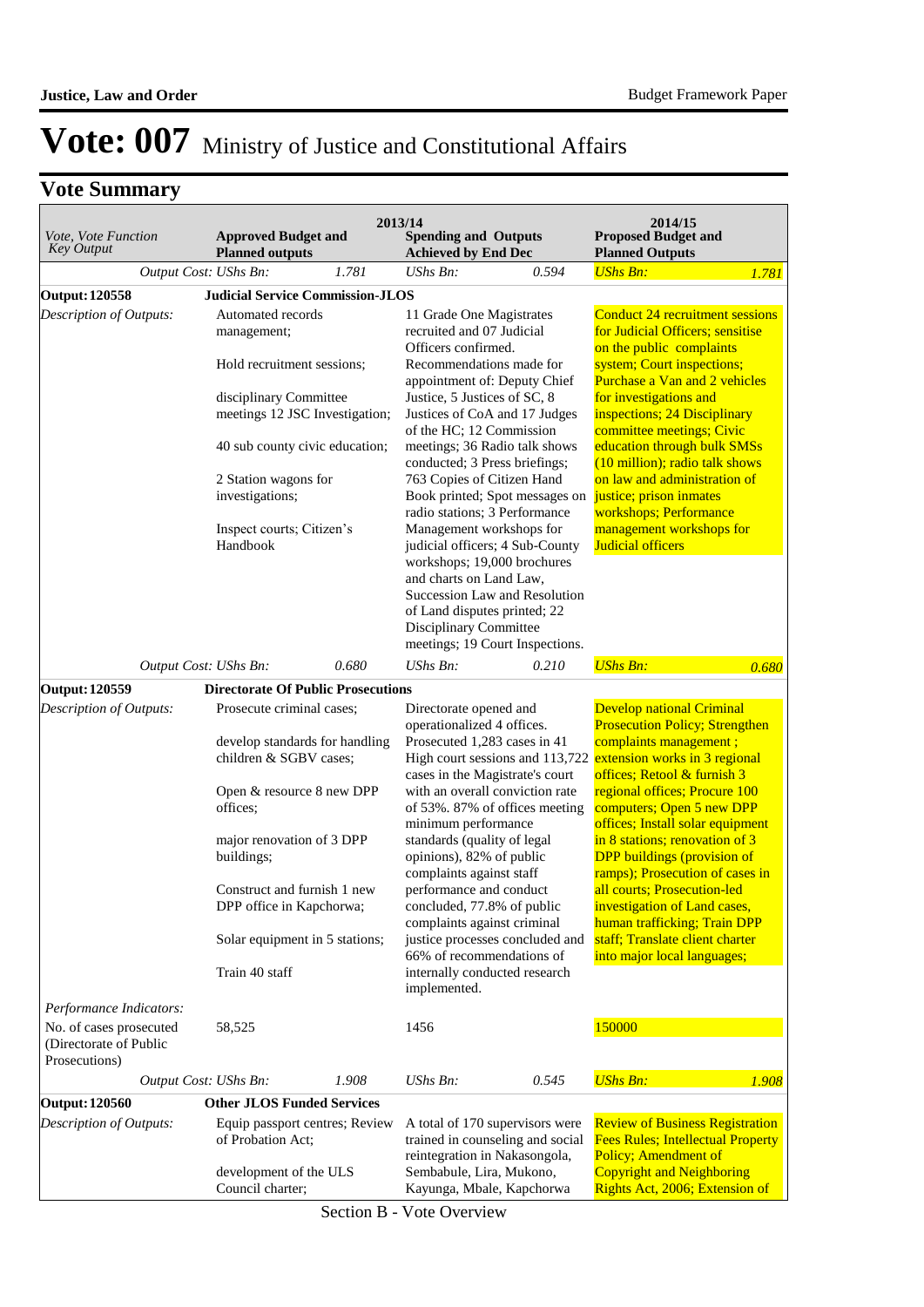## **Vote Summary**

| <i>Vote, Vote Function</i><br><b>Key Output</b>                                                                                                                                                                                                                                                                                        | <b>Approved Budget and</b><br><b>Planned outputs</b>                                      | 2013/14 | <b>Spending and Outputs</b><br><b>Achieved by End Dec</b>                                                                                                                                                                                                                                                                                                                                                                                                                                                           |       | 2014/15<br><b>Proposed Budget and</b><br><b>Planned Outputs</b>                                                                                                                                                                                                                                                                                                                                                                                                                                                                                      |        |
|----------------------------------------------------------------------------------------------------------------------------------------------------------------------------------------------------------------------------------------------------------------------------------------------------------------------------------------|-------------------------------------------------------------------------------------------|---------|---------------------------------------------------------------------------------------------------------------------------------------------------------------------------------------------------------------------------------------------------------------------------------------------------------------------------------------------------------------------------------------------------------------------------------------------------------------------------------------------------------------------|-------|------------------------------------------------------------------------------------------------------------------------------------------------------------------------------------------------------------------------------------------------------------------------------------------------------------------------------------------------------------------------------------------------------------------------------------------------------------------------------------------------------------------------------------------------------|--------|
| Interconnect borders with<br>headquarter and regional offices<br>(PISCES); Building capacity to<br>combat human trafficking;<br>Conduct satellite checks /<br>Border surveillance;<br>Construct Ngom Oromo and<br>Ntoroko border posts;<br>staff accommodation at<br>Mpondwe and Oraba;<br>Kabale Remand Home, ULS<br>Resource Centre; |                                                                                           |         | and Isingiro among others. In<br>addition, 40 magistrates were<br>trained on best practices in<br>Community Service with the<br>help of Penal Reform<br>International (PRI). The<br>department has renewed its<br>partnership with VSO to<br>support two international<br>volunteers.<br>To promote advocacy, the<br>department conducted 18 Radio<br>Programs in various parts of the<br>country, that is, on Mega fm<br>and Radio King in the North,<br>Dunamis and Baba fm in<br>Kampala Extra, Signal fm in the |       | the Mobile Vital Records<br><b>System</b> ; Automation for<br><b>Production of Long Birth</b><br><b>Certificates; Drafting</b><br><b>Regulations for the Partnership</b><br><b>Act.; Conduct 12 Business</b><br><b>Registration Clinics; Equip</b><br>newly opened border posts,<br>regional and other immigration<br>offices; Construct Sebagolo<br>model border post(with staff<br>quarters); Publicize the UPR<br>and NAP Consultations;<br><b>Conduct Community human</b><br>rights sensitization meetings/<br>baraza in all 10 regional offices |        |
|                                                                                                                                                                                                                                                                                                                                        | Conduct tax education;<br>Develop LC court Registers                                      |         | East and Better fm in the west.<br>In addition, 1248 IEC materials<br>were distributed in the various<br>regions to enhance awareness<br>on community service as a<br>sentencing option.                                                                                                                                                                                                                                                                                                                            |       |                                                                                                                                                                                                                                                                                                                                                                                                                                                                                                                                                      |        |
| Output Cost: UShs Bn:                                                                                                                                                                                                                                                                                                                  |                                                                                           | 4.321   | $UShs Bn$ :                                                                                                                                                                                                                                                                                                                                                                                                                                                                                                         | 0.712 | <b>UShs Bn:</b>                                                                                                                                                                                                                                                                                                                                                                                                                                                                                                                                      | 2.359  |
| Output Cost Excl. Ext Fin. UShs Bn:                                                                                                                                                                                                                                                                                                    |                                                                                           | 2.237   | $UShs Bn$ :                                                                                                                                                                                                                                                                                                                                                                                                                                                                                                         | 0.712 | <b>UShs Bn:</b>                                                                                                                                                                                                                                                                                                                                                                                                                                                                                                                                      | 2.237  |
| <b>Vote Function Cost</b>                                                                                                                                                                                                                                                                                                              | <b>UShs Bn:</b>                                                                           | 26.100  | 28.184 UShs Bn:                                                                                                                                                                                                                                                                                                                                                                                                                                                                                                     |       | 13.332 UShs Bn:                                                                                                                                                                                                                                                                                                                                                                                                                                                                                                                                      | 23.721 |
| VF Cost Excl. Ext Fin.<br>Vote Function: 1206 Court Awards (Statutory)                                                                                                                                                                                                                                                                 | <b>UShs Bn</b>                                                                            |         | <b>UShs Bn</b>                                                                                                                                                                                                                                                                                                                                                                                                                                                                                                      |       | 13.332 <mark>UShs Bn</mark>                                                                                                                                                                                                                                                                                                                                                                                                                                                                                                                          | 23.600 |
|                                                                                                                                                                                                                                                                                                                                        |                                                                                           |         |                                                                                                                                                                                                                                                                                                                                                                                                                                                                                                                     |       |                                                                                                                                                                                                                                                                                                                                                                                                                                                                                                                                                      |        |
| <b>Output: 120601</b><br>Description of Outputs:                                                                                                                                                                                                                                                                                       | <b>Court Awards &amp; Compesations Paid</b><br>Effect payment of court award<br>claimants |         | The ministry paid various<br>court award claimants as at the                                                                                                                                                                                                                                                                                                                                                                                                                                                        |       | <b>Effect payment of court award</b><br>claimants                                                                                                                                                                                                                                                                                                                                                                                                                                                                                                    |        |
| Performance Indicators:<br>Proportion of verified and<br>approved compensation<br>claims arrears paid                                                                                                                                                                                                                                  | 0.1                                                                                       |         | $\mathbf{0}$                                                                                                                                                                                                                                                                                                                                                                                                                                                                                                        |       | 0.1                                                                                                                                                                                                                                                                                                                                                                                                                                                                                                                                                  |        |
| Proportion of current court<br>awards cleared                                                                                                                                                                                                                                                                                          | 2                                                                                         |         | $\boldsymbol{0}$                                                                                                                                                                                                                                                                                                                                                                                                                                                                                                    |       | 2                                                                                                                                                                                                                                                                                                                                                                                                                                                                                                                                                    |        |
| Proportion of court awards<br>arrears paid                                                                                                                                                                                                                                                                                             | 1                                                                                         |         | $\boldsymbol{0}$                                                                                                                                                                                                                                                                                                                                                                                                                                                                                                    |       |                                                                                                                                                                                                                                                                                                                                                                                                                                                                                                                                                      |        |
| Output Cost: UShs Bn:                                                                                                                                                                                                                                                                                                                  |                                                                                           | 4.347   | UShs Bn:                                                                                                                                                                                                                                                                                                                                                                                                                                                                                                            | 0.999 | <b>UShs Bn:</b>                                                                                                                                                                                                                                                                                                                                                                                                                                                                                                                                      | 4.182  |
| <b>Vote Function Cost</b>                                                                                                                                                                                                                                                                                                              | <b>UShs Bn:</b>                                                                           |         | 4.347 UShs Bn:                                                                                                                                                                                                                                                                                                                                                                                                                                                                                                      |       | 4.028 UShs Bn:                                                                                                                                                                                                                                                                                                                                                                                                                                                                                                                                       | 4.182  |
| Vote Function: 1249 Policy, Planning and Support Services                                                                                                                                                                                                                                                                              |                                                                                           |         |                                                                                                                                                                                                                                                                                                                                                                                                                                                                                                                     |       |                                                                                                                                                                                                                                                                                                                                                                                                                                                                                                                                                      |        |
| <b>Vote Function Cost</b>                                                                                                                                                                                                                                                                                                              | <b>UShs Bn:</b>                                                                           |         | 7.598 UShs Bn:                                                                                                                                                                                                                                                                                                                                                                                                                                                                                                      |       | 6.351 UShs Bn:                                                                                                                                                                                                                                                                                                                                                                                                                                                                                                                                       | 7.764  |

*\* Excluding Taxes and Arrears*

*Vote Cost Excl. Ext Fin.* 

*2014/15 Planned Outputs*

Deconcetrating Services:

**Cost of Vote Services:** *UShs Bn:* **41.793** *UShs Bn:* **25.422** *UShs Bn:* **39.830** *Vote Cost Excl. Ext Fin. UShs Bn* **42.208** *UShs Bn* **25.422** *UShs Bn* **25.422** *UShs Bn* **39.708**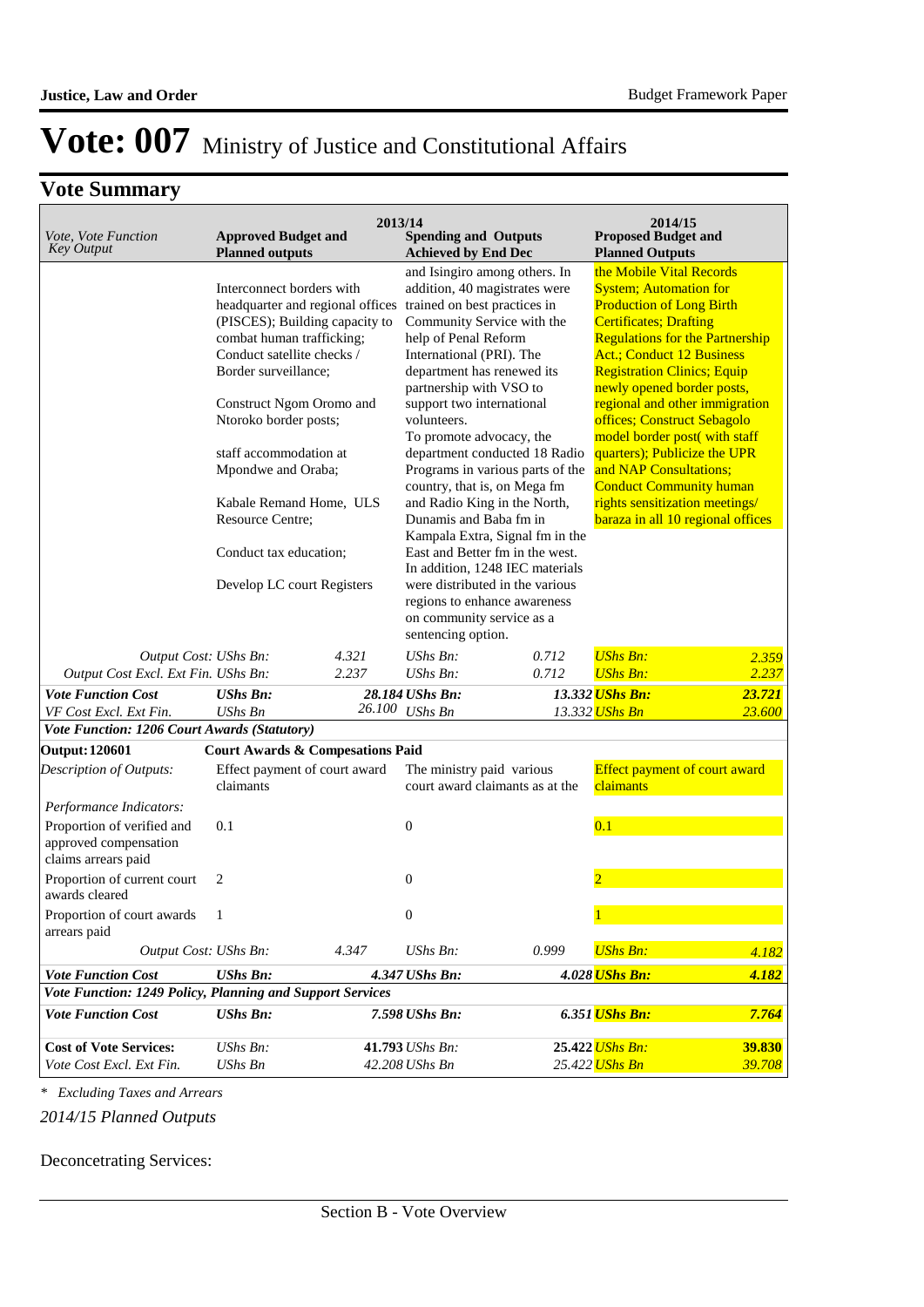## **Vote Summary**

The Ministry will continue de-concentration of services to its clients countrywide to ensure improved service delivery. Construction of ministry regional offices in Mbale and Moroto will be finalized at the next Financial Year and Construction of Moroto Staff Quarters will commence. The Ministry will also equip and staff the regional offices.

To further enhance its service delivery, the Ministry will continue prioritizing the following policy areas in the coming financial year:-

i. Develop Legislative Quality Assurance Standards for MOJCA services;

- ii. Develop a Government Liability Mitigation Policy and Plan;
- iii. Develop, adopt and implement a Claimant Awards and Compensation Policy; and
- iv. Restructuring of the Ministry to continue subject to the lifting of the restructuring process.
- V. Launch and implement the re-engineered client charter aimed at improved service delivery.

#### Defending Government:

The Attorney General will continue strengthening his mandate of defending Government in Civil Suits. This will be achieved by working closely with the Line Institutions and Agencies. Also the Ministry will continue ensuring that legal reference materials that are essential in engaging in research and effective representation of the Government in Courts of Law are accessible. The Ministry headquarters and the Regional Offices will also be equipped with the latest Law Reports, Law Books, Gazettes and supplements, e- resources and judgments will be expedited further.

Acclimatization of staff on the operations and workings of the East African Court of Justice in Arusha, Tanzania will continue to be a priority, as the Litigation in this Court is increasing tremendously. However, this activity has a funding gap.

The attorney general also plans to reduce the number of ex-parte proceedings by 60% in the coming financial year.

#### Drafting Legislation:

The First Parliamentary Counsel will continue to perform its core function of drafting principal and subsidiary legislation to give effect to the policies of Government and to vet ordinances and byelaws of district and municipal councils. 15 Bills will be drafted and published. 10 Acts will be published, 55 statutory instruments, 3 Ordinances, 3 Bye Laws and 5 Legal Notices. Attending meetings with client Ministries and institutions to discuss draft Bills, attending parliamentary sessions and participating in EAC meetings will also be a major activity.

#### Providing Legal Advice:

Continuous efforts will be put on expeditious drafting/reviewing of contracts, agreements and memoranda of understanding. Responses to requests for Legal advice and preparation of Cabinet Memoranda from Ministries, Parastatals, public and other agencies will be done within one week after receiving the request. Similarly, provision of legal guidance to Contracts Committee of ministries, local governments, and government agencies will be expedited.

Administration of estates: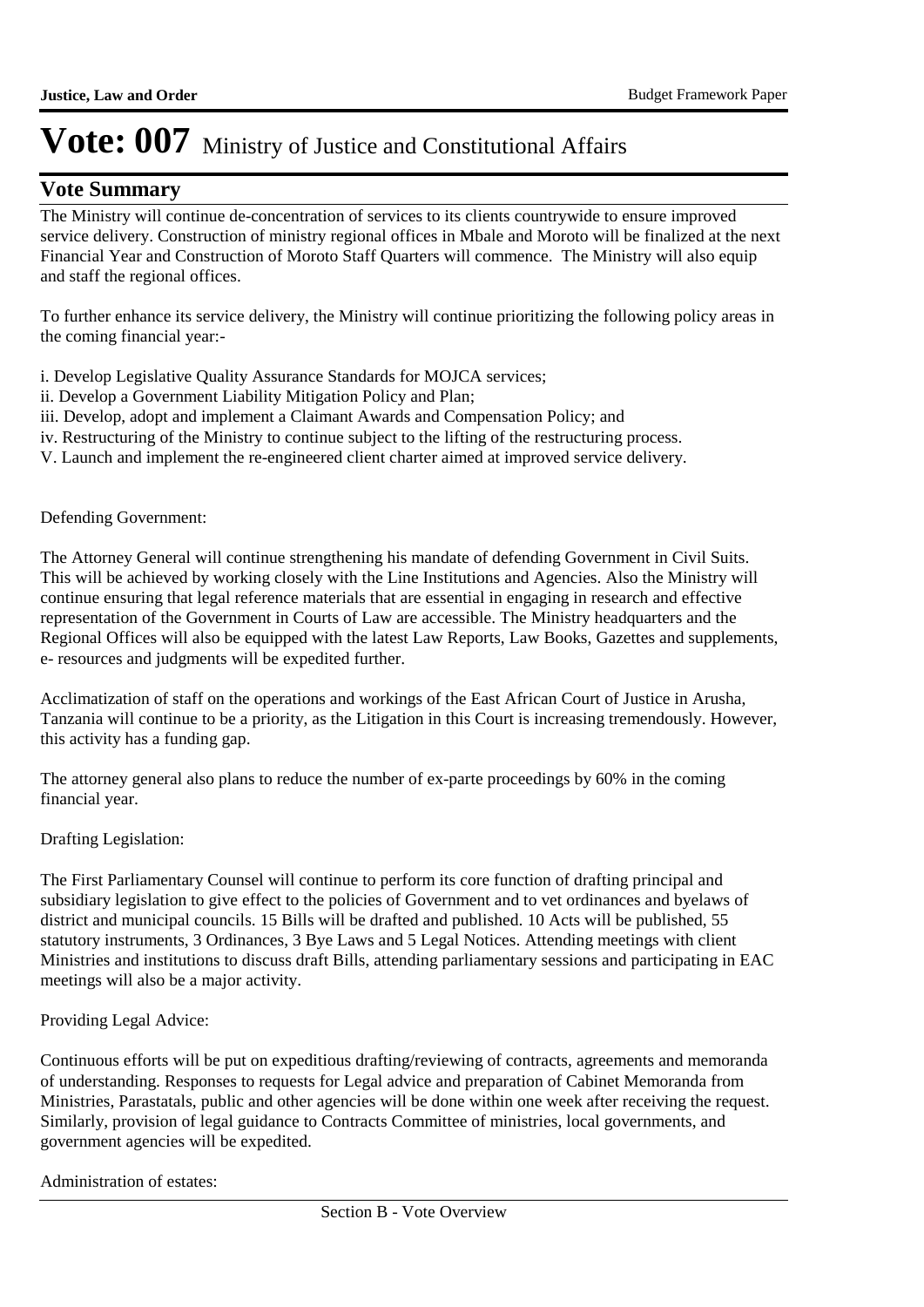## **Vote Summary**

The second phase of computerization of records management of the Administrator General's office (Land registry) will be finalized in the next Financial Year. Other activities of the Administrator General i.e. inspection of estates, applying for letters of administration/ probate, issuing certificates of No Objection and processing of land transfers will be maintained. The planned target from the administration of estates will include; opening up 5000 new files for clients, inspection of 150 estates, 200 applications to wind up estates to be filed. Apply to Court to grant 25 letters of administration, issue 2400 certificates of No Objection, and effect 350 land transfers. Provision of office equipment, enhancing public awareness through IEC materials programs, websites and print media, intranet, and establishment of user committees and complaint mechanisms will also be a priority.

Regulation of the legal profession:

Clearance of case backlog through holding special sessions; inspection and approval of chambers of advocates; inspection and approval of Universities teaching law degree programs; licensing Legal Aid Service Providers and monitoring and supervising their activities; Computerization of records management; Conducting public awareness programs through workshops and seminars; and regulation of pro-bono services by advocates are the major planned targets for the department of Law Council. Law Council plans to conclude 105 Cases in 50 Sittings; inspect 600 Chambers /Law firms, 12 Universities and 20 Legal Service Providers.

Training of staff:

Staff will be trained to acquire skills in legal drafting, litigation, commercial law, customer care, counseling, family arbitration and mediation, computer skills and estates planning.

Justice Law and Order Sector (JLOS)

The following have been prioritized under the Justice Law and Order Sector

- i. Construction of the JLOS House;
- ii. Phased construction of a prison at Kitalya;
- iii. Completion of the Justice Centres;
- iv. Constructions: completion of all the ongoing constructions for Uganda Police Force constructions and other JLOS institutions;
- 
- v. Funding of Undertakings;
- vi. Implementing the Recommendations of Cabinet and Parliament.
- Vii. Strengthening Family and Land Justice;
- viii. Continued strengthening of the inspectorate function;
- ix. Addressing sex and gender based violence;
- x. Strengthening planning, budgeting and procurement functions;
- xi. Implementation of laws;
- xii. Awareness creation;
- xiii. Operationalizing the Transitional Justice Policy;
- xiv. Implementation of the Anti Corruption Strategy and further strengthening of the Anti Corruption Court with its partner institutions;
- xv. Prioritizing human rights;
- xvi. Rationalizing of access to JLOS services;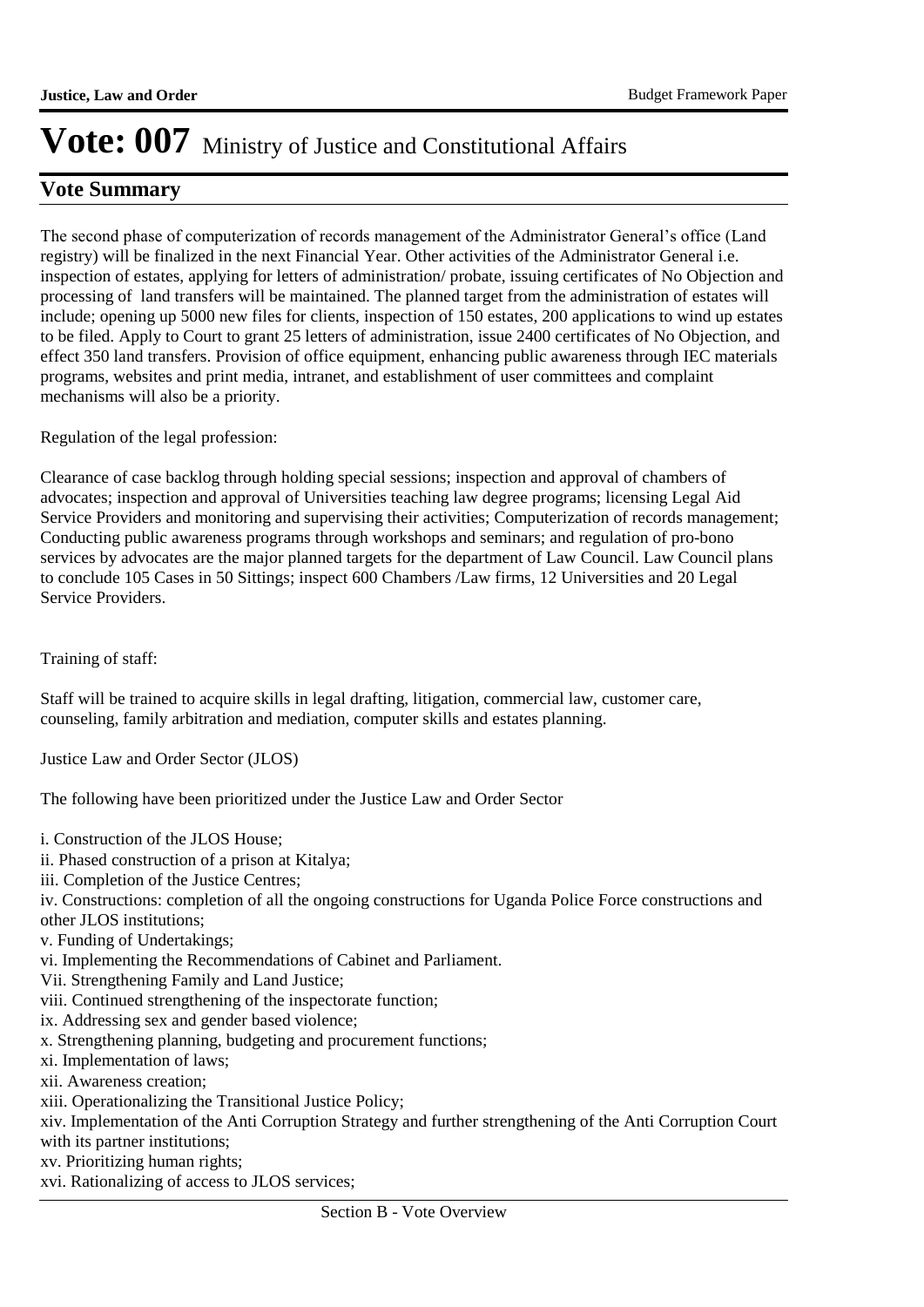## **Vote Summary**

xvii. Increased case disposal through: -

- a. Re- engineering JLOS processes;
- b. Case management;
- c. Performance management;
- d. Information management;
- e. Reform of sentencing and none custodial sentences;
- f. Diversion programmes;
- g. Strengthening records management;
- h. Court recording;
- i. Strengthening the human resource function;
- j. Training; and
- k. Sessions.

### **Table V2.2: Past and Medium Term Key Vote Output Indicators\***

|                                                                                    |                    | 2013/14                 |                                     |         | <b>MTEF Projections</b> |         |
|------------------------------------------------------------------------------------|--------------------|-------------------------|-------------------------------------|---------|-------------------------|---------|
| Vote Function Key Output<br><b>Indicators and Costs:</b>                           | 2012/13<br>Outturn | <b>Approved</b><br>Plan | <b>Outturn by</b><br><b>End Dec</b> | 2014/15 | 2015/16                 | 2016/17 |
| Vote: 007 Ministry of Justice and Constitutional Affairs                           |                    |                         |                                     |         |                         |         |
| Vote Function:1201 Legislation and Legal services                                  |                    |                         |                                     |         |                         |         |
| No. of bills drafted and Published                                                 |                    | 15                      | 4                                   | 15      | 20                      | 20      |
| Percentage (% decrease) of ex parte<br>proceedings against the Attorney<br>General |                    | 30                      | 15                                  | 100     | 100                     |         |
| <b>Vote Function Cost (UShs bn)</b>                                                | 1.852              | 2.935                   | 1.209                               | 2.935   | 2.935                   | 2.935   |
| Vote Function:1202 Registration Births, Deaths, Marriages & Business               |                    |                         |                                     |         |                         |         |
| <b>Vote Function Cost (UShs bn)</b>                                                | 0.000              | 0.000                   | 0.000                               | 0.000   | 0.000                   | 0.000   |
| Vote Function:1203 Administration of Estates/Property of the Deceased              |                    |                         |                                     |         |                         |         |
| Average time taken to issue a<br>certificate of no objection                       |                    | 28                      | 28                                  | 28      | 28                      | 28      |
| No. of certificates of No Objection<br>issued                                      |                    | 2,200                   | 2200                                | 2200    | 2200                    | 2200    |
| No. of estates wound up                                                            |                    | 80                      | 80                                  | 80      | 80                      | 80      |
| No of family arbitrations and<br>mediations                                        |                    | 1.000                   | 1000                                | 1000    | 1000                    | 1000    |
| <b>Vote Function Cost (UShs bn)</b>                                                | 0.329              | 0.762                   | 0.302                               | 0.762   | 0.762                   | 0.762   |
| Vote Function:1204 Regulation of the Legal Profession                              |                    |                         |                                     |         |                         |         |
| Number of disciplinary cases<br>disposed off                                       |                    | 150                     | 17                                  | 200     | 200                     | 200     |
| <b>Vote Function Cost (UShs bn)</b>                                                | 0.144              | 0.465                   | 0.200                               | 0.465   | 0.465                   | 0.412   |
| Vote Function: 1205 Support to the Justice Law and Order Sector                    |                    |                         |                                     |         |                         |         |
| Proportion of districts with the basic<br>JLOS frontline services (Functional)     |                    | 12                      | 12                                  | 12      | 15                      |         |
| % of completed cases                                                               |                    | 160,000                 | 4000                                | 160000  |                         |         |
| Police Population ratio                                                            |                    | 1:600                   | 1:600                               | 1:600   | 1:600                   |         |
| Average length of stay on remand for<br>capital offenders (months)                 |                    | 14                      | 14                                  | 14      | 14                      |         |
| Proportion of remands in Prison                                                    |                    | 52                      | 52                                  | 52      | 52                      |         |
| No. of cases prosecuted (Directorate<br>of Public Prosecutions)                    |                    | 58,525                  | 1456                                | 150000  | 150000                  |         |
| <b>Vote Function Cost (UShs bn)</b>                                                | N/A                | 25.684                  | 13.332                              | 23.721  | 27.613                  | 28.729  |
| VF Cost Excl. Ext Fin.                                                             | 16.942             | 23.6                    | 13.332                              | 23.600  | N/A                     | N/A     |

Section B - Vote Overview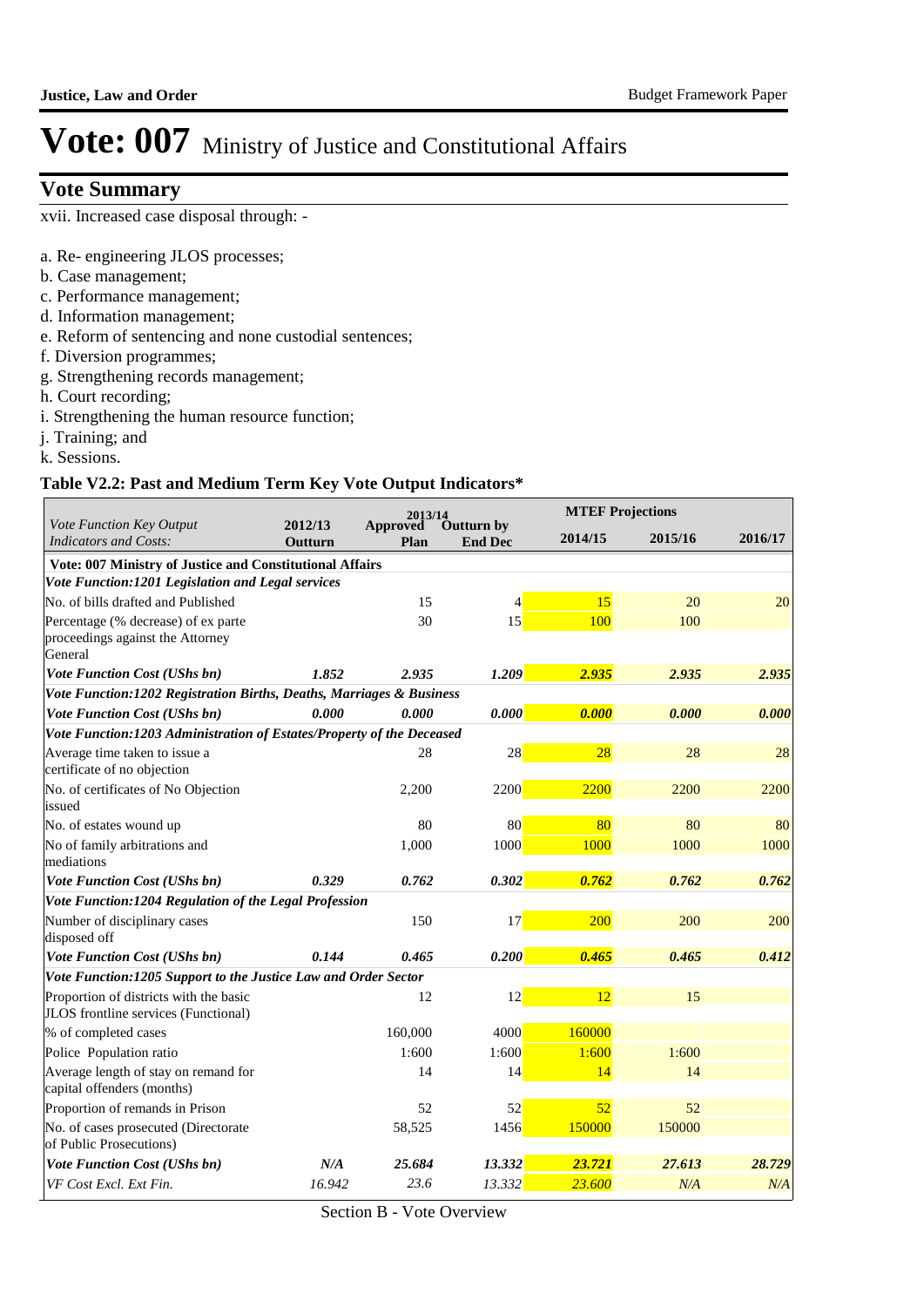## **Vote Summary**

|                                                                         |                                                          | 2013/14          |                                     |                | <b>MTEF Projections</b> |         |  |  |  |
|-------------------------------------------------------------------------|----------------------------------------------------------|------------------|-------------------------------------|----------------|-------------------------|---------|--|--|--|
| Vote Function Key Output<br>Indicators and Costs:                       | 2012/13<br>Outturn                                       | Approved<br>Plan | <b>Outturn by</b><br><b>End Dec</b> | 2014/15        | 2015/16                 | 2016/17 |  |  |  |
| Vote Function: 1206 Court Awards (Statutory)                            |                                                          |                  |                                     |                |                         |         |  |  |  |
| Proportion of court awards arrears<br>paid                              |                                                          |                  | 0                                   |                |                         |         |  |  |  |
| Proportion of current court awards<br>cleared                           |                                                          | $\overline{c}$   | 0                                   | $\overline{2}$ | 2                       |         |  |  |  |
| Proportion of verified and approved<br>compensation claims arrears paid |                                                          | 0.1              | 0                                   | 0.1            |                         |         |  |  |  |
| <i>Vote Function Cost (UShs bn)</i>                                     | 4.296                                                    | 4.347            | 4.028                               | 4.182          | 4.160                   | 4.160   |  |  |  |
|                                                                         | Vote Function:1249 Policy, Planning and Support Services |                  |                                     |                |                         |         |  |  |  |
| <i>Vote Function Cost (UShs bn)</i>                                     | 12.941                                                   | 7.598            | 6.351                               | 7.764          | 8.920                   | 10.635  |  |  |  |
| <b>Cost of Vote Services (UShs Bn)</b>                                  | N/A                                                      | 41.793           | 25.422                              | 39.830         | 44.857                  | 47.634  |  |  |  |
| Vote Cost Excl. Ext Fin                                                 | 36.504                                                   | 39.708           | 25.422                              | 39.708         | N/A                     | N/A     |  |  |  |

*Medium Term Plans*

Ministry of Justice and Constitutional Affairs

Implementation of JLOS SIP III will take cognizance of; the mandate of the Ministry, the sector strategic objectives coupled with the three Key Result Areas (KRAs), the seven (7) National medium term priority interventions and the five year National Development Plan (NDP).

The Ministry will continue to deconcentrate its services countrywide. Moroto regional office will be operationalised next Financial Year. More regional offices will be opened up starting with Fortportal and Masaka respectively in the medium term.

Recruitment and promotion of staff together with negotiation for better pay will be our strategy for attraction and retention of staff.

The staff will continue to be trained as part of human resource development. The Human Resource Development committee developed a comprehensive training program which ensures gender equity and equality between Ministry headquarters and Regional offices. Monitoring and evaluation of performance at headquarters and regional offices using properly designed performance indicators will ensure efficient and effective service delivery.

Plans to modernize records management of all Ministry Registries through the Electronic Document and Records Management System (EDRMS) is already underway. Completion of this task will foster efficiency and effectiveness in the management of records which are currently manually managed. Case management system will be fully operationalized. Monitoring of cases and payments for Court awards, human rights awards and compensation will be simplified.

Verification of war debt claims arising from the sub region of Acholi, Lira, Karamoja Teso and other regions will be completed subject to availability of funds.

Pursue Legislative reforms and revision of the Succession Act and Children's Act, other laws; such as the Domestic Relations, HIV/AIDS, Victim and Witness Protection, and Administration of Justice.

Restructuring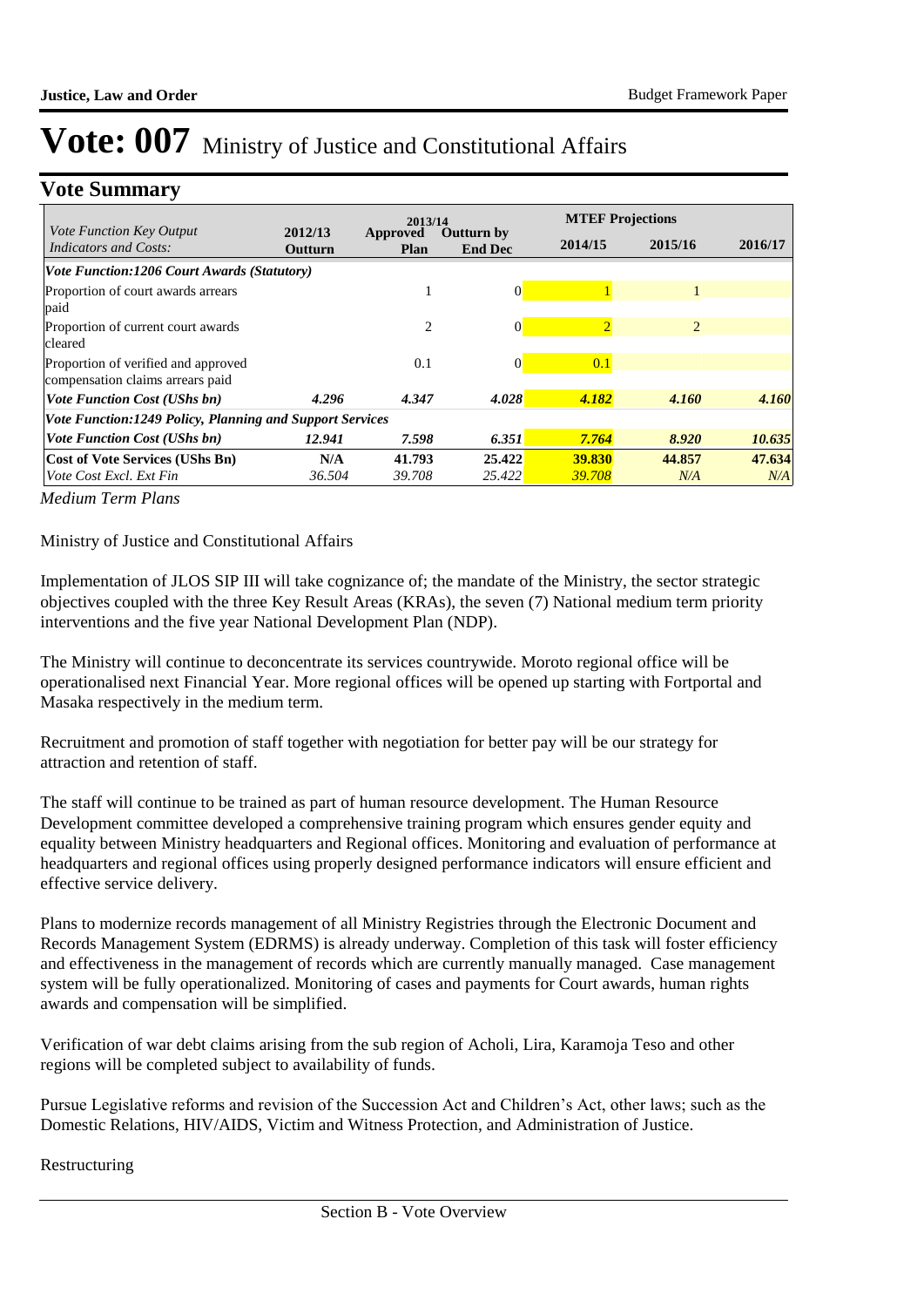## **Vote Summary**

Delayed restructuring of MOJCA core Directorates and the Departments of Administrator General, Law Council and Finance and Administration and the Regional Offices has continued to hamper the smooth flow of services to the general public. This manifests in form of inadequate manpower which undermines performance in Courts attendance, legal advisory services, legislation, estates management and regulation of the legal profession.

Other lacking functional areas include; human rights and accountability, public relations, quality service assurance and estates management.

### **(ii) Efficiency of Vote Budget Allocations**

Conducting sensitization workshops:

To enhance contract clearance by Attorney General's chambers, the Directorate of Legal Advisory Services (DLAS) has published flyers summarizing the requirements for clearing contacts. These will be distributed to all Government Ministries, Departments and Agencies (MDA's) and local governments as soon as possible to ensure timely management of contracts. Government Institutions which comply with these measures will always have their contracts cleared within 14 working days. This effort will be supplemented by sensitization workshops to be organized by the Ministry on management of public contracts and respect for human rights.

### Restructuring:

We believe the ban on Institutional Restructuring Program will be lifted to benefit the Ministry immensely. The departments of Administrator General and the Law Council should be restructured. The Ministry structure and that of Regional offices will be reviewed and improved upon accordingly. All these efforts coupled with proposals for enhanced remuneration should enable the attraction, motivation and retention of staff.

### Deconcentration:

The Ministry plans to construct two (2) more regional offices in, Fort portal and Masaka to take services nearer to the people in the medium term. The constructions of Mbale and Moroto regional offices will be completed in Financial Year 2012/2013. In accordance with the NDP, the Ministry plans to deconcentrate its regional offices to tally with the number of High Court Circuits in the country as a Long term strategy.

### **Table V2.3: Allocations to Key Sector and Service Delivery Outputs over the Medium Term**

|                                 | $(i)$ Allocation (Shs Bn) |                                 |      |      | $(ii)$ % Vote Budget |          |                                 |       |
|---------------------------------|---------------------------|---------------------------------|------|------|----------------------|----------|---------------------------------|-------|
| <b>Billion Uganda Shillings</b> |                           | 2013/14 2014/15 2015/16 2016/17 |      |      |                      |          | 2013/14 2014/15 2015/16 2016/17 |       |
| <b>Key Sector</b>               | 11.6                      | 11.7                            | 14.4 | 15.5 | $27.8\%$             |          | $29.4\%$ 32.2% 32.6%            |       |
| Service Delivery                | 23.1                      | <b>21.0</b>                     | 24.7 | 25.8 | $55.2\%$             | $52.8\%$ | $55.2\%$                        | 54.2% |

The Ministry does not plan for the number of cases to be concluded as conclusion of cases depends on Court and other factors. On average, the cost of concluding a single case out of Kampala is 30m. The average cost of concluding a single case at the East African Court of Justice is UGX149,474,000. Therefore these costs vary depending on the nature of the case.

### **Table V2.4: Key Unit Costs of Services Provided and Services Funded (Shs '000)**

| <b>Unit Cost</b><br><b>Description</b>             | Actual<br>2012/13 | <b>Planned</b><br>2013/14 | <b>Actual</b><br>by Sept | <b>Proposed</b><br>2014/15 | <b>Costing Assumptions and Reasons for</b><br>any Changes and Variations from Plan |  |
|----------------------------------------------------|-------------------|---------------------------|--------------------------|----------------------------|------------------------------------------------------------------------------------|--|
|                                                    |                   |                           |                          |                            |                                                                                    |  |
| Vote Function: 1201 Legislation and Legal services |                   |                           |                          |                            |                                                                                    |  |
| Drafting a Contract and                            |                   | 362                       |                          |                            | The cost depends on the contract request                                           |  |
| $\alpha$ Section $R$ - Vote Overview               |                   |                           |                          |                            |                                                                                    |  |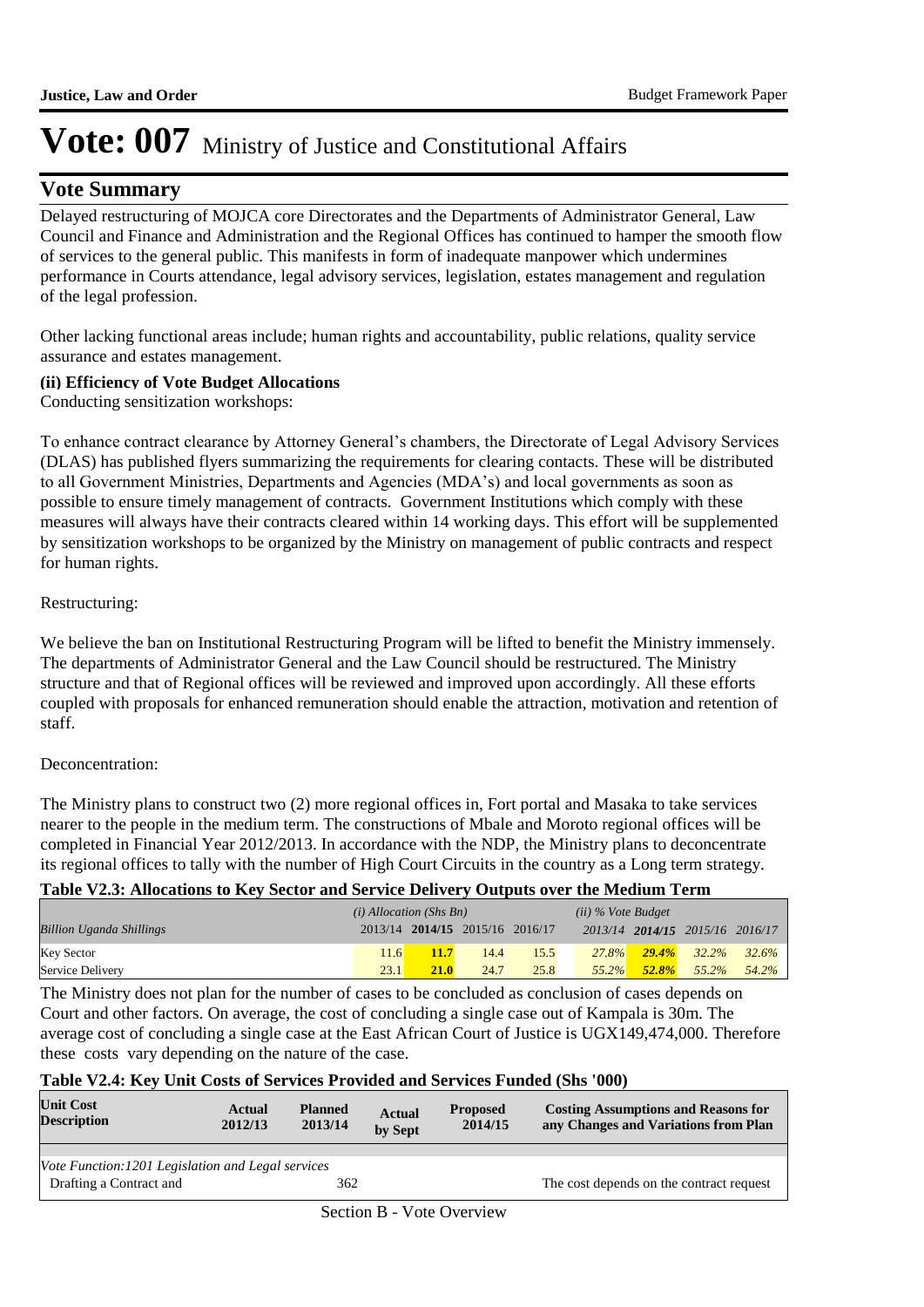## **Vote Summary**

| <b>Unit Cost</b><br><b>Description</b>                                 | <b>Actual</b><br>2012/13 | <b>Planned</b><br>2013/14 | <b>Actual</b><br>by Sept | <b>Proposed</b><br>2014/15 | <b>Costing Assumptions and Reasons for</b><br>any Changes and Variations from Plan                                                                                                                       |
|------------------------------------------------------------------------|--------------------------|---------------------------|--------------------------|----------------------------|----------------------------------------------------------------------------------------------------------------------------------------------------------------------------------------------------------|
| giving Legal Advice                                                    |                          |                           |                          |                            | received.                                                                                                                                                                                                |
| Drafting a Bill                                                        |                          | 14,000                    |                          |                            | The actual cost for drafting a Bill is 14m<br>but the budget provided for in the next<br>Financial Year is only 7.8m, which will<br>not be enough to meet the planned out                                |
| Conclusion of a case at<br>the East African Court<br>of Justice        | 149,474                  | 150,474                   |                          |                            | The average cost of conluding a single<br>case at the East African Court of Justice<br>is UGX149,474,000. This cost varry<br>depending on the nature of the case.                                        |
| Concluding a civil suit<br>(Out of Kampala)                            |                          | 40,000                    |                          |                            | The Ministry does not plan for the<br>number of cases to be concluded as<br>conclusion of cases depends on Court and<br>factors. On average cost of concluding a<br>single case out of Kampala is 30m.   |
| Concluding a civil suit<br>(Kampala)                                   |                          | 22,583                    |                          |                            | The Ministry does not plan for the<br>number of cases to be concluded as<br>conclusion of cases depends on Court and<br>factors. On average cost of concluding a<br>single case within Kampala is 22m.   |
| Vote Function: 1203 Administration of Estates/Property of the Deceased |                          |                           |                          |                            |                                                                                                                                                                                                          |
| Inspection of an Estate                                                |                          | 200                       |                          |                            | The average cost of Inspecting an Estate<br>includes transport, fuel, allowances, etc,<br>but due to increase in the costs, the<br>available budget will be enough to<br>inspect all the planned Estates |
| Family Arbitration and<br>Mediation                                    |                          | 135                       |                          |                            | These are costs involved in Family<br>Arbitration and Mediation                                                                                                                                          |
| <b>Estates Administration</b>                                          |                          | 400                       |                          |                            | These are costs involved in administering<br>an Estate                                                                                                                                                   |
| Vote Function: 1204 Regulation of the Legal Profession                 |                          |                           |                          |                            |                                                                                                                                                                                                          |
| Inspection of Law<br>Firms/ Chambers                                   |                          | 500                       |                          |                            | These are costs involved in inspection of<br>chambers inclusive of fuel, allowances, etc                                                                                                                 |
| Conclusion of a<br>Displinary Case                                     |                          | 1,750                     |                          |                            | There are several factors that determine<br>the conclusion of a case, so some cases<br>can be concluded in a single sitting                                                                              |

### **(iii) Vote Investment Plans**

The construction of Moroto Mini-JLOS house and Mbale regional office is still underway and will be operationalised this Financial Year. The construction of Moroto staff quarters has not take off due to inadequate budgetary provision.

At the commencement of FY 2012/13, MoFPED created two new capital development budget projects under the Ministry Vote 007 namely:- Project 1228:Support to Ministry of Justice and Constitutional Affairs and Project 1242: Construction of JLOS House.

From its non wage recurrent budget, the Ministry reallocated UGX.10m and UGX 1m, to activate Project 1228 and 1242 respectively to kick them. However, since the creation, no funds have been provided for these projects in the MTEF. An initial UGX700m would enable the Ministry buy office equipment, vehicles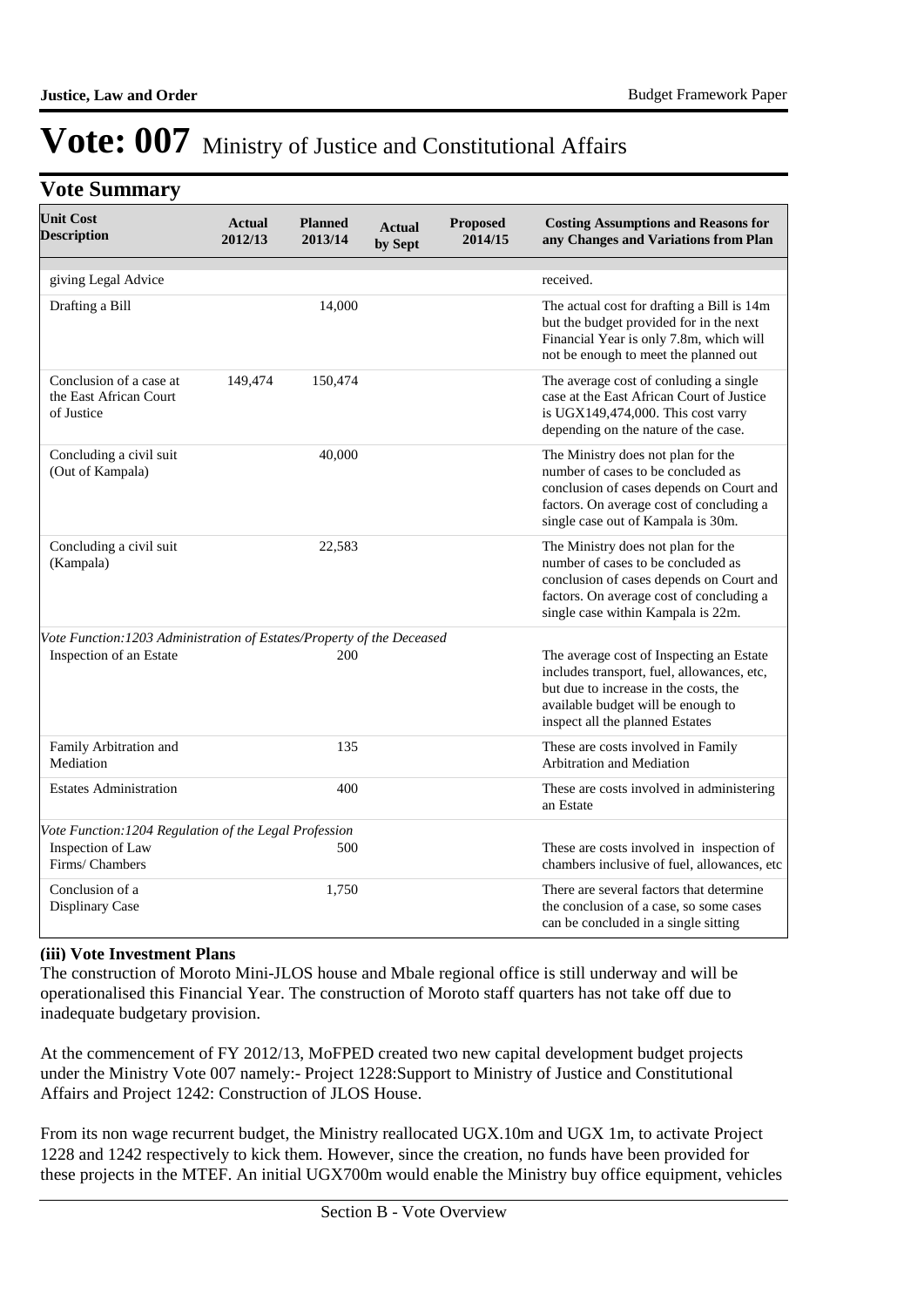### **Vote Summary**

and furniture. On the other hand the Ministry is keen to know Ministry of Finance Planning and Economic Development is committed towards the construction of the JLOS house.

#### **Table V2.5: Allocations to Capital Investment over the Medium Term**

|                                           | $(i)$ Allocation (Shs Bn) |             |                         |      | $(ii)$ % Vote Budget |               |                     |           |
|-------------------------------------------|---------------------------|-------------|-------------------------|------|----------------------|---------------|---------------------|-----------|
| <b>Billion Uganda Shillings</b>           | 2013/14                   |             | 2014/15 2015/16 2016/17 |      | 2013/14              |               | $2014/15$ $2015/16$ | 2016/17   |
| Consumption Expendture (Outputs Provided) | 20.3                      | <b>20.3</b> | 21.8                    | 24.6 | 48.5%                | 51.1%         | 48.5%               | 51.6%     |
| Grants and Subsidies (Outputs Funded)     | 16.4                      | 14.5        | 18.1                    | 18.1 | 39.3%                | 36.3%         | 40.3%               | 38.0%     |
| Investment (Capital Purchases)            | 5.1                       | 5.0         | 5.0                     | 5.0  | 12.2%                | $12.6\%$      | 11.2%               | 10.5%     |
| <b>Grand Total</b>                        | 41.8                      | <b>39.8</b> | 44.9                    | 47.6 | $100.0\%$            | <b>100.0%</b> | $100.0\%$           | $100.0\%$ |

-Construction of Moroto Staff quarters and Mbale Regional Office

-Procurement of vehicles for Regional Offices and the new Directorates/ Departments created -Procurement of furniture, office equipment and office facilities

#### **Table V2.6: Major Capital Investments**

| <b>Project, Programme</b>                                                                   | 2013/14                                                                   | 2014/15                                                                                 |                                                                           |  |  |  |
|---------------------------------------------------------------------------------------------|---------------------------------------------------------------------------|-----------------------------------------------------------------------------------------|---------------------------------------------------------------------------|--|--|--|
| <b>Vote Function Output</b><br><b>UShs Thousand</b>                                         | <b>Approved Budget, Planned</b><br><b>Outputs (Quantity and Location)</b> | <b>Actual Expenditure and</b><br><b>Outputs by September</b><br>(Quantity and Location) | <b>Proposed Budget, Planned</b><br><b>Outputs (Quantity and Location)</b> |  |  |  |
| <b>Project 0890 Support to Justice Law and Order Sector</b>                                 |                                                                           |                                                                                         |                                                                           |  |  |  |
| 120572 Government<br><b>Buildings and</b><br><b>Administrative</b><br><b>Infrastructure</b> | Construction of JLOS House                                                | Fenced the land                                                                         | Construction of JLOS House                                                |  |  |  |
| <b>Total</b>                                                                                | 7,592,000                                                                 | 1,285,872                                                                               | 5,000,000                                                                 |  |  |  |
| <b>GoU</b> Development                                                                      | 7,592,000                                                                 | 1.285.872                                                                               | 5,000,000                                                                 |  |  |  |
| <b>External Financing</b>                                                                   | 0                                                                         | 0                                                                                       | $\theta$                                                                  |  |  |  |

### **(iv) Vote Actions to improve Priority Sector Outomes**

The Ministry has devised the following strategies to address a number of performance issues.

Establishment of a witness fund:

Witnesses in criminal cases handled by the DPP are funded by Government unlike those in civil cases. Arising out of the concerns by the Directorate of Civil Litigation that many cases are lost owing to the absence of witnesses, it is planned that a witness fund, initially of sh100m, be established to facilitate transportation and up keep of government witnesses to testify in civil cases. The witness fund will ensure efficiency savings for Government as more cases are expected to be won as a result thereof.

Conducting sensitization workshops:

To enhance contract clearance by Attorney General's chambers, the Directorate of Legal Advisory Services (DLAS) has published flyers summarizing the requirements for clearing contacts. These will be distributed to all Government Ministries, Departments and Agencies (MDA's) and local governments as soon as possible to ensure timely management of contracts. Government Institutions which comply with these measures will always have their contracts cleared within 14 working days. This effort will be supplemented by sensitization workshops to be organized by the Ministry on management of public contracts and respect for human rights.

Restructuring: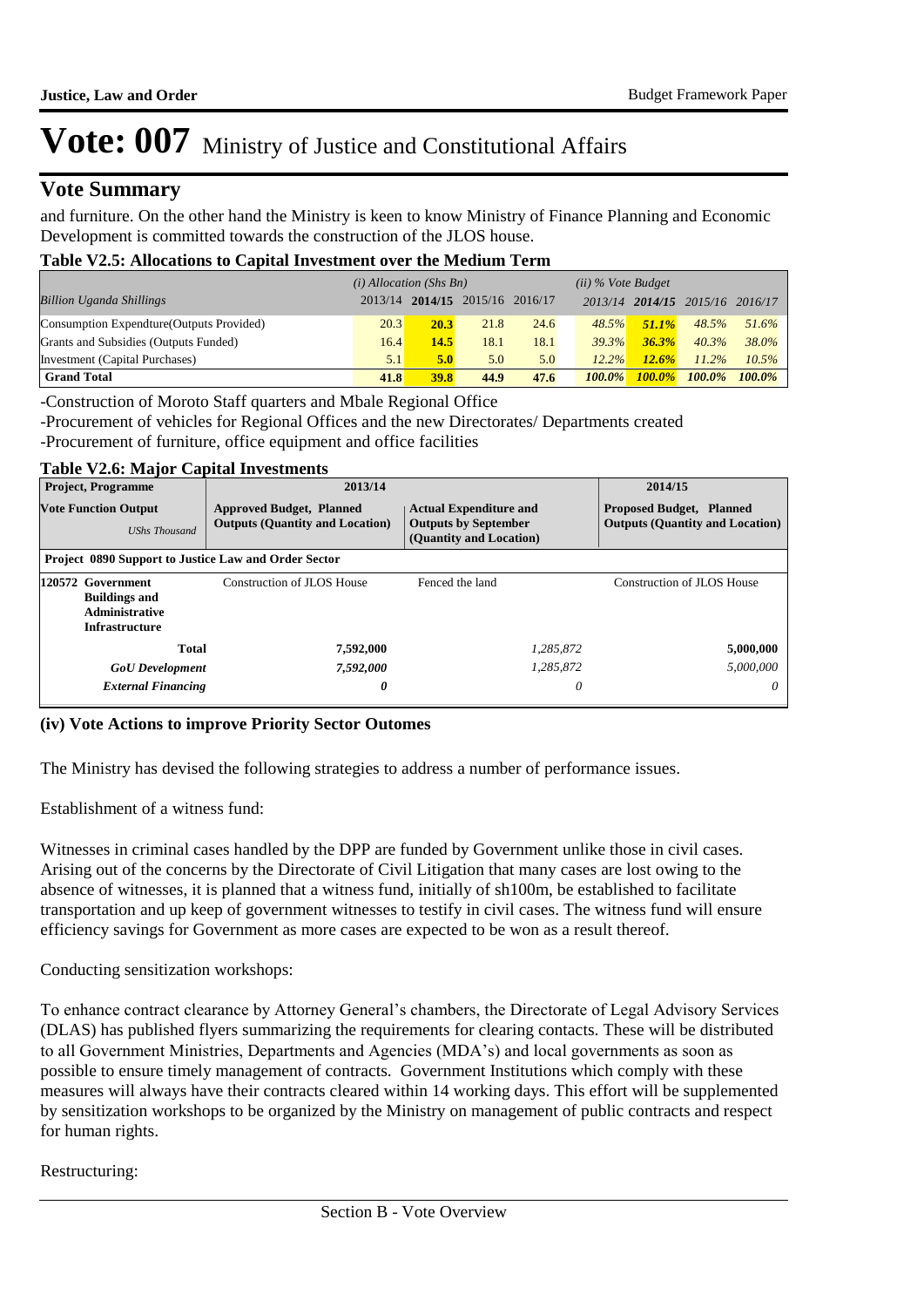## **Vote Summary**

We believe the ban on Institutional Restructuring Program twill be lifted to benefit the Ministry immensely. The departments of Administrator General and the Law Council should be restructured. The Ministry structure and that of Regional offices will be reviewed and improved upon accordingly. All these efforts coupled with proposals for enhanced remuneration should enable the attraction, motivation and retention of staff.

### Deconcentration:

The Ministry plans to construct two (2) more regional offices in, Fort portal and Masaka to take services nearer to the people in the medium term. The constructions of Mbale and Moroto regional offices will be completed in Financial Year 2012/2013. In accordance with the NDP, the Ministry plans to deconcentrate its regional offices to tally with the number of High Court Circuits in the country as a Long term strategy.

| <b>Table V2.7: Priority Vote Actions to Improve Sector Performance</b>                                                                                                                                                                   |                                                                                                                                                                                                                                      |                                                                                                                                                                                                                              |                                                                                                                                                                                                                                                                                |  |  |  |
|------------------------------------------------------------------------------------------------------------------------------------------------------------------------------------------------------------------------------------------|--------------------------------------------------------------------------------------------------------------------------------------------------------------------------------------------------------------------------------------|------------------------------------------------------------------------------------------------------------------------------------------------------------------------------------------------------------------------------|--------------------------------------------------------------------------------------------------------------------------------------------------------------------------------------------------------------------------------------------------------------------------------|--|--|--|
| 2013/14 Planned Actions:                                                                                                                                                                                                                 | 2013/14 Actions by Sept:                                                                                                                                                                                                             | 2014/15 Planned Actions:                                                                                                                                                                                                     | <b>MT</b> Strategy:                                                                                                                                                                                                                                                            |  |  |  |
| <b>Sector Outcome 0:</b>                                                                                                                                                                                                                 |                                                                                                                                                                                                                                      |                                                                                                                                                                                                                              |                                                                                                                                                                                                                                                                                |  |  |  |
|                                                                                                                                                                                                                                          | Vote Function: 1202 Registration Births, Deaths, Marriages & Business                                                                                                                                                                |                                                                                                                                                                                                                              |                                                                                                                                                                                                                                                                                |  |  |  |
| VF Performance Issue:                                                                                                                                                                                                                    | -Increase public awareness of the registration services offered by URSB                                                                                                                                                              |                                                                                                                                                                                                                              |                                                                                                                                                                                                                                                                                |  |  |  |
|                                                                                                                                                                                                                                          |                                                                                                                                                                                                                                      |                                                                                                                                                                                                                              | -To enhance access to the<br>services available and increase<br>the number of people in the<br>formal sector                                                                                                                                                                   |  |  |  |
|                                                                                                                                                                                                                                          | Sector Outcome 1: Strenghtened legal and policy frameworks for JLOS operations and national development                                                                                                                              |                                                                                                                                                                                                                              |                                                                                                                                                                                                                                                                                |  |  |  |
|                                                                                                                                                                                                                                          | Vote Function: 12 03 Administration of Estates/Property of the Deceased                                                                                                                                                              |                                                                                                                                                                                                                              |                                                                                                                                                                                                                                                                                |  |  |  |
| VF Performance Issue:<br>public.                                                                                                                                                                                                         | - Restructuring the Administrator General's department inorder to improve service delivery to the                                                                                                                                    |                                                                                                                                                                                                                              |                                                                                                                                                                                                                                                                                |  |  |  |
| Restructuring the<br><b>Administrator General's</b><br>department inorder to<br>improve service delivery to<br>the public.                                                                                                               | Awaiting response from Public<br>service                                                                                                                                                                                             |                                                                                                                                                                                                                              | -Operationalise the new<br>structure of Administrator<br>General's department,<br>-Deconcentrate the services of<br><b>Administrator General's</b><br>department to regional offices.                                                                                          |  |  |  |
|                                                                                                                                                                                                                                          | Vote Function: 12 05 Support to the Justice Law and Order Sector                                                                                                                                                                     |                                                                                                                                                                                                                              |                                                                                                                                                                                                                                                                                |  |  |  |
| VF Performance Issue:                                                                                                                                                                                                                    | Deconcetration of sector services                                                                                                                                                                                                    |                                                                                                                                                                                                                              |                                                                                                                                                                                                                                                                                |  |  |  |
| Construction of 3 new Justice<br>Centers, Police Stations,<br>JLOS Hse, 3 reception<br>centers, Courts, DPP offices,<br>2 border posts, staff<br>accommodation, Kabale<br>Remand Home, offices, LDC<br>Auditorium; Equipping<br>offices: | onstruction of 3 new Justice<br>Centers, Police Stations, JLOS<br>Hse, 3 reception centers,<br>Courts, DPP offices, 2 border<br>posts, staff accommodation,<br>Kabale Remand Home,<br>offices, LDC Auditorium;<br>Equipping offices; | construction of Justice centres.                                                                                                                                                                                             | Rationalized physical de-<br>concentration of services,<br>promotion of innovative<br>approaches in administration<br>of justice and maintenance of<br>law and order, provision of<br>tools of trade, civic education<br>and building the capacity of<br>local council courts. |  |  |  |
| VF Performance Issue:                                                                                                                                                                                                                    | Excessive case backlog                                                                                                                                                                                                               |                                                                                                                                                                                                                              |                                                                                                                                                                                                                                                                                |  |  |  |
| Recruit more Judges, Pilot<br>Performance Management in<br>Judiciary and DPP; train<br>JLOS officers; Roll out Small<br>Claims procedure; Carry out<br>bar-bench meetings; Conduct<br>Prosecution led investigations                     | Judges recruited, Judicial<br>officers trained                                                                                                                                                                                       | <b>Expedite the Judiciary</b><br><b>Administration Bill and the</b><br><b>DPP Enabling Bill. Recruit</b><br>more Judicial Officers and<br><b>State Attorneys, Strengthen</b><br><b>Institutional Information</b><br>Systems. | Recruit more Judicial officers<br>and State Attorneys to clear<br>cases. Setup integrated JLOS<br>MIS; Adoption of new<br>performance management<br>principles. Strengthen Small<br><b>Claims Procedure.</b>                                                                   |  |  |  |
| Vote Function: 12 06 Court Awards (Statutory)                                                                                                                                                                                            |                                                                                                                                                                                                                                      |                                                                                                                                                                                                                              |                                                                                                                                                                                                                                                                                |  |  |  |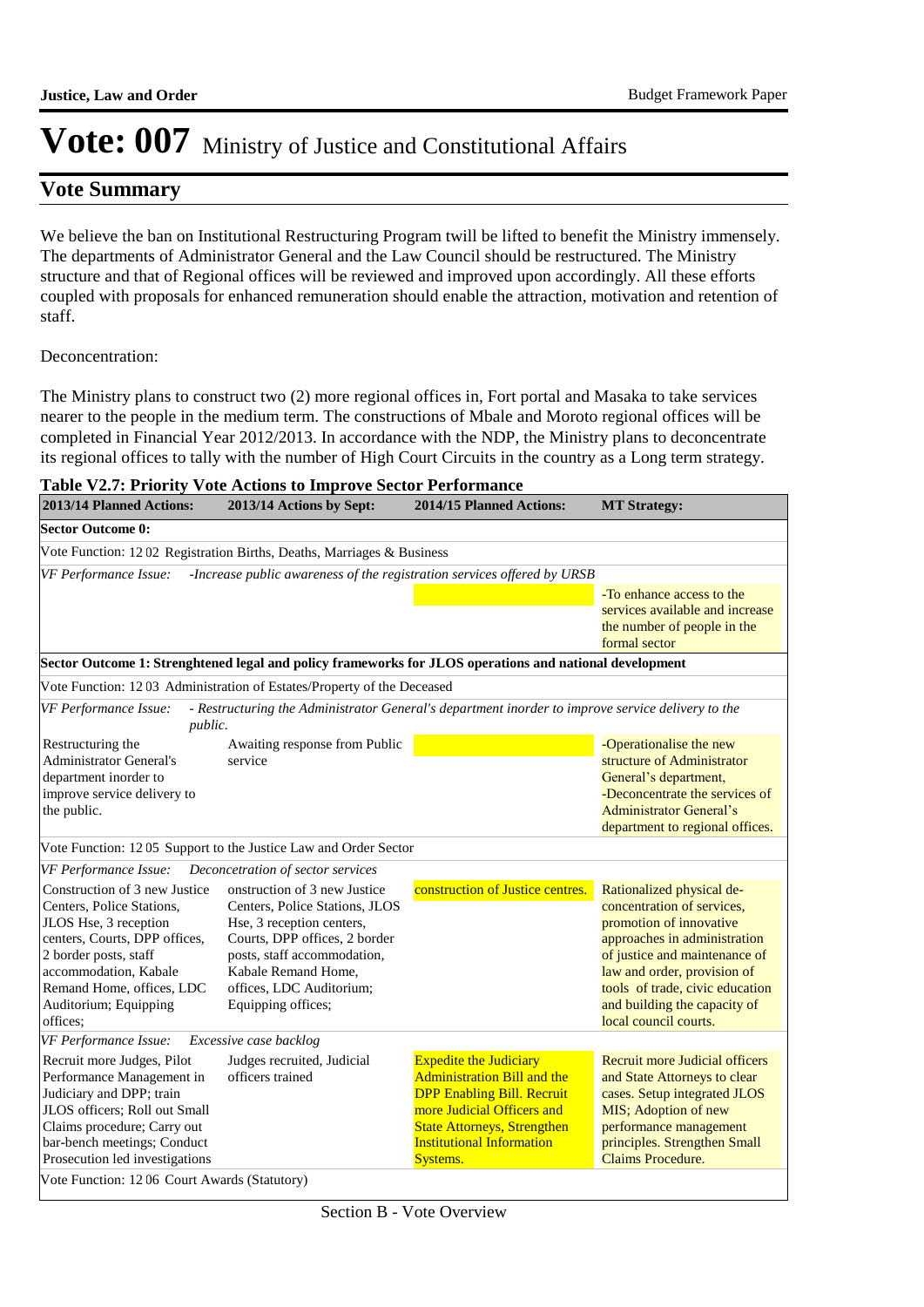| <b>Vote Summary</b>                                                                                                                                                                |                                                                                                                                                    |                                                                         |                                                                                                                                                                                                                                                                            |
|------------------------------------------------------------------------------------------------------------------------------------------------------------------------------------|----------------------------------------------------------------------------------------------------------------------------------------------------|-------------------------------------------------------------------------|----------------------------------------------------------------------------------------------------------------------------------------------------------------------------------------------------------------------------------------------------------------------------|
| 2013/14 Planned Actions:                                                                                                                                                           | 2013/14 Actions by Sept:                                                                                                                           | 2014/15 Planned Actions:                                                | <b>MT Strategy:</b>                                                                                                                                                                                                                                                        |
| VF Performance Issue:                                                                                                                                                              | Reduction of breach of contracts by Public Officials                                                                                               |                                                                         |                                                                                                                                                                                                                                                                            |
| Continous sensitisation,<br>revision of radio/Tv publicity<br>materials, establish 10 more<br>projects and roll out                                                                | Activity was not undertaken                                                                                                                        | senstisation of Government<br>officals on the Breach of<br>contracts    | Sensitisation workshop for the<br>general public                                                                                                                                                                                                                           |
| counselling to 20 more<br>districts                                                                                                                                                |                                                                                                                                                    |                                                                         |                                                                                                                                                                                                                                                                            |
| VF Performance Issue:                                                                                                                                                              | Reduction of the escaalation of court awards                                                                                                       |                                                                         |                                                                                                                                                                                                                                                                            |
| Sensitisation of Government<br>officials on breach of<br>contracts and violation of<br>Human Rights                                                                                | Sensitisation workshop for<br>Activity was not undertaken<br>Government officials on<br>breach of contracts and<br>violation of Human Rights       |                                                                         | Sensitisation workshop for<br>Government officials on<br>breach of contracts and<br>violation of Human Rights                                                                                                                                                              |
|                                                                                                                                                                                    | Sector Outcome 2: Access to JLOS services particularly for the vulnerable persons enhanced                                                         |                                                                         |                                                                                                                                                                                                                                                                            |
| Vote Function: 1201 Legislation and Legal services                                                                                                                                 |                                                                                                                                                    |                                                                         |                                                                                                                                                                                                                                                                            |
| <b>VF Performance Issue:</b>                                                                                                                                                       | - Deconcetration of the Ministry services to its clients countrywide                                                                               |                                                                         |                                                                                                                                                                                                                                                                            |
| Completion of the<br>construction of Mbale<br>Regional Office and Moroto<br>Staff quarters; open up the<br>5th Regional Office;<br>Completion of the Mini JLOS<br>House in Moroto. | The ministry continued its<br>strategy of deconcentrating its<br>services to regional offices.                                                     | Finish and equip Mbale and<br>Moroto regional offices                   | Lobby JLOS and the<br>Government to continue<br>funding Ministry construction<br>programmes,<br>Plans to construct two more<br>regional offices in Fortportal<br>and Masaka respectively                                                                                   |
| VF Performance Issue:                                                                                                                                                              | - Recruitment of new staff and promotion of those due, a form of reward and motivation for higher                                                  |                                                                         |                                                                                                                                                                                                                                                                            |
|                                                                                                                                                                                    | productivity.                                                                                                                                      |                                                                         |                                                                                                                                                                                                                                                                            |
| implement partial<br>restructuring<br>Train more State Attorneys<br>and other staff                                                                                                | 12 new state attorneys have<br>beeen recruited.                                                                                                    | <b>Engage Mops to Conclude The</b><br>restructuring of MoJCA            | -Review the Ministry<br>organizational structure.<br>-Ensure staff training and<br>development programme and<br>seek for external funding.<br>-Pursue a competitive and fair<br>remuneration to enhance the<br>attraction, motivation and<br>retention of the legal staff. |
| VF Performance Issue:                                                                                                                                                              | -Facilitation of State Attorneys to attend Courts of law and other Tribunals as well as attendance of<br>contract Committees to offer legal advice |                                                                         |                                                                                                                                                                                                                                                                            |
| Pay allowances and provide<br>transport to staff to attend<br>courts and other Tribunals.                                                                                          | state Attorneys were facilitated<br>to attend court sessions.                                                                                      | provision of adequate<br>facilitation and transport for<br>SA.          | -Engage and lobby MOFPED<br>and Government to<br>supplement the inadequate<br>non-wage budgetary provision                                                                                                                                                                 |
| Purchase – motor vehicles<br>and motor cycles to enhance<br>mobility                                                                                                               |                                                                                                                                                    |                                                                         |                                                                                                                                                                                                                                                                            |
|                                                                                                                                                                                    | Vote Function: 1203 Administration of Estates/Property of the Deceased                                                                             |                                                                         |                                                                                                                                                                                                                                                                            |
| VF Performance Issue:                                                                                                                                                              | - Computerisation of the Administrator General's records to avoid abuse of manual records.                                                         |                                                                         |                                                                                                                                                                                                                                                                            |
| Computerization of the<br>Records of phase 1 of the<br>Administrator General.<br>Acoounts and Land sections<br>to be computerised.                                                 | 50% of the lands section has<br>been computerized,<br>procurement commenced for<br>computerization of accounts<br>section,                         | Continue the automation of all<br>services of Administrator<br>General. | -Engage and lobby JLOS and<br>the Government to increase<br>their subventions to the<br>department                                                                                                                                                                         |
| VF Performance Issue:<br>payments.                                                                                                                                                 | - Effect payments to the service and product suppliers as well as Judgement credit and ex-gratia                                                   |                                                                         |                                                                                                                                                                                                                                                                            |
| Effect payments to the service<br>and product suppliers as well<br>as Judgement credit and ex-<br>gratia payments.                                                                 | service proverders paid on time pay suppliers on time                                                                                              |                                                                         | -Engage and lobby MOFPED<br>to raise the non-wage recurrent<br>ceiling as it is inadequate.                                                                                                                                                                                |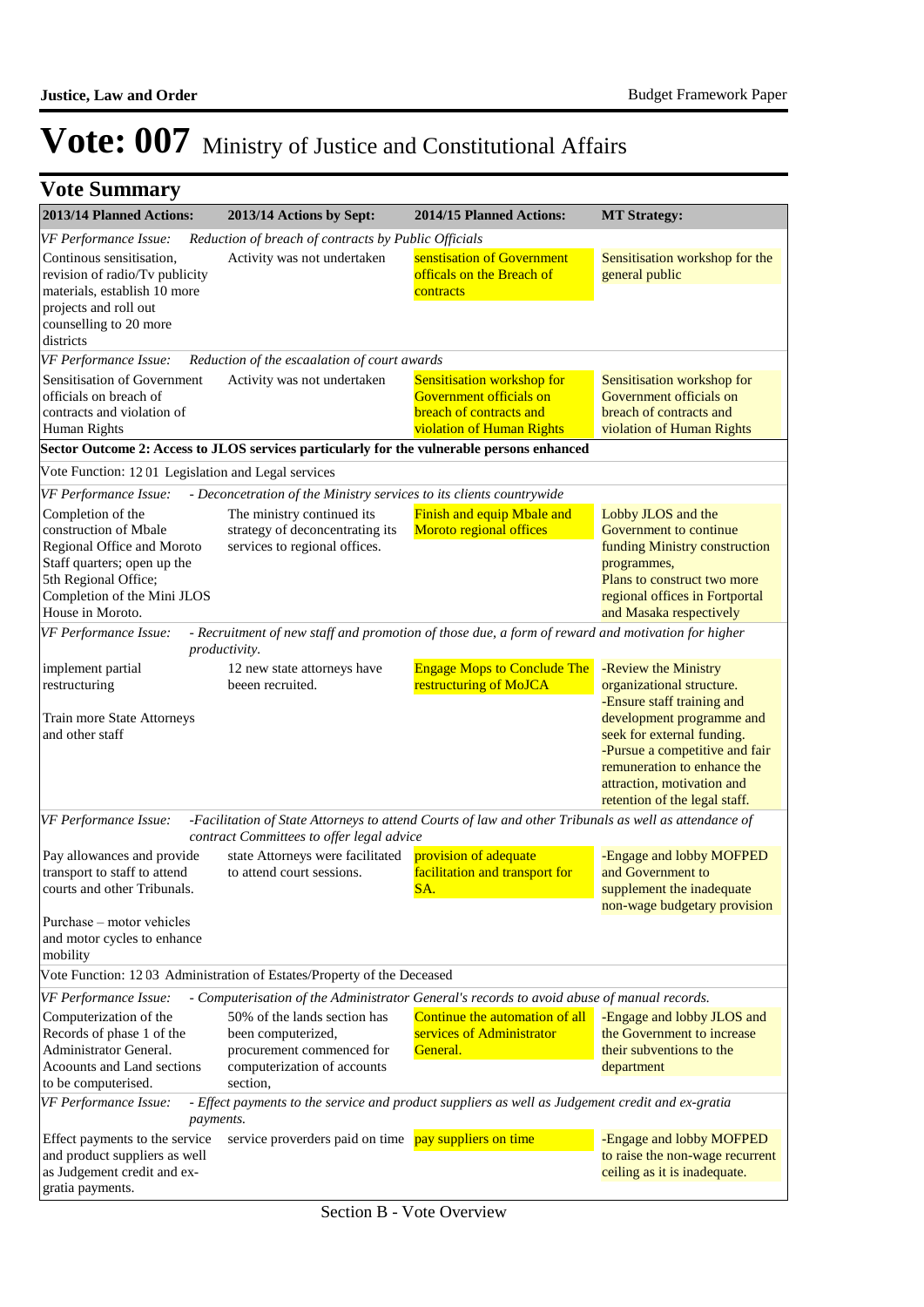| <b>Vote Summary</b>                                                                                                                                                               |                                                                                                                                                                                                                                                                 |                                                                                                                                 |                                                                                                                                                                                                                                                                            |
|-----------------------------------------------------------------------------------------------------------------------------------------------------------------------------------|-----------------------------------------------------------------------------------------------------------------------------------------------------------------------------------------------------------------------------------------------------------------|---------------------------------------------------------------------------------------------------------------------------------|----------------------------------------------------------------------------------------------------------------------------------------------------------------------------------------------------------------------------------------------------------------------------|
| 2013/14 Planned Actions:                                                                                                                                                          | 2013/14 Actions by Sept:                                                                                                                                                                                                                                        | 2014/15 Planned Actions:                                                                                                        | <b>MT Strategy:</b>                                                                                                                                                                                                                                                        |
| Vote Function: 1204 Regulation of the Legal Profession                                                                                                                            |                                                                                                                                                                                                                                                                 |                                                                                                                                 |                                                                                                                                                                                                                                                                            |
| VF Performance Issue:<br>backlog                                                                                                                                                  | - Inadequate capacity of the law council to hold sufficient disciplinary sessions to clear the case                                                                                                                                                             |                                                                                                                                 |                                                                                                                                                                                                                                                                            |
| Case backlog clearance and<br>on going activity<br>also clear the current cases by<br>holding more sittings                                                                       |                                                                                                                                                                                                                                                                 | on going                                                                                                                        | <b>Review of the Law Council</b><br>Act to change the composition<br>and the procedures so that the<br><b>Disciplinary Committee can</b><br>perform efficiently.<br>Lobby JLOS to increase the<br>subvention to the Department.                                            |
| Vote Function: 12 49 Policy, Planning and Support Services                                                                                                                        |                                                                                                                                                                                                                                                                 |                                                                                                                                 |                                                                                                                                                                                                                                                                            |
| VF Performance Issue:                                                                                                                                                             | Adquate facilitation of Ministry Directorates to enable effective and efficient public service delivery.                                                                                                                                                        |                                                                                                                                 |                                                                                                                                                                                                                                                                            |
| Purchase of stationery for<br>communication and reports<br>production<br>Purchase of office tools &<br>furniture for productivity<br>Pay per diems and purchase<br>of air tickets | -The Purchase and delivery of<br>stationery for communication<br>and reports production was<br>actly undretaken<br>-Purchase of office tools &<br>furniture for productivity was<br>also caried out.<br>- per diems payments and<br>purchase of air tickets for | <b>Adquate facilitation of</b><br><b>Ministry Directorates to enable</b><br>effective and efficient public<br>service delivery. | -Engage and lobby MOFPED<br>to supplement the inadequate<br>non-wage budgetary provision                                                                                                                                                                                   |
|                                                                                                                                                                                   | various officer were effcected                                                                                                                                                                                                                                  |                                                                                                                                 |                                                                                                                                                                                                                                                                            |
| VF Performance Issue:                                                                                                                                                             | Decontration of Ministry Services to the end users.                                                                                                                                                                                                             |                                                                                                                                 |                                                                                                                                                                                                                                                                            |
| Conclude the construction of<br>Mbale Regional Office and<br>Moroto Staff quarters; open<br>moroto mini JLOS House the                                                            | The construction of Mbale<br>regional offices and moroto<br>staff quarters is in the final<br>stages                                                                                                                                                            | construction of Fortportal<br><b>Regional office</b>                                                                            | Rationalise deconcetration of<br><b>Minstry Services to Fort Portal</b><br>and Masaka                                                                                                                                                                                      |
| 5th Regional Office;                                                                                                                                                              |                                                                                                                                                                                                                                                                 |                                                                                                                                 |                                                                                                                                                                                                                                                                            |
| VF Performance Issue:                                                                                                                                                             | Recruitment of more staff to fill vacant positions                                                                                                                                                                                                              |                                                                                                                                 |                                                                                                                                                                                                                                                                            |
| Recruited new State<br>Attorneys and other<br>professionals.                                                                                                                      | 12 new state attorneys have<br>beeen recruited.                                                                                                                                                                                                                 | Recruitments to be undertaken                                                                                                   | -Review the Ministry<br>organizational structure.<br>-Ensure staff training and<br>development programme and<br>seek for external funding.<br>-Pursue a competitive and fair<br>remuneration to enhance the<br>attraction, motivation and<br>retention of the legal staff. |
|                                                                                                                                                                                   | Sector Outcome 3: Observance of Human rights and accountability promoted                                                                                                                                                                                        |                                                                                                                                 |                                                                                                                                                                                                                                                                            |
| Vote Function: 12 04 Regulation of the Legal Profession                                                                                                                           |                                                                                                                                                                                                                                                                 |                                                                                                                                 |                                                                                                                                                                                                                                                                            |
| VF Performance Issue:                                                                                                                                                             | - Restructuring the Law Council in order to improve the public service delivery.                                                                                                                                                                                |                                                                                                                                 |                                                                                                                                                                                                                                                                            |
| Restructuring the Law<br>Council in order to improve<br>the public service delivery.                                                                                              | still on going                                                                                                                                                                                                                                                  | Law council Diciplinary<br>Committee to conduct specail<br>sessions to clear 115 backlog<br>cases.                              | - Operationalise the new<br>structure of Law Council<br>- Hire a consultant to develop<br>the National Legal Aid Policy.<br>- Engage and lobby MOFPED<br>and Sector donors to increase<br>funding to the Law Council                                                       |
|                                                                                                                                                                                   | Vote Function: 12 05 Support to the Justice Law and Order Sector                                                                                                                                                                                                |                                                                                                                                 |                                                                                                                                                                                                                                                                            |
| VF Performance Issue:                                                                                                                                                             | <b>Ensuring Law and Order</b>                                                                                                                                                                                                                                   |                                                                                                                                 |                                                                                                                                                                                                                                                                            |
|                                                                                                                                                                                   | Law and order ensured                                                                                                                                                                                                                                           | senstising Government<br>officails on the breach of<br>contracts.                                                               |                                                                                                                                                                                                                                                                            |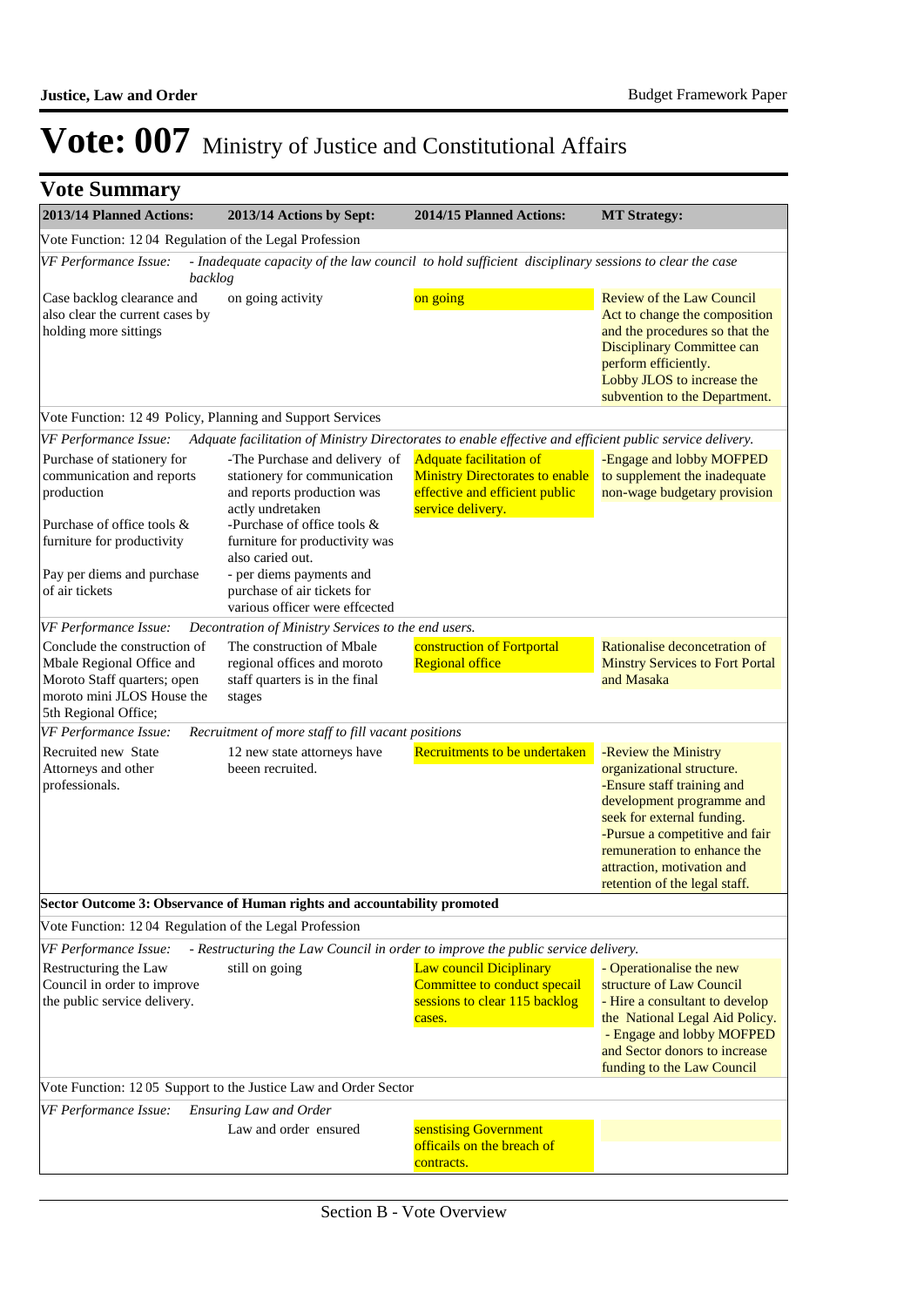### **Vote Summary**

## *V3 Proposed Budget Allocations for 2014/15 and the Medium Term*

*This section sets out the proposed vote budget allocations for 2014/15 and the medium term, including major areas of expenditures and any notable changes in allocations.* 

#### **Table V3.1: Past Outturns and Medium Term Projections by Vote Function\***

|                                                          |                    | 2013/14                |                             | <b>MTEF Budget Projections</b> |         |         |
|----------------------------------------------------------|--------------------|------------------------|-----------------------------|--------------------------------|---------|---------|
|                                                          | 2012/13<br>Outturn | Appr.<br><b>Budget</b> | Spent by<br><b>End Sept</b> | 2014/15                        | 2015/16 | 2016/17 |
| Vote: 007 Ministry of Justice and Constitutional Affairs |                    |                        |                             |                                |         |         |
| 1201 Legislation and Legal services                      | 1.852              | 2.935                  | 0.626                       | 2.935                          | 2.935   | 2.935   |
| 1202 Registration Births, Deaths, Marriages & Business   | 0.000              | 0.000                  | 0.000                       | 0.000                          | 0.000   | 0.000   |
| 1203 Administration of Estates/Property of the Deceased  | 0.329              | 0.762                  | 0.147                       | 0.762                          | 0.762   | 0.762   |
| 1204 Regulation of the Legal Profession                  | 0.144              | 0.465                  | 0.100                       | 0.465                          | 0.465   | 0.412   |
| 1205 Support to the Justice Law and Order Sector         | 16.942             | 25.684                 | 6.396                       | 23.721                         | 27.613  | 28.729  |
| 1206 Court Awards (Statutory)                            | 4.296              | 4.347                  | 0.999                       | 4.182                          | 4.160   | 4.160   |
| 1249 Policy, Planning and Support Services               | 12.941             | 7.598                  | 1.986                       | 7.764                          | 8.920   | 10.635  |
| <b>Total for Vote:</b>                                   | 36.504             | 41.793                 | 10.255                      | 39.830                         | 44.857  | 47.634  |

### **(i) The Total Budget over the Medium Term**

In the budget for the next FY 2014/15, a total of UGX. 39.83Bn was allocated to the Ministry of which UGX. 11.942 has been provided for non wage to cover all operations including rent, utilities and Court Awards. In the Medium term UGX.44.857Bn and UGX. 47.634Bn were projected for FY2015/16 and FY2016/17 respectively.

### **(ii) The major expenditure allocations in the Vote for 2014/15**

The Ministry continues to spend significant (30%) of its Non-wage Budget on Rent and UGX. 4.347bn (39%) towards payment of court awards. Other Major expenditure allocations include construction of Mbale and Moroto regional office which will be operational in FY 2013/2014. Also the Ministry will commence construction of staff quarters in Moroto. In accordance NDP, the Ministry plans to deconcentrate its regional offices to tally with the number of High Court Circuits in the country. The Ministry plans to construct two (2) more regional offices in, Fort portal and Masaka to take services nearer to the people in the medium term.

The sector budget accounts for 50% of the total JLOS SWAp budget and has prioritized construction of the JLOS earmarking UGX.5bn. The other major expenditure will be for activities under the support to Justice Law and Order Sector This has affected allocation of funds to all sector institutions.

### **(iii) The major planned changes in resource allocations within the Vote for 2014/15**

There has been a slight increase in the funds allocated for the oparations of the core Vote Functions including Legislation and Legal services, Administration of Estates and Regulation of the Legal Profession.

The Budget of UGX. 11 Bn provided for in the FY2012/13 was for the Heritage case in London now complete thus the change in allocation.

#### **Table V3.2: Key Changes in Vote Resource Allocation**

| <b>Changes in Budget Allocations and Outputs from 2013/14 Planned Levels:</b> | <b>Justification for proposed Changes in</b> |         |                                |
|-------------------------------------------------------------------------------|----------------------------------------------|---------|--------------------------------|
| 2014/15                                                                       | 2015/16                                      | 2016/17 | <b>Expenditure and Outputs</b> |
| Vote Function: 1260 Support to the Justice Law and Order Sector               |                                              |         |                                |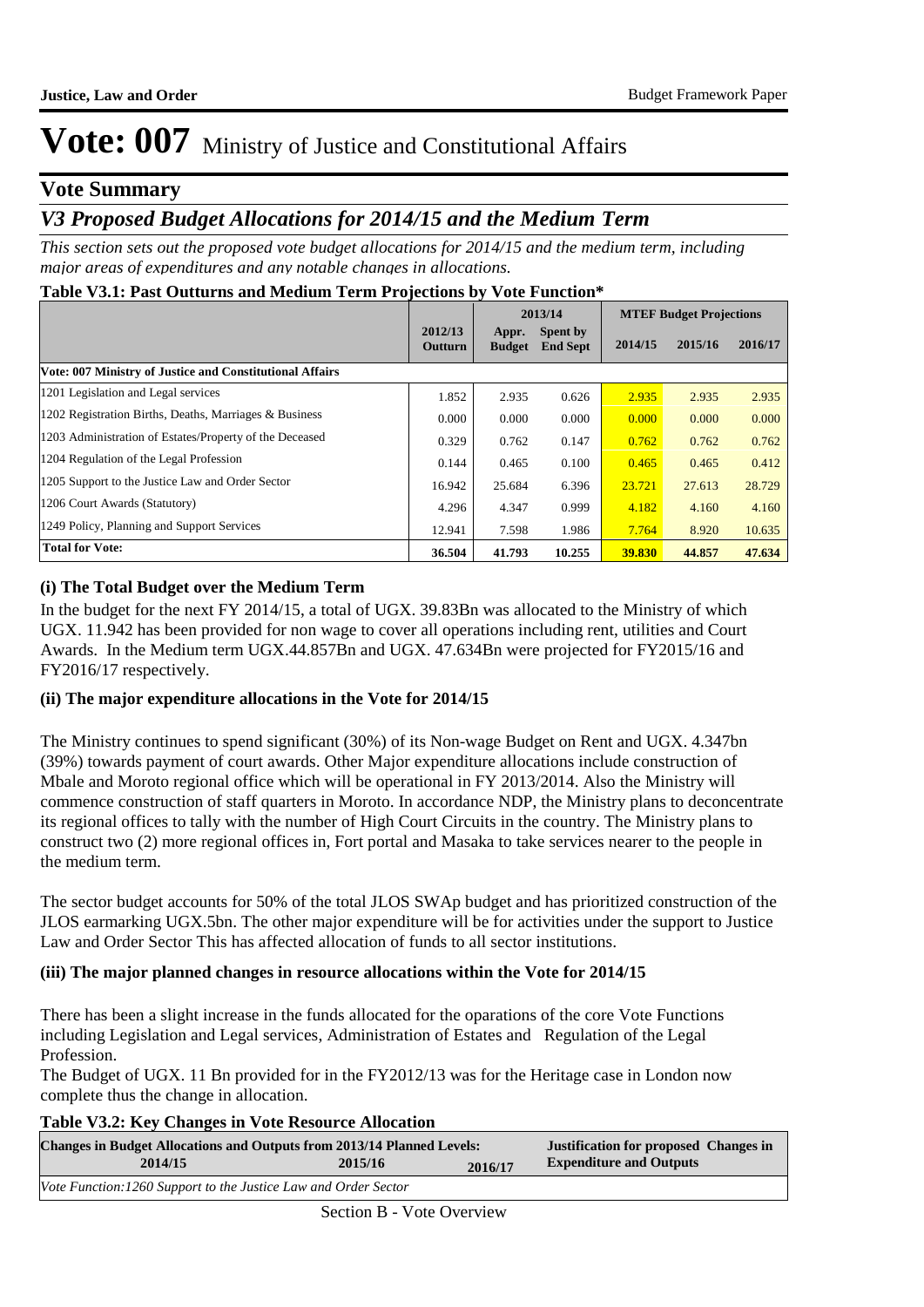## **Vote Summary**

|                                                                             |                                                           | <b>Changes in Budget Allocations and Outputs from 2013/14 Planned Levels:</b> |         |                   |          | <b>Justification for proposed Changes in</b> |
|-----------------------------------------------------------------------------|-----------------------------------------------------------|-------------------------------------------------------------------------------|---------|-------------------|----------|----------------------------------------------|
|                                                                             | 2014/15                                                   |                                                                               | 2015/16 |                   | 2016/17  | <b>Expenditure and Outputs</b>               |
| Output:                                                                     |                                                           | 1205 60 Other JLOS Funded Services                                            |         |                   |          |                                              |
| $UShs Bn:$                                                                  |                                                           | -1.962 UShs Bn:                                                               |         | $-0.854$ UShs Bn: | $-0.854$ |                                              |
|                                                                             | <b>Funds to be transferred to</b>                         | <b>Funds to be transferred to</b>                                             |         |                   |          |                                              |
|                                                                             | <b>Ministry of Local Ministry</b>                         | Ministry of Local                                                             |         |                   |          |                                              |
| <b>Government</b> meant for                                                 |                                                           | <b>Government</b> meant for                                                   |         |                   |          |                                              |
| (DGF).                                                                      |                                                           | (DGF).                                                                        |         |                   |          |                                              |
|                                                                             | Vote Function: 1275 Policy, Planning and Support Services |                                                                               |         |                   |          |                                              |
| 1249 75 Purchase of Motor Vehicles and Other Transport Equipment<br>Output: |                                                           |                                                                               |         |                   |          |                                              |
| $UShs Bn:$                                                                  |                                                           | $0.009$ UShs Bn:                                                              |         | $-0.001$ UShs Bn: | $-0.001$ |                                              |

## *V4: Vote Challenges for 2014/15 and the Medium Term*

*This section sets out the major challenges the vote faces in 2014/15 and the medium term which the vote has been unable to address in its spending plans.*

a)Inadequate Recurrent Non-Wage Ceiling

Although the cash limit for the recurrent non wage for the FY 2013/2014 has slightly improved, it's still adequate to enable the Ministry undertake its core and non-core functions of; Civil Litigation, Legal Advisory Services, Legislation, regulation of legal profession, estates management as well as the management and administrative functions.

b) Proposed additional staffing to MOJCA

Delayed restructuring of MOJCA core directorates and the departments of Administrator General, Law Council and Finance and Administration and the Regional Offices has continued to hamper the smooth flow of services to the general public.

This manifests in form of inadequate manpower which undermines performance in Courts attendance, legal advisory services, legislation, estates management and regulation of the legal profession.

Other lacking functional areas include; human rights and accountability, public relations, quality service assurance and estates management, to mention but a few.

c) The Center for Arbitration and Dispute Resolution (CADER)

CADER was created under Section 68 of the Arbitration and Conciliation Act, Chapter 4 Laws of Uganda. CADER as a Statutory Centre is tasked with steering and guiding the growth of the Alternative Dispute Resolution (ADR) sector in Uganda.

The Arbitration and Conciliation (Amendment), Act Number 3, 2008 provides for direct financial support from the Treasury to CADER. In this regard, CADER requires a financial provision of UGX. 3.519bn/= for employee cost and services to partly offset the earlier outstanding commitments and also to meet the financial requirements for this FY. A budget was made and submitted to MOFPED. No provision for this request has been made. Mean while no budget in the form of subvention has been earmarked for CADER. Once CADER is fully operationalised, it has the potential of generating NTR from activities including arbitration and mediation of cases; training in Alternative Dispute Resolution (ADR); and publication of basic reference materials among others.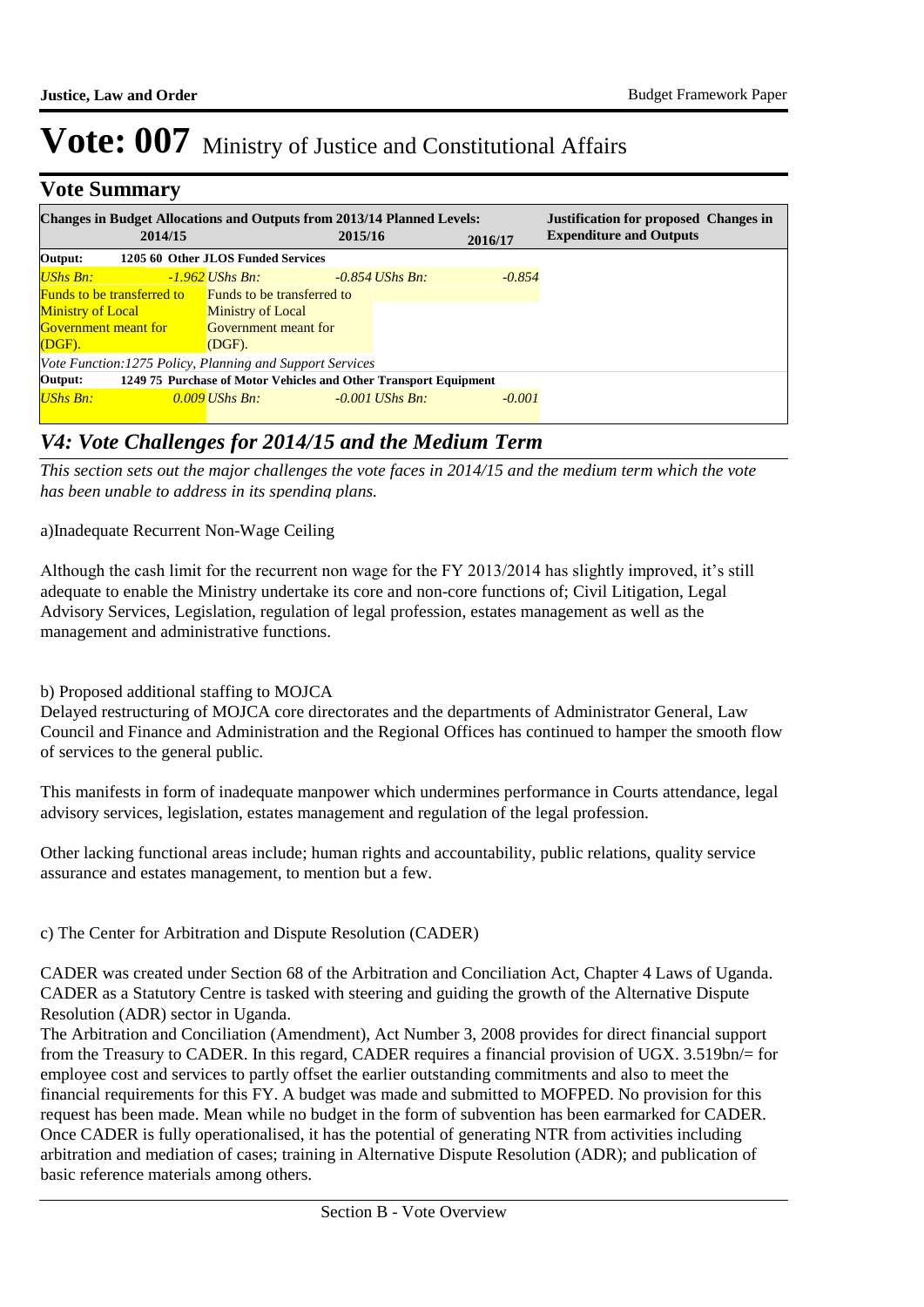## **Vote Summary**

d) Budget line for facilitating Government witnesses to attend Court and Human Rights Tribunals

Government loses some high profile cases due to lack of potential witnesses. Potential witnesses require facilitation in a form of transport and upkeep. The Ministry does not have a budget line for facilitating potential witnesses to appear in Courts and Human Rights Tribunals in defence of Government. Government will continue loosing a lot of money through loss of cases due to lack of evidence. As a start a provision of Shs.100.0m is required. It shall be noted that the Ministry leadership together with CADER Governing Council finalized CADER Institutional arrangement which is pending approval by Ministry of Public Service.

### e) Additional Office Space

Both the Ministry headquarters and its departments of Administrator General and Law Council operate from rented premises. The space available for both offices and storage has become increasingly too small over the years. Similarly, the Restructuring exercise of the Ministry also has an implication on office space. That notwithstanding, staff expansion calls for more rented office space. To accommodate additional staff we need space of 1308 square metres. Rented office space measuring 1308 square metres and 25 parking spaces acquire rent payable of USD 552,500.

f) Domestic arrears (Court Awards and Compensation)

Lack of ample provision for Court Awards, Human Rights Tribunal awards and Compensations (ex-gratia) keep the domestic arrears accumulating. Besides the cumulative aspect, there are some high profile Court awards which attract high interest rates as high as 30% per annum.

As at the close of FY 2012/2013 domestic arrears stood at Ug.Shs254Bn.The contingent liability on the other hand stood at Ug.Shs.1.0 Trillion.

Failure to settle Court awards, Human Rights awards and the approved ex-gratia payments tantamounts to non-observance of Rule of Law and due process. Besides it leads to escalation of arrears which impacts negatively on the National coffers. Every effort should be made to settle the outstanding commitments.

g) Lack of adequate and functional office tools, office equipments and office facilities

Lack of adequate and functional office tools, office equipments and office facilities has continued to undermine the performance of both the Ministry headquarters and the regional offices. This is exerbated by lack of a Capital Budget under which Public Assets are procured. The office assets which are urgently required include; chairs, tables, filing cabinets, telephone exchanges, computers and accessories, book shelves etc

h)Verification of Claims Arising From Insurgency in the Sub-Regions of Acholi, Lango, Karamoja and Teso

While verification Committees have verified most of the claims arising from Acholi sub-regions the output remains to be reconciled and quantified due to lack of funds. The Verification Committee for Teso and Lango sub-region is unable to commence work due to lack of money. A sum of Shs.508m is required for the two activities.

i) Settlement allowances, disturbance allowances and transport hire charges for staff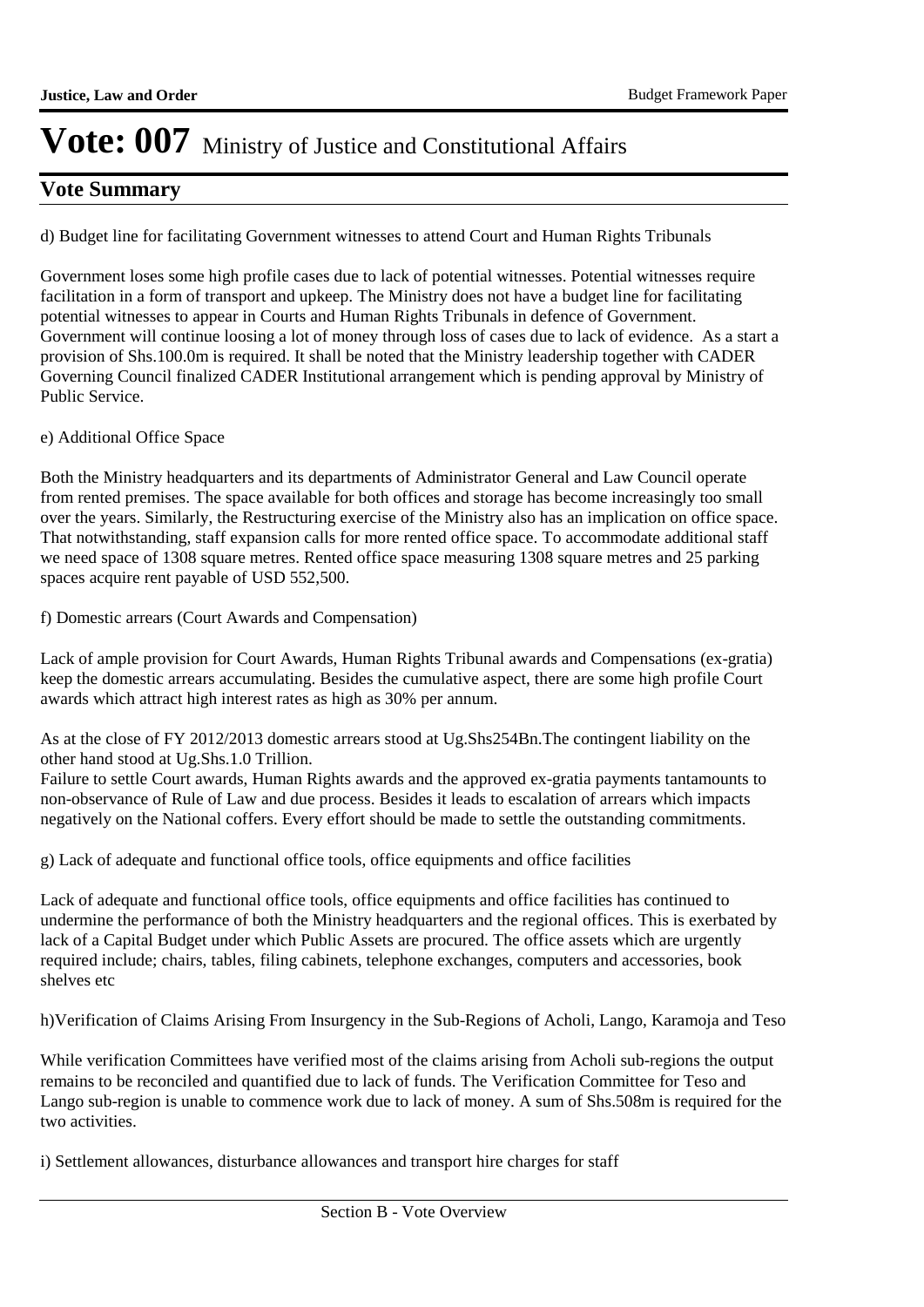## **Vote Summary**

The Government of Uganda Standing Orders provides for settlement allowances for newly recruited staff at 50% of one's basic salary and disturbance allowance of transferred Officers at one month's salary, and also those on retirement. Failure to pay these allowances has continued to cause a lot of administrative and management challenges.

### **Table V4.1: Additional Output Funding Requests**

| <b>Additional Requirements for Funding and</b><br><b>Outputs in 2014/15:</b>                                                                                                                                                                             | <b>Justification of Requirement for</b><br><b>Additional Outputs and Funding</b>                                                                                                                                                                                                                                                                                                                                                                                                                                                                                                                                |
|----------------------------------------------------------------------------------------------------------------------------------------------------------------------------------------------------------------------------------------------------------|-----------------------------------------------------------------------------------------------------------------------------------------------------------------------------------------------------------------------------------------------------------------------------------------------------------------------------------------------------------------------------------------------------------------------------------------------------------------------------------------------------------------------------------------------------------------------------------------------------------------|
| Vote Function: 1203 Legislation and Legal services                                                                                                                                                                                                       |                                                                                                                                                                                                                                                                                                                                                                                                                                                                                                                                                                                                                 |
| 1201 03 Civil Suits defended in Court<br>Output:                                                                                                                                                                                                         |                                                                                                                                                                                                                                                                                                                                                                                                                                                                                                                                                                                                                 |
| <b>UShs Bn:</b><br>1.400<br>1. Defending Civil Suits in Courts of Law - UGX. 500m<br>2. Facilitating Government witnesses to attend court<br>$s$ essions - Shs.100.0m<br>3. Representation of Government in international for - Shs.<br>800 <sub>m</sub> | Defending Civil Suits in Courts of Law                                                                                                                                                                                                                                                                                                                                                                                                                                                                                                                                                                          |
|                                                                                                                                                                                                                                                          | The Attorney General's chambers is mandated to represent<br>government in all courts of law in all civil matters. This includes<br>cases in regional and international courts such as the East<br>African Court of Justice, Arbitrations in London and Washington.<br>The State Attorneys therefore must attend court to effectively<br>represent government failure of which government will loose the<br>cases. This could lead to escalation of court wards which<br>currently stand at 265bn.                                                                                                               |
|                                                                                                                                                                                                                                                          | Effective representation of government requires provision of<br>transport (vehicles), adequate budgets for travel inland, fuel and<br>lubricants, allowances and motor vehicle maintenance and repair<br>as well as stationery and printing services.                                                                                                                                                                                                                                                                                                                                                           |
|                                                                                                                                                                                                                                                          | Currently, a total of Shs. 883m is provided for defending civil<br>suits in courts. Of this, Shs.742m (83.5%) is earmarked for<br>employee costs (wages) leaving only Shs.147m for service costs<br>i.e. court attendance and other operations annually. therefore the<br>UGX.147m meant for court attendance (per diem, fuel, air tickets)<br>both at home and abroad as well as verification of compensation<br>claims nationwide is nothing compared to the volume of work. To<br>effectively represent government in courts, the Ministry requires<br>UGX. 500m for operations annually.                    |
|                                                                                                                                                                                                                                                          | Facilitating Government witnesses to attend court sessions                                                                                                                                                                                                                                                                                                                                                                                                                                                                                                                                                      |
|                                                                                                                                                                                                                                                          | Similarly, government loses some high profile cases due to lack of<br>potential witnesses. Potential witnesses require facilitation in a<br>form of transport and upkeep. The Ministry does not have a<br>budget line for facilitating potential witnesses to appear in Courts<br>and Human Rights Tribunals in defence of Government. Failure to<br>do so Government will continue losing a lot of money through loss<br>of cases due to lack of evidence. Loss of high profile cases by<br>Government needs to be reduced by facilitating principal<br>witnesses to attend Courts and Human Rights Tribunals. |
|                                                                                                                                                                                                                                                          | The Parliamentary and Legal Affairs Committee recommended<br>that Government provides a budget to enable the Attorney<br>General bring witnesses to Court. As a start a provision of<br>Shs.100.0m was recommended.                                                                                                                                                                                                                                                                                                                                                                                             |
|                                                                                                                                                                                                                                                          | Representation of Government in international fora.                                                                                                                                                                                                                                                                                                                                                                                                                                                                                                                                                             |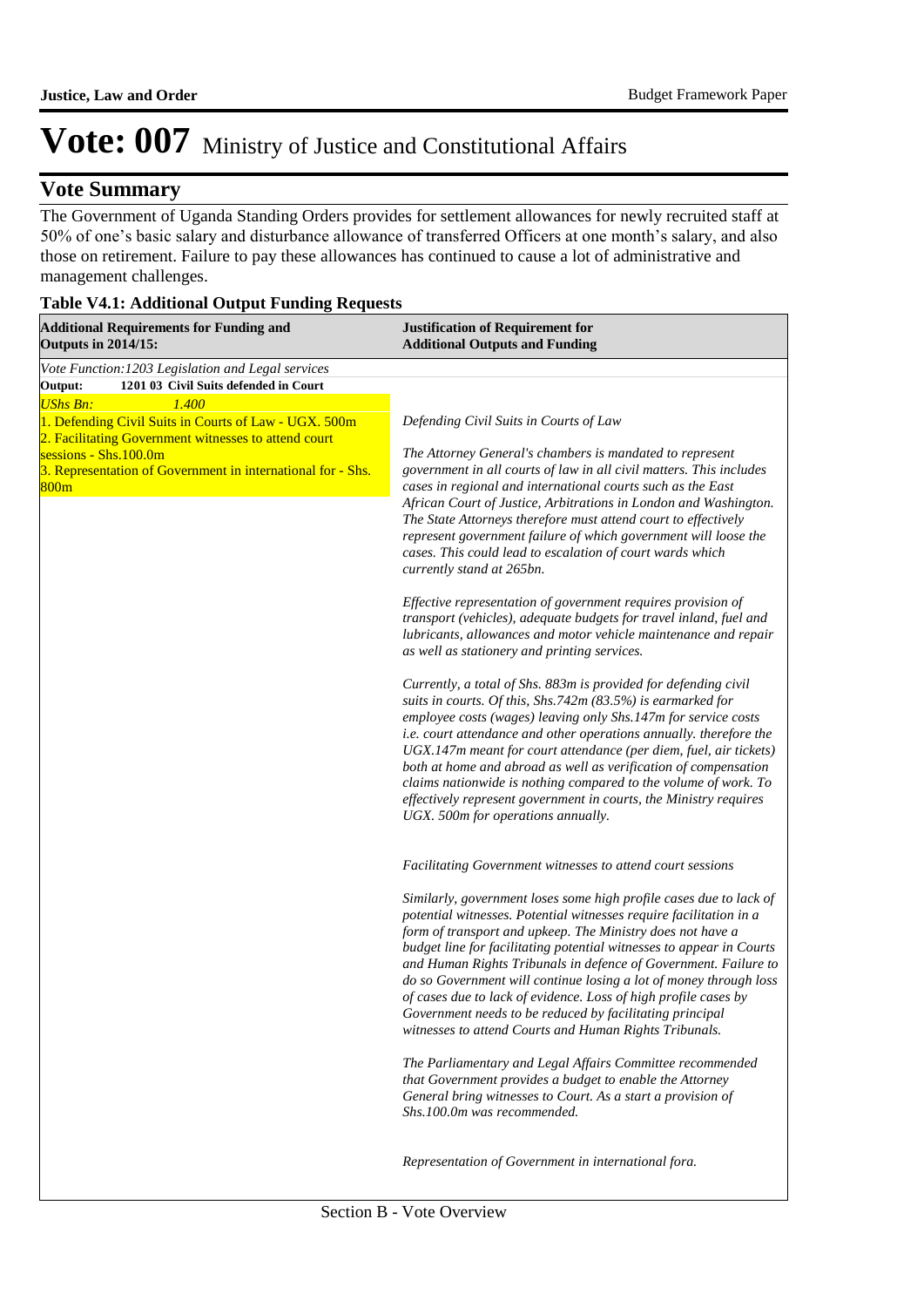| <b>Vote Summary</b>                                                                                     |                                                                                                                                                                                                                                                                                                                                                                                                                                                                                                                                                                                                                                                                                                                                                                                                                                                                                                                                                                                                                                                                                                                                                                                                                                                                    |  |  |
|---------------------------------------------------------------------------------------------------------|--------------------------------------------------------------------------------------------------------------------------------------------------------------------------------------------------------------------------------------------------------------------------------------------------------------------------------------------------------------------------------------------------------------------------------------------------------------------------------------------------------------------------------------------------------------------------------------------------------------------------------------------------------------------------------------------------------------------------------------------------------------------------------------------------------------------------------------------------------------------------------------------------------------------------------------------------------------------------------------------------------------------------------------------------------------------------------------------------------------------------------------------------------------------------------------------------------------------------------------------------------------------|--|--|
| <b>Additional Requirements for Funding and</b><br><b>Outputs in 2014/15:</b>                            | <b>Justification of Requirement for</b><br><b>Additional Outputs and Funding</b>                                                                                                                                                                                                                                                                                                                                                                                                                                                                                                                                                                                                                                                                                                                                                                                                                                                                                                                                                                                                                                                                                                                                                                                   |  |  |
|                                                                                                         | The ministry is mandated to represent government in various<br>regional and international fora for Contract negotiations and<br>arbitrations. Currently, the provision of Shs.353m for travel<br>abroad is inadequate. A total of Shs. 800m is required.                                                                                                                                                                                                                                                                                                                                                                                                                                                                                                                                                                                                                                                                                                                                                                                                                                                                                                                                                                                                           |  |  |
|                                                                                                         | Remuneration of State Attorneys                                                                                                                                                                                                                                                                                                                                                                                                                                                                                                                                                                                                                                                                                                                                                                                                                                                                                                                                                                                                                                                                                                                                                                                                                                    |  |  |
| Vote Function: 1201 Registration Births, Deaths, Marriages & Business                                   | The Ministry is committed to obtain and retain skilled, committed<br>and well motivated employees. Over the past few years, the<br>ministry has recruited 15 new state attorneys per annum.<br>However, its faced with challenge of retain these state attorneys<br>due to the low remuneration compared to the private sector. As a<br>result, the turnover of the staff has remained high leading to loss<br>of skilled attorneys. In 2008, H.E the President directed that the<br>salaries of State Attorneys be enhanced. However, the Shs.5bn<br>which was availed was spread over several institutions making the<br>increase a paltry amount for each State Attorney.                                                                                                                                                                                                                                                                                                                                                                                                                                                                                                                                                                                       |  |  |
| Output:<br>1202 01 Births, Deaths, Marriages and Adoptions Registrations                                |                                                                                                                                                                                                                                                                                                                                                                                                                                                                                                                                                                                                                                                                                                                                                                                                                                                                                                                                                                                                                                                                                                                                                                                                                                                                    |  |  |
| <b>UShs Bn:</b>                                                                                         |                                                                                                                                                                                                                                                                                                                                                                                                                                                                                                                                                                                                                                                                                                                                                                                                                                                                                                                                                                                                                                                                                                                                                                                                                                                                    |  |  |
| Vote Function: 1201 Administration of Estates/Property of the Deceased                                  |                                                                                                                                                                                                                                                                                                                                                                                                                                                                                                                                                                                                                                                                                                                                                                                                                                                                                                                                                                                                                                                                                                                                                                                                                                                                    |  |  |
| Output:<br>1203 01 Estates Registration and Inspection                                                  |                                                                                                                                                                                                                                                                                                                                                                                                                                                                                                                                                                                                                                                                                                                                                                                                                                                                                                                                                                                                                                                                                                                                                                                                                                                                    |  |  |
| <b>UShs Bn:</b><br>0.190<br>1. Administration of Estates/Property of the Deceased -<br><b>UGX. 190m</b> | The mandate of the Administrator General's department is to<br>ensure that estates of deceased and missing persons in Uganda<br>are properly administered in accordance with the laws governing<br>succession matters. In undertaking this responsibility the<br>department undertakes the following activities:-<br><i>i.Estates administration;</i><br>ii. Estates Registration and Inspection;<br>iii. Letters of Administration and Land Transfers; and<br>iv. Family arbitrations and mediations.<br>In an effort to improve service delivery, the department is<br>currently undertaking computerization of the registry; so far 80%<br>of the registry records have been computerized, with lands and<br>accounts section still pending. However, effective service delivery<br>requires provision of transport (vehicles), adequate budgets for<br>travel inland to reach the clients, fuel and lubricants, allowances<br>and motor vehicle maintenance and repair as well as stationery<br>and printed materials.<br>Currently, a total of Shs.508m (85%) is earmarked for wages and<br>only Shs.92m is earmarked for operations annually. To effectively<br>administer estates, the Administrator General requires UGX.<br>190m for operations annually. |  |  |
| 1203 03 Estates administration<br>Output:                                                               |                                                                                                                                                                                                                                                                                                                                                                                                                                                                                                                                                                                                                                                                                                                                                                                                                                                                                                                                                                                                                                                                                                                                                                                                                                                                    |  |  |
| 0.000<br><b>UShs Bn:</b>                                                                                |                                                                                                                                                                                                                                                                                                                                                                                                                                                                                                                                                                                                                                                                                                                                                                                                                                                                                                                                                                                                                                                                                                                                                                                                                                                                    |  |  |
| Vote Function: 1201 Regulation of the Legal Profession                                                  |                                                                                                                                                                                                                                                                                                                                                                                                                                                                                                                                                                                                                                                                                                                                                                                                                                                                                                                                                                                                                                                                                                                                                                                                                                                                    |  |  |
| Output:<br>1204 01 Conclusion of disciplinary cases<br>0.320                                            |                                                                                                                                                                                                                                                                                                                                                                                                                                                                                                                                                                                                                                                                                                                                                                                                                                                                                                                                                                                                                                                                                                                                                                                                                                                                    |  |  |
| <b>UShs Bn:</b><br>1. Regulation of Legal Profession by the Law Council -<br><b>UGX. 320m</b>           | The Law Council is mandated to ensure disciplinary control over<br>errant lawyers, inspection of Advocates chambers, and approve                                                                                                                                                                                                                                                                                                                                                                                                                                                                                                                                                                                                                                                                                                                                                                                                                                                                                                                                                                                                                                                                                                                                   |  |  |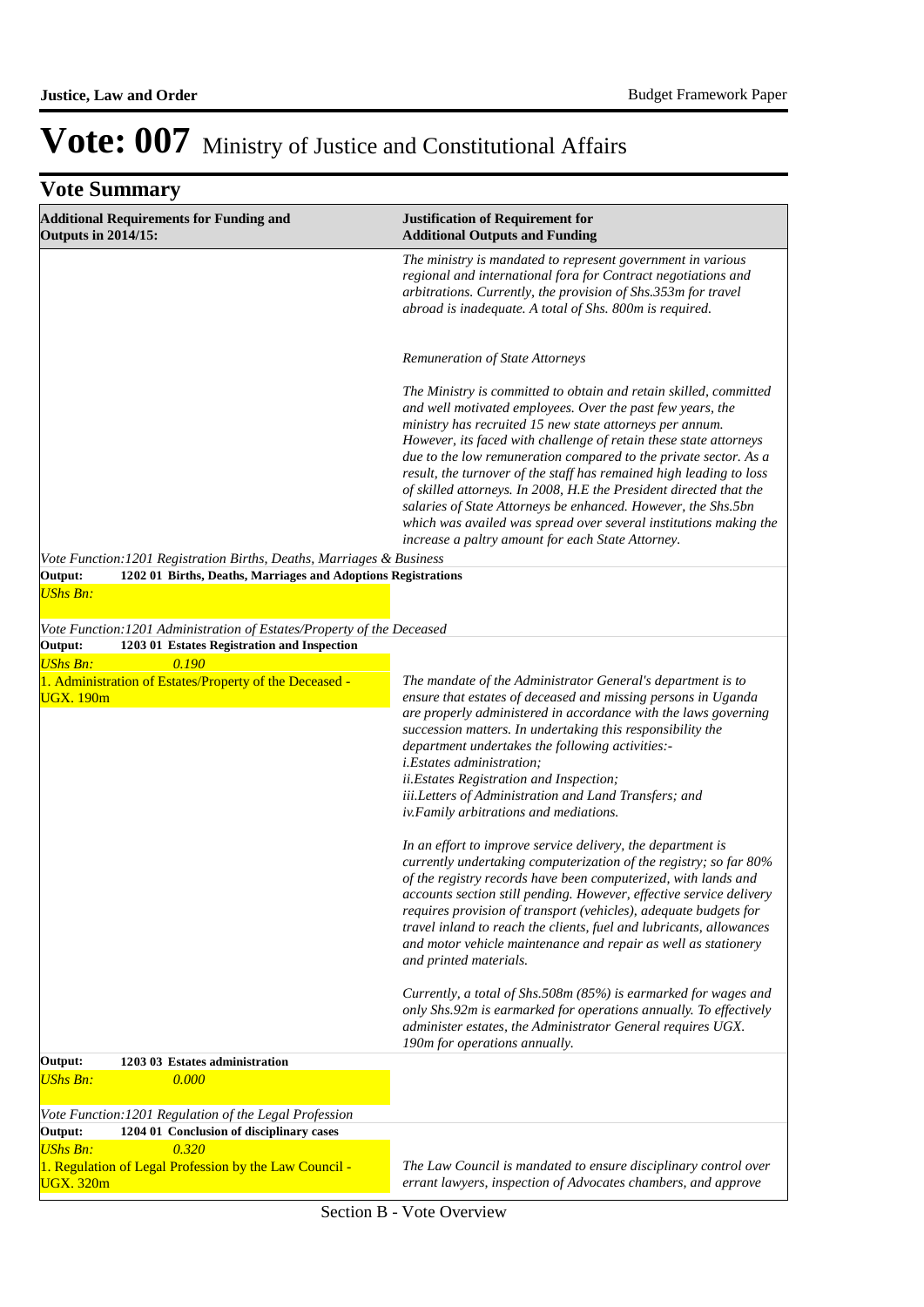| <b>Additional Requirements for Funding and</b><br><b>Outputs in 2014/15:</b>       |                                                                  | <b>Justification of Requirement for</b><br><b>Additional Outputs and Funding</b>                                                                                                                                                                                                                                                                                                                                                                                                                                   |  |
|------------------------------------------------------------------------------------|------------------------------------------------------------------|--------------------------------------------------------------------------------------------------------------------------------------------------------------------------------------------------------------------------------------------------------------------------------------------------------------------------------------------------------------------------------------------------------------------------------------------------------------------------------------------------------------------|--|
|                                                                                    |                                                                  | law degree programmes in all universities, process applications<br>for eligibility for enrolment, conducting workshops and retreats<br>for sensitising and consulting with stakeholders, as well as<br>supervision and control legal aid services. The Law Council<br>Statute requires gazetting of all approved advocates chambers in<br>the print media. the cost of this is UGX.100m per annum.                                                                                                                 |  |
|                                                                                    |                                                                  | Currently, a total of 865 Disciplinary cases against errant layers<br>are pending. Council members are not staff of the ministry but are<br>paid allowances. Members of the disciplinary committee, hold<br>hearing sessions once a week. The cases are therefore increasing<br>at a faster rate than they are cleared leading to backlog. More<br>hearings are necessary to address this challenge. Each hearing<br>costs UGX.10m.                                                                                |  |
|                                                                                    |                                                                  | In FY 2012/13, Shs.286.3m was provided of which UGX.105m for<br>wages and Shs.81.3m for non wage (operations) annually. To<br>effectively undertake their mandate, the Law Council requires<br>UGX. 320m for operations annually.                                                                                                                                                                                                                                                                                  |  |
| Output:                                                                            | 1204 02 Inspection and Supervision                               |                                                                                                                                                                                                                                                                                                                                                                                                                                                                                                                    |  |
| <b>UShs Bn:</b>                                                                    | 0.000                                                            |                                                                                                                                                                                                                                                                                                                                                                                                                                                                                                                    |  |
|                                                                                    | Vote Function: 1201 Support to the Justice Law and Order Sector  |                                                                                                                                                                                                                                                                                                                                                                                                                                                                                                                    |  |
| Output:                                                                            | 1205 01 Ministry of Justice and Constitutional Affairs-JLOS      |                                                                                                                                                                                                                                                                                                                                                                                                                                                                                                                    |  |
| <b>UShs Bn:</b><br>154.000<br>1. Construction of a JLOS House and appellate courts |                                                                  | Construction of a JLOS House and appellate courts Criminal<br>Court house and Police headquarters                                                                                                                                                                                                                                                                                                                                                                                                                  |  |
|                                                                                    | Criminal Court house and Police headquarters - UGX. 154bn        | Lack of institutional office space poses a lot of challenges both to<br>Government and the general public. Government is increasingly<br>finding it difficult to prioritise money for rent. Government<br>institutions find themselves clamed into rented premises without<br>adequate, appropriate and scalable space. Parking in the city<br>centre has become a night mare. [UGX. 154bn]                                                                                                                        |  |
|                                                                                    |                                                                  | The sector is desirous to having a JLOS house which will enhance<br>its services. Already the sector has 5 Acres of land in Naguru<br>capable of accommodating the Judiciary, MOJCA, UPF<br>headquarters, UPS headquarters, DPP, JSC, MIA, ULRC, CADER<br>and URSB. Realization of a JLOS house will impact positively in<br>several ways i.e. save the sector of over USD7.0m paid in rent<br>annually, enhance affordability and accessibility of legal and<br>judicial services in a one start and stop centre. |  |
|                                                                                    | Vote Function: 1201 Court Awards (Statutory)                     | A capital development project, " Project 1242: Construction of<br>JLOS House " was created however, no funds have been<br>earmarked for it the MTEF. in addition, The sector submitted a<br>Bankable project to MOFPED to enable her source for funding. in<br>addition, MOFPED undertook to provide funding for this<br>important project.                                                                                                                                                                        |  |
| Output:                                                                            | 1206 01 Court Awards & Compesations Paid                         |                                                                                                                                                                                                                                                                                                                                                                                                                                                                                                                    |  |
| <b>UShs Bn:</b>                                                                    | 254.000<br>1. Domestic Arrears (Court Awards and Compensation) - | Domestic Arrears (Court Awards and Compensation)                                                                                                                                                                                                                                                                                                                                                                                                                                                                   |  |
| Ug.Shs254.0Bn                                                                      |                                                                  | Lack of ample provision for Court Awards, Human Rights<br>Tribunal awards and Compensations (ex-gratia) keep the<br>domestic arrears accumulating. Besides the cumulative aspect,                                                                                                                                                                                                                                                                                                                                  |  |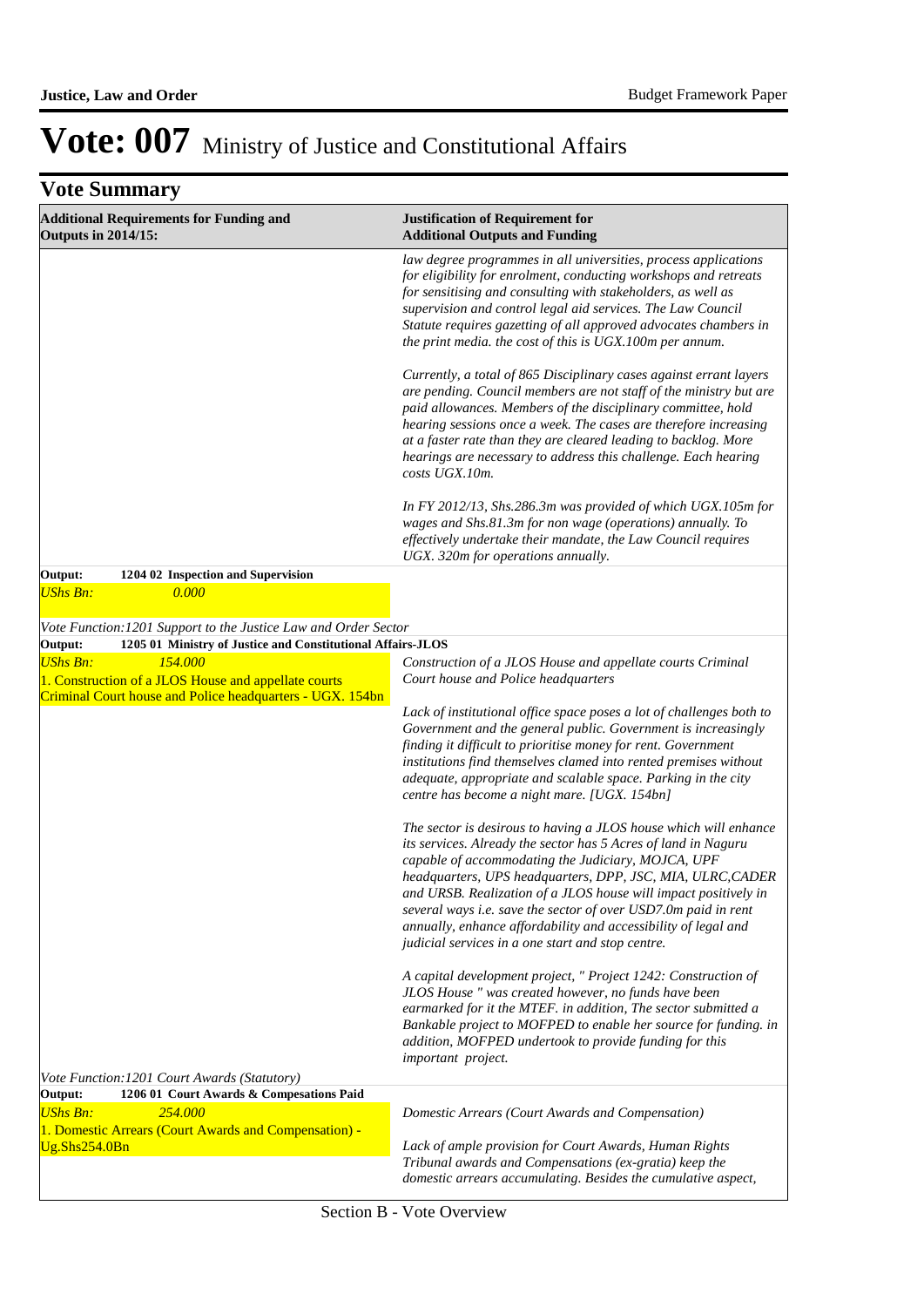| <b>Additional Requirements for Funding and</b><br><b>Outputs in 2014/15:</b>                                                                                                                                                            | <b>Justification of Requirement for</b><br><b>Additional Outputs and Funding</b>                                                                                                                                                                                                                                                                                                                                                                                                                                                                                                                                                                                                                                                                                                                                                                                                                                                                                                                                                                        |
|-----------------------------------------------------------------------------------------------------------------------------------------------------------------------------------------------------------------------------------------|---------------------------------------------------------------------------------------------------------------------------------------------------------------------------------------------------------------------------------------------------------------------------------------------------------------------------------------------------------------------------------------------------------------------------------------------------------------------------------------------------------------------------------------------------------------------------------------------------------------------------------------------------------------------------------------------------------------------------------------------------------------------------------------------------------------------------------------------------------------------------------------------------------------------------------------------------------------------------------------------------------------------------------------------------------|
|                                                                                                                                                                                                                                         | there are some high profile Court awards which attract high<br>interest rates as high as 30% per annum. As at the 30th June 2012<br>of FY 2011/2012 domestic arrears stood at Ug.Shs254.0Bn.The<br>contingent liability on the other hand stood at Ug.Shs.1.0 Trillion.<br>Failure to settle Court awards, Human Rights tribunal awards<br>and the approved ex-gratia payments tantamount to non-<br>observance of Rule of Law and due process. Besides it leads to<br>escalation of arrears which cause hemorrhage to the National<br>coffers. Every effort should be made to settle the outstanding<br><i>commitments.</i>                                                                                                                                                                                                                                                                                                                                                                                                                            |
| Vote Function: 1202 Policy, Planning and Support Services                                                                                                                                                                               |                                                                                                                                                                                                                                                                                                                                                                                                                                                                                                                                                                                                                                                                                                                                                                                                                                                                                                                                                                                                                                                         |
| Output:<br>1249 02 Ministry Support Services (Finance and Administration)<br><b>UShs Bn:</b><br>4.719                                                                                                                                   |                                                                                                                                                                                                                                                                                                                                                                                                                                                                                                                                                                                                                                                                                                                                                                                                                                                                                                                                                                                                                                                         |
| 1. Operations of Regional offices - UGX.500m<br>2. Inadequate Rent Provision for MOJCA- USD 1,791,767<br>3. Operationalization of Center for Arbitration and Dispute<br>Resolution (CADER) - UGX.3.519bn<br>4. Capital Budget - UGX700m | Operations of Regional offices<br>Over the last eight years the ministry has opened four regional<br>offices in Mbarara, Gulu, Arua and Mbale; construction of<br>Moroto Mini JLOS House is progressing smoothly and will be<br>operational next FY. 2013/14. the number of MoJCA regional<br>offices will rise to five in number. As a result of this<br>deconcetration program, the Ministry has brought the legal<br>services of; Litigation, Legislation, Legal advice and estates<br>management nearer to the people. The poor and the marginalized<br>are able to access the services of Administrator General cost<br>effectively. Local governments now use services of our regional<br>offices instead of hiring private lawyers in matters of legal<br>representation in courts as well as negotiations and drafting of<br>contracts.<br>However, currently only UShs.160m is provided annually for the<br>operations of the existing five regional offices. This greatly<br>incapacitates the service delivery in these areas. To enable the |
|                                                                                                                                                                                                                                         | regional offices to render legal services to the local governments<br>as well as the general public we need UGX.500m per annum.<br>Inadequate Rent Provision for MOJCA                                                                                                                                                                                                                                                                                                                                                                                                                                                                                                                                                                                                                                                                                                                                                                                                                                                                                  |
|                                                                                                                                                                                                                                         | Due to lack of an Institutional Office space MOJCA headquarters<br>and two of its departments of Administrator General and Law<br>Council are housed in two (2) separate rented premises. Rent<br>payable annually is USD1,239,267. Funds available for rent is<br>Ug.Shs.2.404bn/=( USD 890,370). This gives a shortfall on rent<br>USD348,897. Relatedly, a sum of USD 552,500 is required for<br>office space for additional staff. (Grand total USD 1,791,767)                                                                                                                                                                                                                                                                                                                                                                                                                                                                                                                                                                                      |
|                                                                                                                                                                                                                                         | Operationalization of Center for Arbitration and Dispute<br><b>Resolution</b> (CADER)                                                                                                                                                                                                                                                                                                                                                                                                                                                                                                                                                                                                                                                                                                                                                                                                                                                                                                                                                                   |
|                                                                                                                                                                                                                                         | CADER by law is mandated to steer and guide the growth of the<br>Alternative Dispute Resolution (ADR) sector in Uganda. The<br>Arbitration and Conciliation (Amendment), Bill 2007 provides for<br>direct funding of CADER from the Treasury. CADER requires a<br>financial provision of UGX.3.519bn for employee cost and service<br>costs as well as offsetting the outstanding commitments. Prior to<br>the passing of the law creating CADER, MoFPED issued a                                                                                                                                                                                                                                                                                                                                                                                                                                                                                                                                                                                       |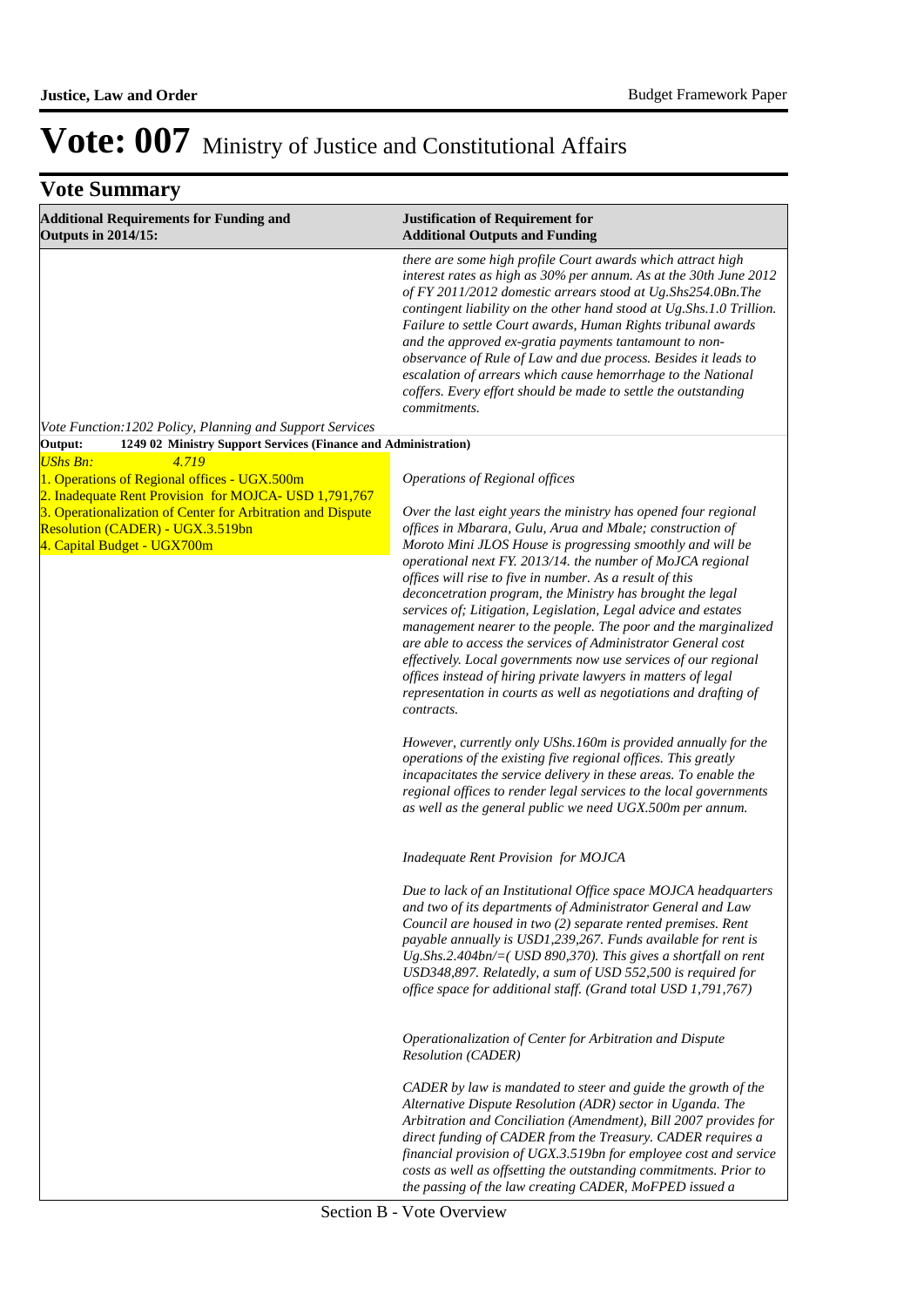|  | <b>Vote Summary</b> |
|--|---------------------|
|--|---------------------|

| <b>Additional Requirements for Funding and</b><br><b>Outputs in 2014/15:</b> | <b>Justification of Requirement for</b><br><b>Additional Outputs and Funding</b>                                                                                                                                                                                                                                                                                                                                                                                                                                                                               |
|------------------------------------------------------------------------------|----------------------------------------------------------------------------------------------------------------------------------------------------------------------------------------------------------------------------------------------------------------------------------------------------------------------------------------------------------------------------------------------------------------------------------------------------------------------------------------------------------------------------------------------------------------|
|                                                                              | certificate of financial implication. it is therefore surprising that<br>Ministry of Public Service cannot approve the institutional<br>arrangement for CADER on grounds of lack of money.                                                                                                                                                                                                                                                                                                                                                                     |
|                                                                              | Capital Budget                                                                                                                                                                                                                                                                                                                                                                                                                                                                                                                                                 |
|                                                                              | MoJCA is grateful to MoFPED for the two new capital<br>development budget projects created under the ministry vote 007<br>at the commencement of $FY$ 2012/13, namely:-<br>a. Project 1228: Support to Ministry of Justice and Constitutional<br>Affairs and<br>b.Project 1242: Construction of JLOS House.                                                                                                                                                                                                                                                    |
|                                                                              | To kick start these capital development projects, the ministry<br>reallocated UGX.10m and UGX.1m from its non wage recurrent<br>budget to activate Project 1228 and project 1242 respectively.<br>However, since the creation, no funds have been provided for<br>these projects in the MTEF. An initial UGX700m would enable<br>the Ministry buy office equipment, equipment, vehicles and<br>furniture. On the other hand the ministry is keen to know the<br>supplementary funding which MoFPED is committed towards the<br>construction of the JLOS house. |

*This section discusses how the vote's plans will address and respond to the cross-cutting policy, issues of gender and equity; HIV/AIDS; and the Environment, and other budgetary issues such as Arrears and NTR..* 

### **(i) Cross-cutting Policy Issues**

*(i) Gender and Equity*

 Through its newly developed Client Charter and Performance Standards, the Ministry has undertaken to incorporate provisions ensuring gender balance and affirmative

action in favour of marginalized groups.

Additionally, all departments of the ministry especially the department of the Administrator General registers estates for both male and female clients as well as for children. Certificates of no objection as well as land transfers among others are issued/given to both male and female clients without discrimination. The data collected in the department is disseminated in such a way as to reflect the services offered to both male and female clients. This is in tabula and graphic form.

The department also attends to a huge number of women especially those that file complaints against Advocates. The Department is therefore cognizant of the plight of the above mentioned categories of the people /clients.

The Department of FPC in collaboration with the office of the High Commissioner for Human Rights in Uganda with UN Joint programme on Gender Equality are in the Process of developing a Gender mainstreaming Checklist for purposes of integrating gender principles and standards in Drafting Legislation.

In the next FY, the ministry will engage the MOGLD, to assist in identifying the pertinent issues of Gender and Equity and their current status. Thereafter, staff will be sensitized on these pertinent issues of gender and Equity. A Taskforce will be created to ensure that the pertinent issues are streamlined in all the activities of the Ministry. The same taskforce will monitor and evaluate the performance of these issues and keep the Top and Senior Management informed. As a Medium Term Strategy, consultative processes will be undertaken with the various stakeholder Institutions and the sector donors to offer support where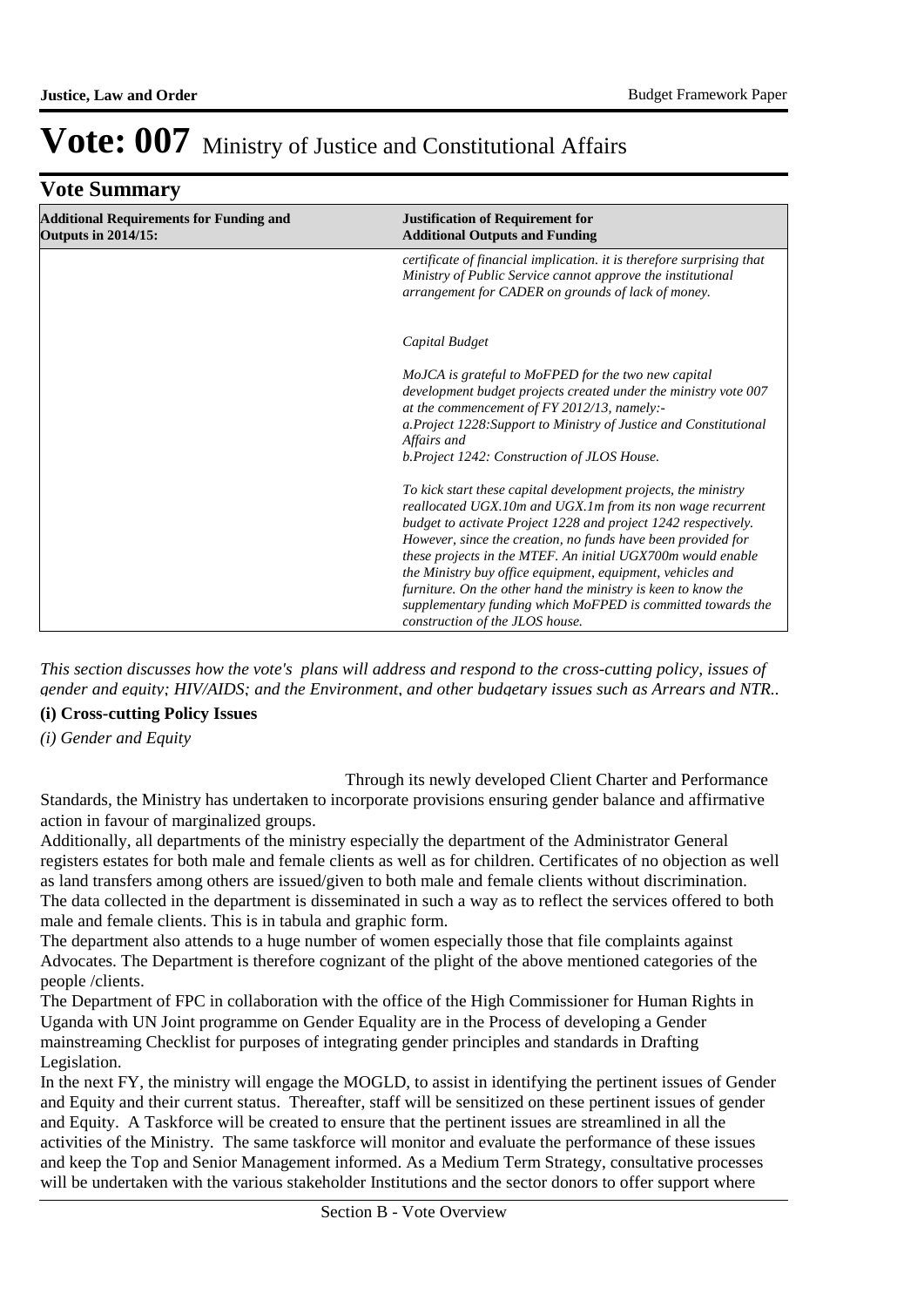### **Vote Summary**

needed.

*(ii) HIV/AIDS*

The Ministry recognizes that HIV/AIDS is an issue that needs urgent attention and expedites cases of persons with HIV/AIDS and related matter

At a national scale, the Ministry together with Uganda Law Reform Commission are in the advanced stages of preparing the HIV and AIDS prevention and control Bill, 2010. As a result of this the Ministry has been engaged in the following activities;

(i) Sensitization workshops to create awareness for all the staff of the. This is a continuous programme targeting all the new entrants.

(ii) There is continuous distribution of condoms to all the staff.

(iii) Counseling the affected and infected as well as providing financial support when resources allow. Besides HIV/AIDS, The ministry reorganizes the importance of a healthy population as a whole. In this regard the ministry plans to collaborate with the various health sector institutions with intentions of contributing to sustenance of the sick and also by helping the non sick to keep healthy and more productive. The areas for Joint exploration include;

a) Donating Blood for the sake of the sick in liaising with the Uganda Blood bank and other bodies

b) Acquisition of Health insurance policy for staff over medium term on a cost sharing basis

c) Lobby for Technical support from the line stake holder institutions.

In order to realize the above planned activities the management will assist the desk officer with a task force which will help him/her in the realization of these activities.

*(iii) Environment*

The ministry will undertake the following:

-Implementation of The National Environment (Control of smoking in public places) Regulations, 2004. -Use of Energy saving bulbs;

-Recycling of used paper ; a mechanism for collection and conservation of used paper for recycling is to be initiated and concluded; Management is in consultation with an interested party in order to work out a sharing agreement of the waste paper.

-Disposal of plastic materials and polythene papers; the Ministry will devise an exclusive mechanism for collecting and disposing of plastic materials and polythene papers;

-As a Medium Term Strategy we shall also lobby MOFPED, JLOS Technical Committee and the sector donors to support these activities with funding.

### **(ii) Payment Arrears**

The table below shows all the payment arrears outstanding for the Vote:

| Payee                       | <b>Payment Due Date</b> | <b>Amount (UShs Bn)</b> |
|-----------------------------|-------------------------|-------------------------|
| Court awards current        | 01/07/2013              | 48.45                   |
| <b>Court Awards Arrears</b> | 01/07/2013              | 82.87                   |
| Compensation current        | 01/07/2013              | 0.11                    |
| Compensation arrears        | 01/07/2013              | 172.70                  |
|                             | Total:                  | 304.131                 |

The Ministry is faced with the challenge of domestic arrears arising from court awards, human rights and compensations. The total arrears amount to 82bn. Ministry of Finance pledged to provide funds to clear domestic arrears in four financial years however this has not been forthcoming leading to accumulation of amounts claimed. Government should prioritise clearing of arrears in the medium term by releasing funds to clear at least 25% of cases each financial year.